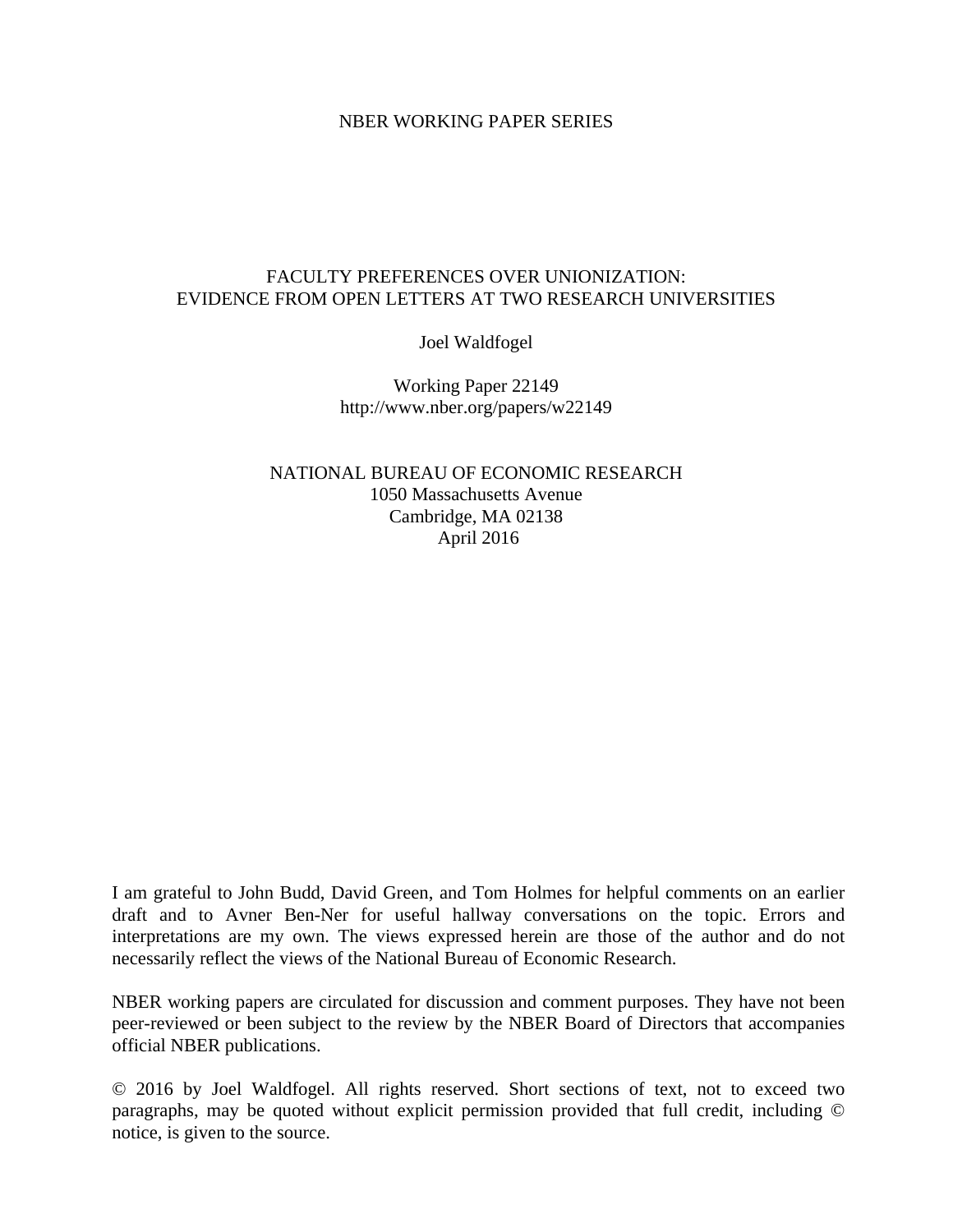Faculty Preferences over Unionization: Evidence from Open Letters at Two Research Universities Joel Waldfogel NBER Working Paper No. 22149 April 2016 JEL No. J51,K31

### **ABSTRACT**

What determines employee preferences for unionizing their workplaces? A substantial literature addresses this question with surveys on worker attitudes and pay. Unionization drives at the Universities of Minnesota and Washington have given rise to open letters of support or opposition from over 1,000 faculty at Washington and support from over 200 at Minnesota. Combining these expressions with publicly available data on salary, job titles, department affiliation, research productivity, teaching success, and political contributions from over 5,000 faculty, we provide new estimates of the determinants of faculty preferences for unionization at research universities. We find that faculty with higher pay and greater research productivity are less supportive of unionization, even after controlling for job title and department. Attitudes matter as well: after accounting for pay and productivity, faculty in fields documented elsewhere to have more politically liberal participants are more likely to support unionization.

Joel Waldfogel Frederick R. Kappel Chair in Applied Economics 3-177 Carlson School of Management University of Minnesota 321 19th Avenue South Minneapolis, MN 55455 and NBER jwaldfog@umn.edu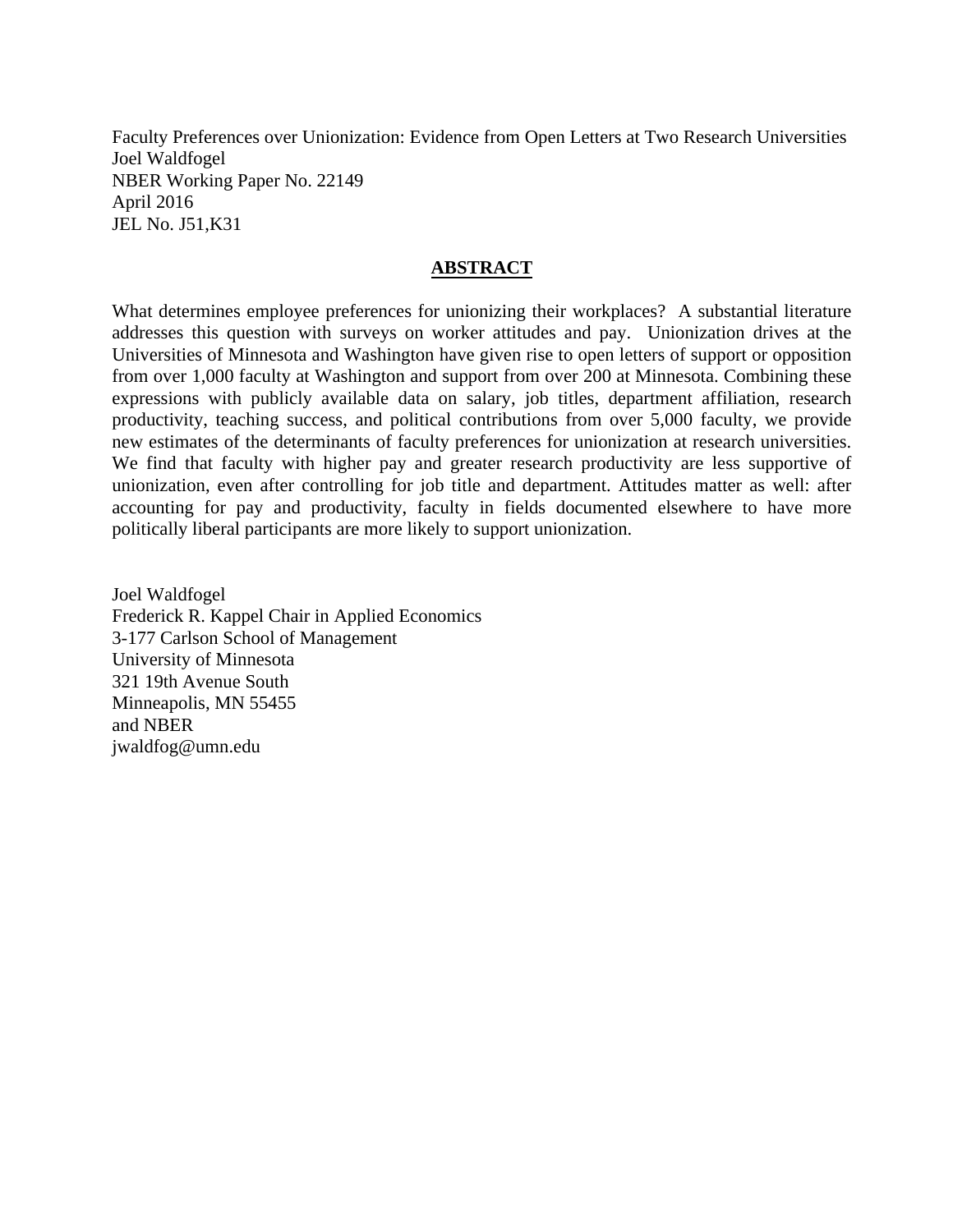Substantial bodies of social science research seek to empirically explain why workers join unions or the related question of why workers would seek union representation at their firms. Economic studies tend to focus on factors such as pay and the workers' beliefs about how unionization would affect pay.<sup>1</sup> Psychological studies tend to emphasize general attitudinal factors, such as political beliefs, attitudes toward unionization, or dissatisfaction with one's job as possible determinants.<sup>2</sup>

While data on *aggregate* outcomes of union certification elections are widely available (see Farber, 2014), secret ballots make information on *individuals'* expressed preferences for unionization unobservable. As a result, studies of the determinants of individuals' preference for either joining unions, or unionizing their workplaces, rely on surveys asking about individuals' pay, their job satisfaction, and their attitudes toward unionization, among other possible factors. Because of the difficulties administering surveys, the literature tends to rely on relatively small samples, in addition to whatever measurement problems arise from relying on self-reports of objective information such as pay or subjective information such as general attitudes toward unionization. Even when researchers have access to survey-based measures of individuals' union sympathies, some of the other important data (such as salary, political preferences, or productivity) are typically lacking.

A confluence of circumstances has created a promising opportunity to document how preferences for unionization relate to directly observable individual characteristics such as pay as well as productivity, gender, and political attitudes. First, current faculty unionization drives have given rise to public expressions of support for unionization at the University of Minnesota,

<sup>&</sup>lt;sup>1</sup> See, for example, Farber and Saks (1980), Demsetz (1993), and other studies described below.

<sup>&</sup>lt;sup>2</sup> See, for example, Premack and Hunter (1988) and other studies discussed below.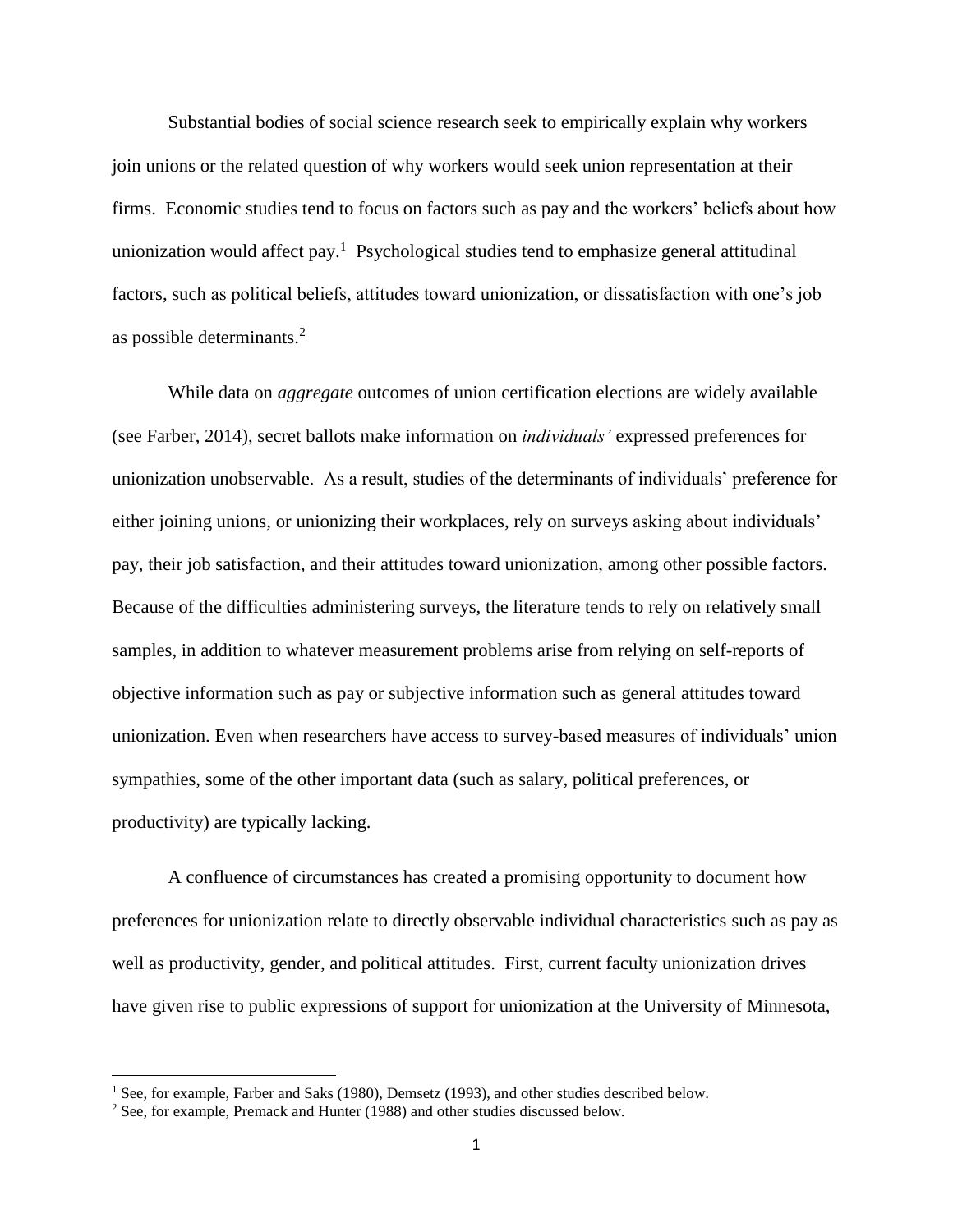and to public expressions of both opposition and support at the University of Washington. At Minnesota, 234 faculty members have signed an open letter in support of unionization. At Washington 837 of the faculty have signed their names to an open letter of opposition to unionization, and 327 have signed an open letter of support.<sup>3</sup> Hence, one can observe a strong measure of union preference – and willingness to state this preference publicly – for the faculties at the Universities of Washington and Minnesota. Second, because both universities are public, their faculty salary data are publicly available, as are job titles and department affiliations as well. Third, and related, because of improving data infrastructure as well as transparency, it is possible to get systematic access to both the individual-level salary data as well as detailed public data potentially relevant to unionization preferences, research and teaching performance, and political preferences.

That is, we can obtain two measures of research productivity (the number of publications per faculty member from ISI and Google Scholar citations), a measure of teaching success (the ratemyprofessor.com rating), and a measure of political preferences – political contributions by party of candidate or PAC from the Federal Elections Commission. We are also able to classify faculty by gender using first-name frequencies from the Census, by title using the state salary data, and by academic department using the respective university directories. Given existing findings on the relationship between academic field and political leanings (Zipp and Fenwick, 2006), the department affiliations have promise as indirect measures of attitudes toward unionization. Putting these data together, we have a direct measure of unionization preference for large samples of faculty at Washington (over 3,000) and Minnesota (roughly 2,000), along with direct measures of pay, productivity, political preferences, and other factors. The data set is

<sup>&</sup>lt;sup>3</sup> See<http://mnacademics.org/dearcolleagues> and<http://www.uwexcellence.org/statement-of-opposition.html>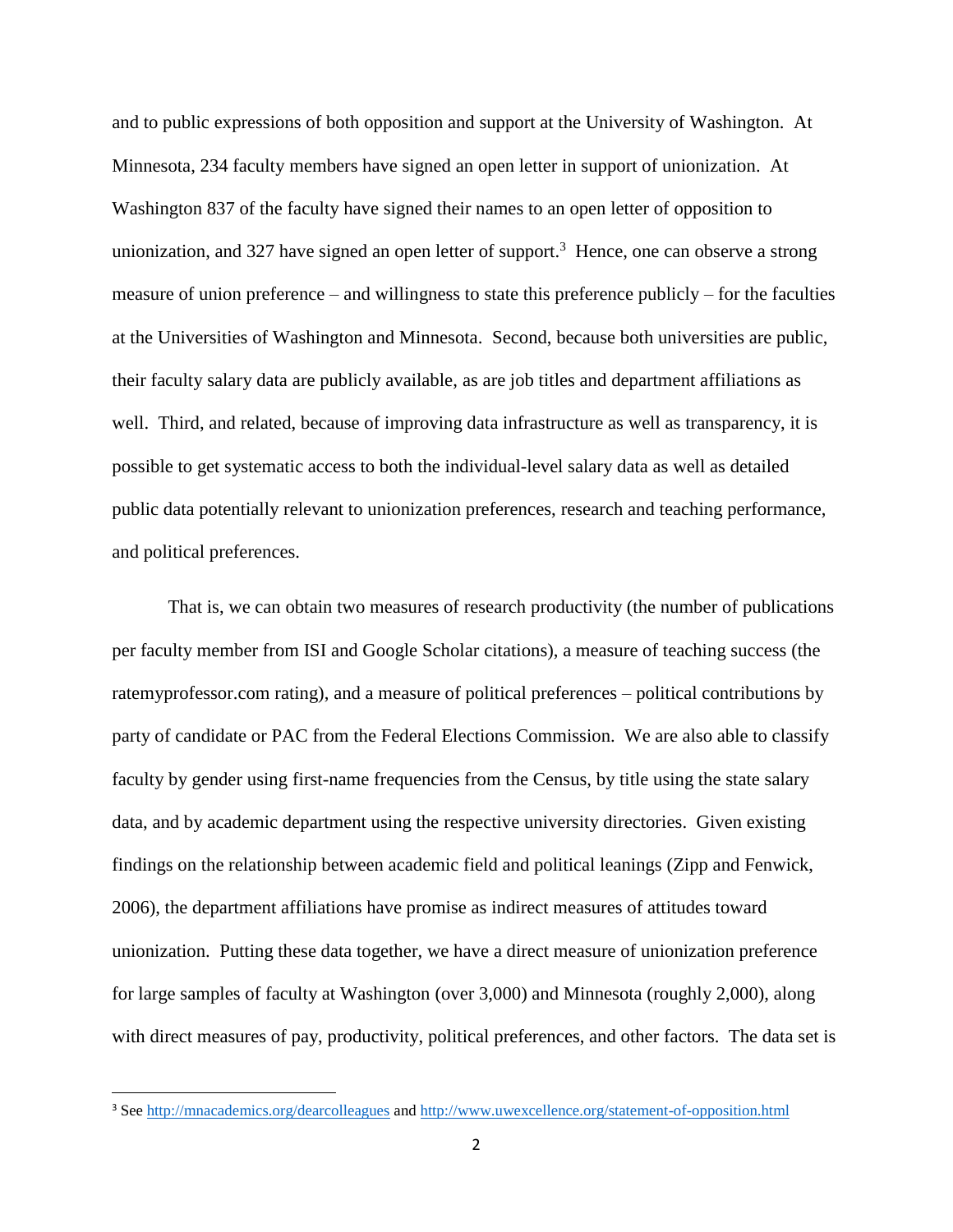both large in comparison with the individual-level datasets used in existing studies of unionization preferences. It is also detailed and fairly objective compared with self-reports of attitudes. Using these data we can revisit the question of who supports unionization or, more specifically, which of the various potential determinants – direct factors such as pay or general attitudinal factors arising from individuals' or fields' political predilections – generates observed preferences for and against unionization.

While our data are of interest because they provide an unusually detailed glimpse into individual-level measures that are not usually observable, they are separately of interest because of the public-sector university context. First, while unionism is generally in decline in the US, public sector unions are growing in importance (Freeman, 1988). Second, unionization of professionals is a topic of interest in itself (Park, McHugh and Bodah, 2006). Finally, the unionization of university faculty and instructors is a topic of growing interest as universities rely more heavily on non-tenure-track instructional faculty and adjunct faculty, whose pay tends to be far lower than pay for tenure-track faculty (Dworkin and Lee, 1985; Holsinger, 2008; Goeddeke and Kammeyer-Mueller, 2009).

This paper proceeds in four sections after the introduction. Section 1 reviews the relevant existing literatures and describes the contexts of the unionization contests at the Universities of Minnesota and Washington. Section 2 discusses rationales for employee support for, and opposition to, unionization at a research university, linking these ostensible rationales specific questions that we can explore empirically (e.g. are higher-paid faculty, or more research-active faculty, more or less likely to support unionization?) Section 3 discusses the data, assembled from ten disparate sources, used in this study. Section 4 turns to empirical results. We first document bivariate relationships between openly expressed attitudes toward unionization and

3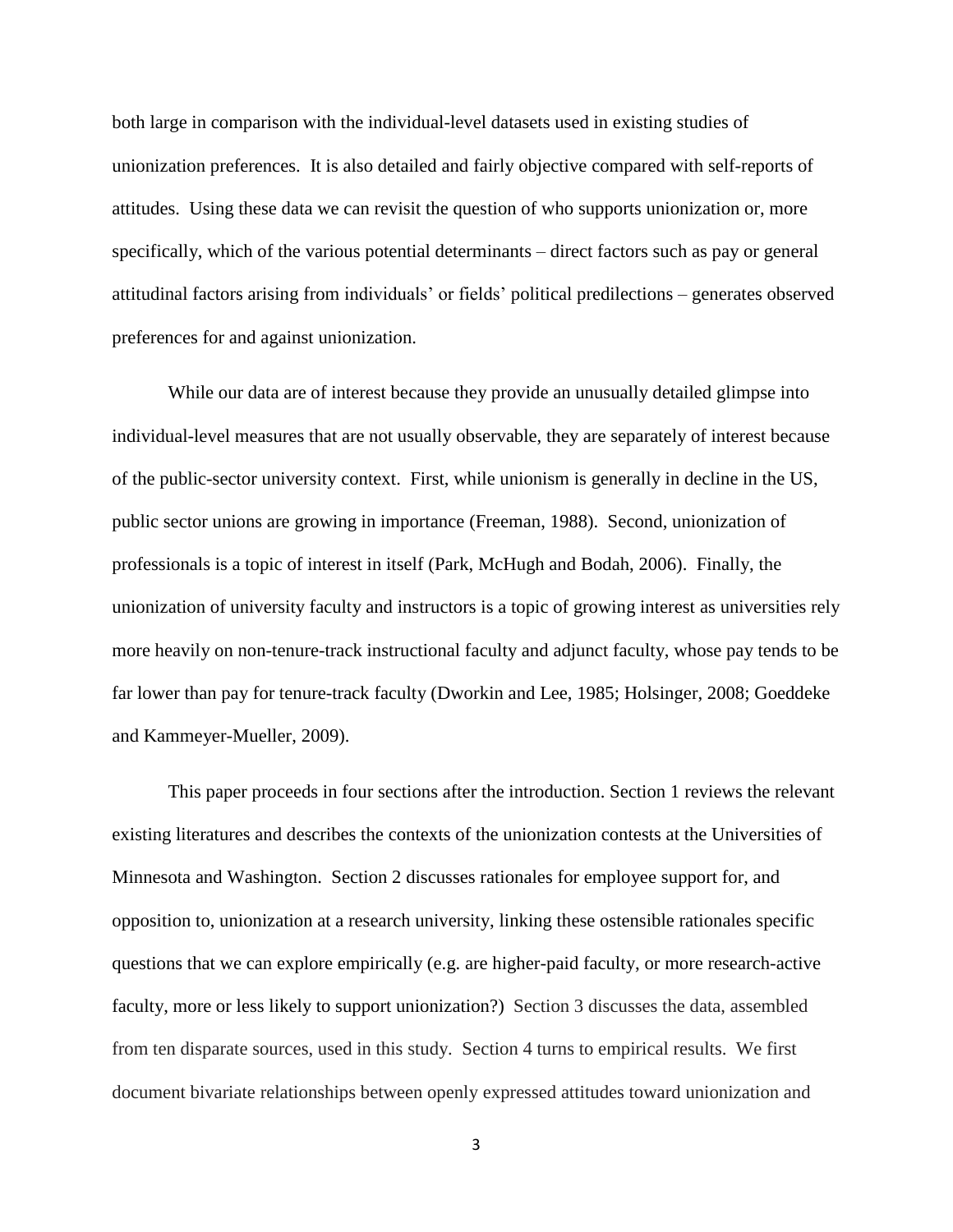salary, research productivity, teaching success, gender, and scholarly field. We then turn to regressions to find the distinct relationships between these determinants and union support. We also explore robustness to both missing values for explanatory variables as well as the possibility that those signing an open letter are not merely those who feel more strongly about unionization.

We find that salary, research productivity, and scholarly field affect unionization preference. Higher-paid faculty are less likely to support unionization. After accounting for salary, faculty who are more productive at research are less likely to support unionization. After accounting for both salary and research productivity, scholarly field matters for unionization preference. Faculty in fields documented elsewhere (Zipp and Fenwick, 2006) to be more politically liberal are substantially more supportive of unionization. After accounting for salary, research productivity and scholarly field, other factors – teaching ratings, gender, and political contributions – bear no significant relationship to union support.

### I. Existing Literature and Current Context

.

#### 1. Existing Literature

This study is relevant to two related but separate literatures on unionization. One large literature examines the impact of unionization on pay as well as other outcomes. Unions are well understood to reduce the variance of pay along with, perhaps, increasing its mean. Blanchflower and Bryson (2004) summarize evidence to this effect, showing both that unions raise pay by about ten percent and that "unions raise wages most for the least educated, with the

4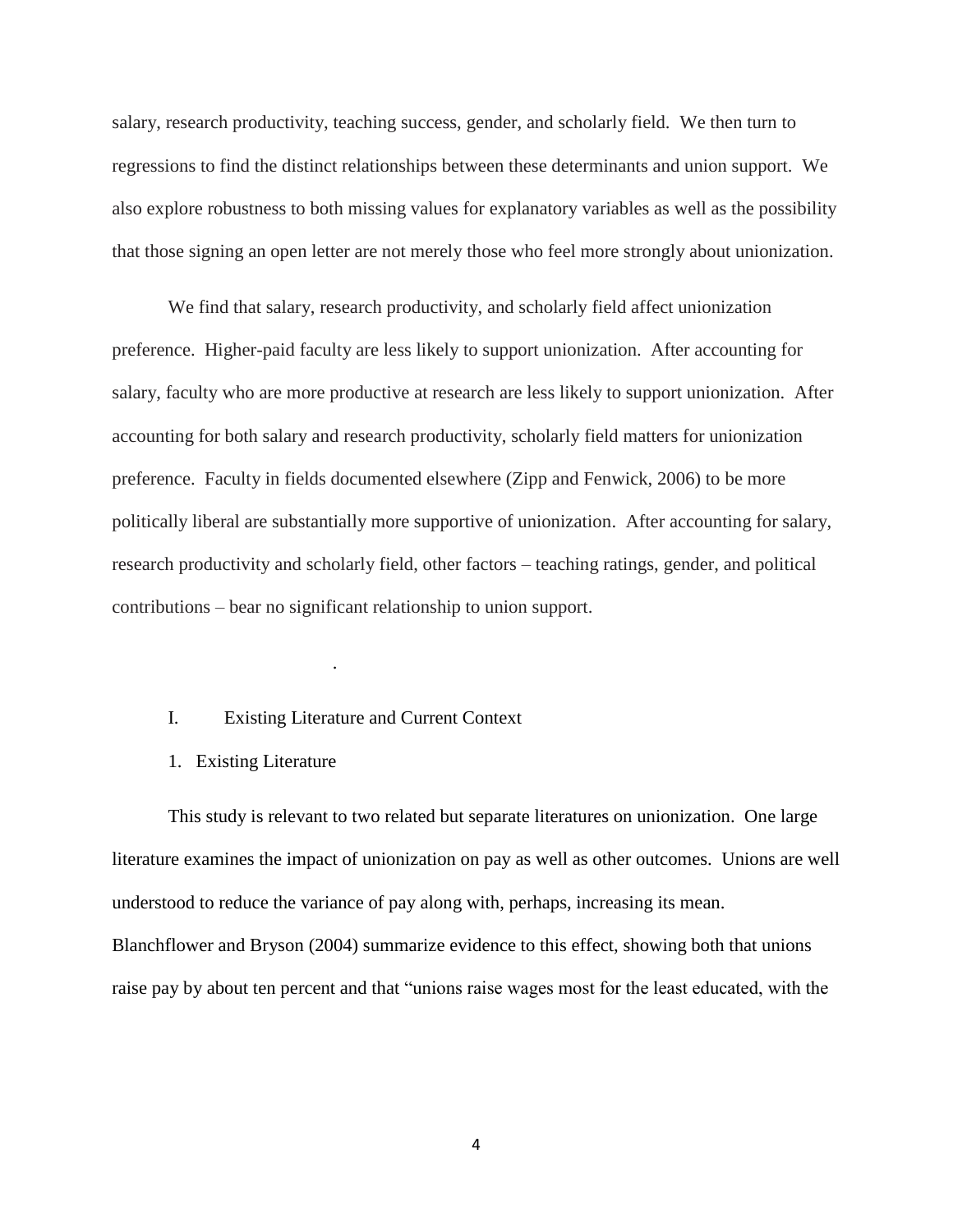most highly educated having the lowest premium."<sup>4</sup> If employees are seeking unionization in order to redistribute pay from higher to lower-paid workers, we would expect higher support for unionization among low-paid workers and greater opposition among those with higher pay.

A specific strand of the literature examines the impact of unions on pay at universities (see Hedrick et al, 2011, for a recent contribution). Other papers examine impacts of unionization on research productivity (Hosios and Siow, 2004) or faculty input into decision making (Porter, 2013). The findings of this literature include that unions have small positive impacts on average pay at universities (Hedrick et al, 2011), although unions may redistribute pay among employees (Hedrick et al, 2011; Hosios and Siow, 2004). In addition, unions promote faculty input into decision making but may reduce research productivity (Hosios and Siow, 2004; Porter, 2013).

A second substantial literature explores the determinants of worker support for the unionization of their workplaces. This second literature is of course related to the first in that employee support for unionization might depend, at least in part, on the anticipated effects of unionization. The work tends to link workers' self-reported tendencies to support unionization to five kinds of factors: one's current pay, or pay relative to other workers at the firm; dissatisfaction with current working conditions; attitudes toward unionization; belief that a union can materially improve working conditions; and political attitudes. 5

l

<sup>4</sup> They conclude that "the wage benefits of [public sector] union membership are greatest for manual workers, the young and the least educated." Card, Lemieux, and Riddell (2004) similarly confirm Freeman's (1980) finding that unions reduce wage inequality.

<sup>5</sup> Contributions in the economic, industrial relations, and psychology literatures, respectively, include Farber and Saks (1980), Kochan (1979), and Premack and Hunter's (1988) meta-analysis. Wheeler and McClendon (1991) provides a useful summary of the early literature.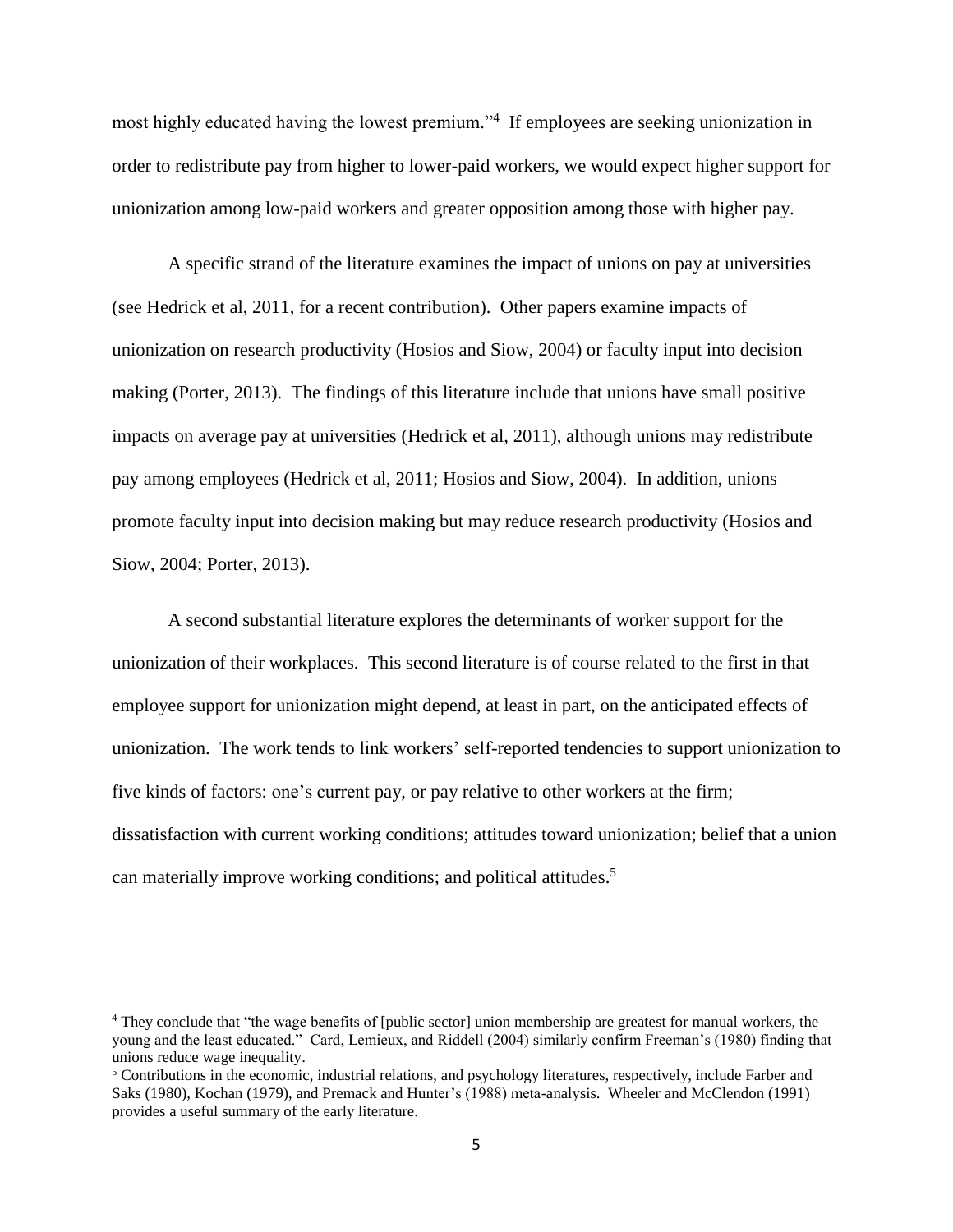Many of the existing studies of employees' preferences for unionization include a measure of pay, such as the worker's wage relative to other workers are the firm. Numerous studies – such as Farber and Saks (1980), Demsetz (1993), Premack and Hunter (1988), Dworkin and Lee (1985), and Goeddeke and Kammeyer-Mueller (2010) – find that lower-paid workers are more likely to support unionization. Other studies - such as Wheeler, McLendon, and Weikle (1998), Holsinger (2008), and Charwood (2002) – find no relationship between pay and preference for unionization.

Much of the literature emphasizes the role of attitudes toward unions as well as political attitudes more generally. For example, Park, McHugh, and Bodah (2006) find that general beliefs (e.g. attitudes toward unionization) play a large role in preferences for unionization among a sample of pharmacists. Eaton et al (2014), in a study documenting the role of emotion in a union election at Delta Airlines, also find a strong impact of workers' general attitudes toward unions.

Because individual voting choices are secret, the literature on preferences for unionizing of one's workplace relies on surveys.<sup>6</sup> Surveys have the advantage of being able to elicit measures of attitudes and beliefs, which are the focus of much of the psychological and industrial relations literatures, along with self-reports of objective factors such as pay. Surveys also have the disadvantage of being costly to undertake. As a result, most studies rely on fairly small samples of employees at each workplace. For example, Farber and Saks (1980) employ a

<sup>&</sup>lt;sup>6</sup> A related literature uses individual-level data such as the CPS containing demographic information as well as whether one is a union member, exploring the determinants of union membership. See Hundley (1988), Haberfeld (1995), and Charwood (2002), for example.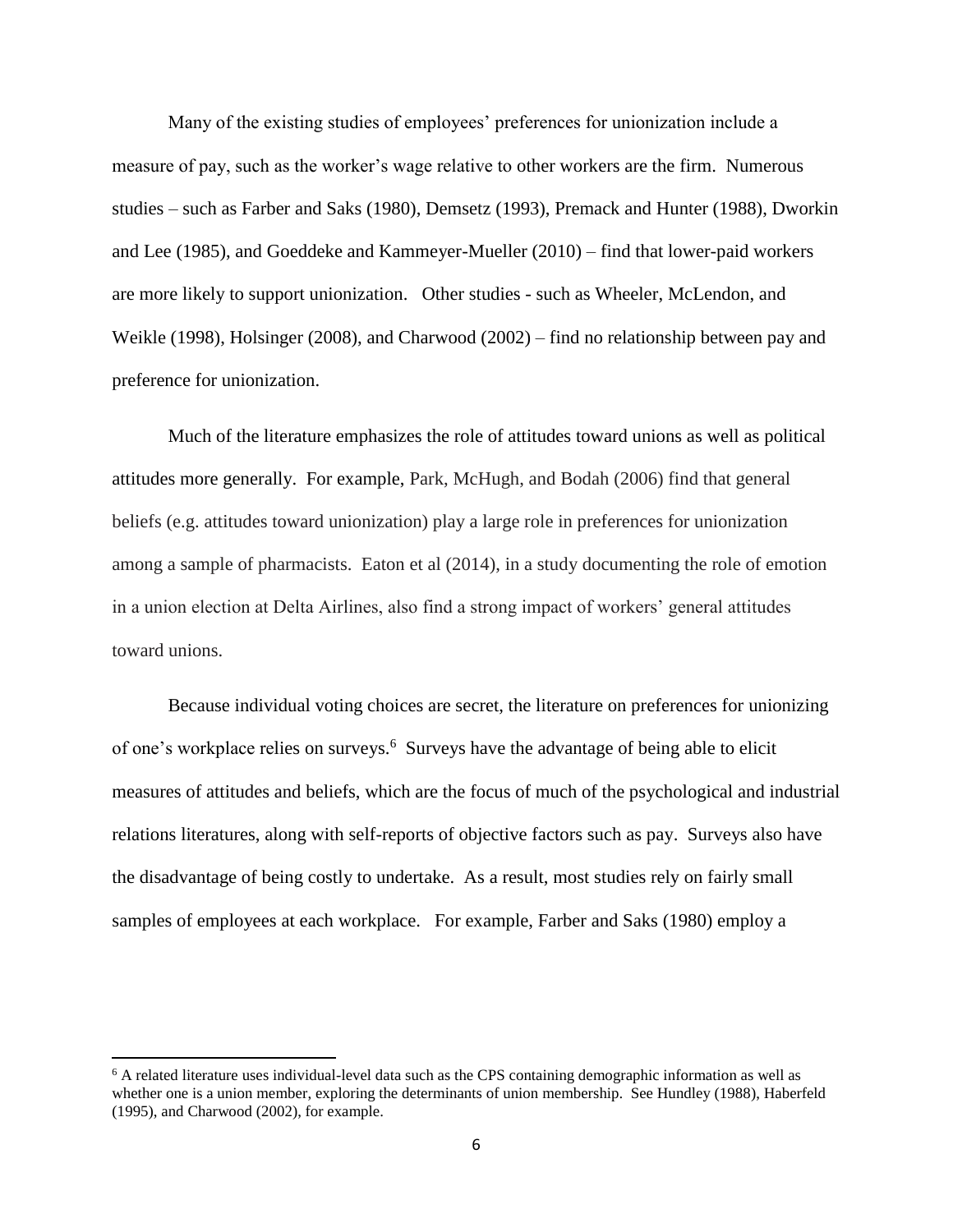sample of 829 workers at 29 different workplaces. Wheeler, McLendon, and Weikle (1998) have a relatively large sample of 1,196 at six different workplaces.

Our sample is based on a combination of administrative data on pay, job titles, and academic department, quasi-administrative data on political contributions, scholarly productivity, and teaching success, and open expressions of support or opposition to unionization. Our samples are large, over 3,000 at one university and nearly 2,000 at the other. We have direct measures of pay and productivity, so we can explore the relationship of these factors to unionization preferences.

Our data contain no direct measures of worker dissatisfaction of the sort emphasized since Kochan (1979). Along with pay, we do have three measures of on-the-job performance – number of publications, citations to one's work, and teaching ratings. To the extent that poor performance leads to dissatisfaction, one might view these as measures of job satisfaction. More generally, we can view these as measures of whether employees are successful at their jobs. It is of interest to know whether those who are proficient at their jobs are more or less supportive of unionization.

While we lack direct measures of employee attitudes, we do have three pieces of information that are indirectly related to attitudes toward unionization. First, we have the employees' political contributions, by party. Given that Democrats have traditionally been more sympathetic than Republicans to unions, employees' contributions may serve as a proxy for attitudes toward unionization (see Charwood, 2002). Second, we have information on gender, which some existing studies have identified as a source of different views of unionization.

7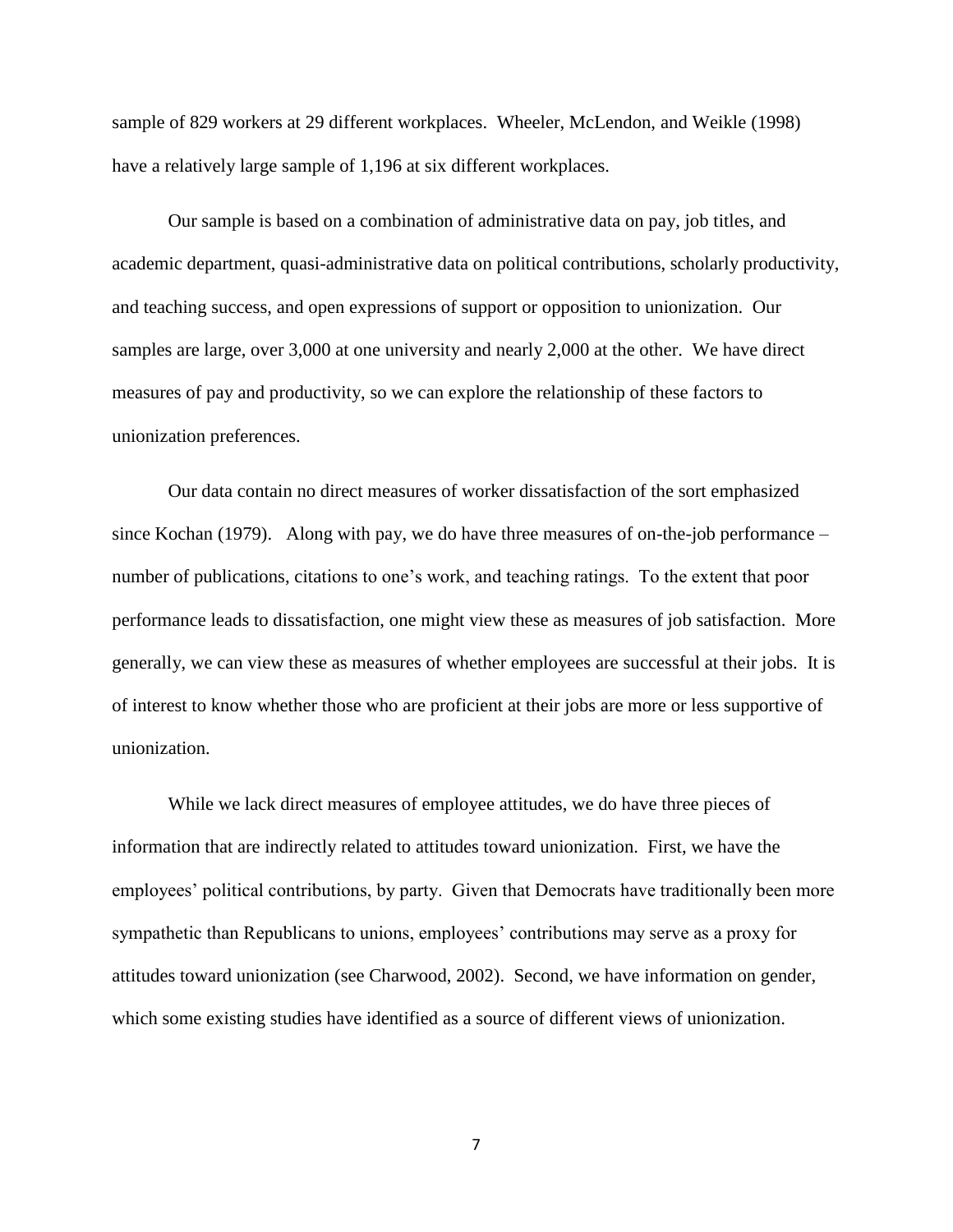Finally, and perhaps most important, we have the employees' scholarly fields. Previous research documents relationships between fields and political attitudes, so we can employ the academic department variable as a measure of general attitude toward unionization. Zipp and Fenwick (2006) document the shares of faculty by broad field identifying themselves on a five point scale between very liberal and very conservative. Surveying faculty in both 1989 and 1997, they find that humanities faculty are the most likely to report being politically liberal, while engineering and business faculty are least likely. To the extent that openly expressed attitudes toward unionization relate to scholarly discipline – and moreover, to the extent that those in more liberal fields are more likely to support unionization – we would take this as evidence of an effect of general political attitudes on unionization.

Thus we use this new and rich dataset to revisit the following questions identified in the existing literature. First, among those at the university, how does one's pay affect one's preference for unionization? Second, how does one's proficiency at work affect one's preference for unionization? Third, how do preferences for unionization vary according to one's field-based political leanings? Finally, what is the relative importance of these various factors in determining preferences for unionization?

### 2. Context at Washington and Minnesota

### a. Minnesota

 $\overline{\phantom{a}}$ 

The University of Minnesota system operates five campuses, two of which (Duluth and Crookston) are unionized.<sup>7</sup> The Twin Cities campus is the University of Minnesota flagship

<sup>7</sup> <http://www.mprnews.org/story/2016/01/20/uofm-faculty-union-petition>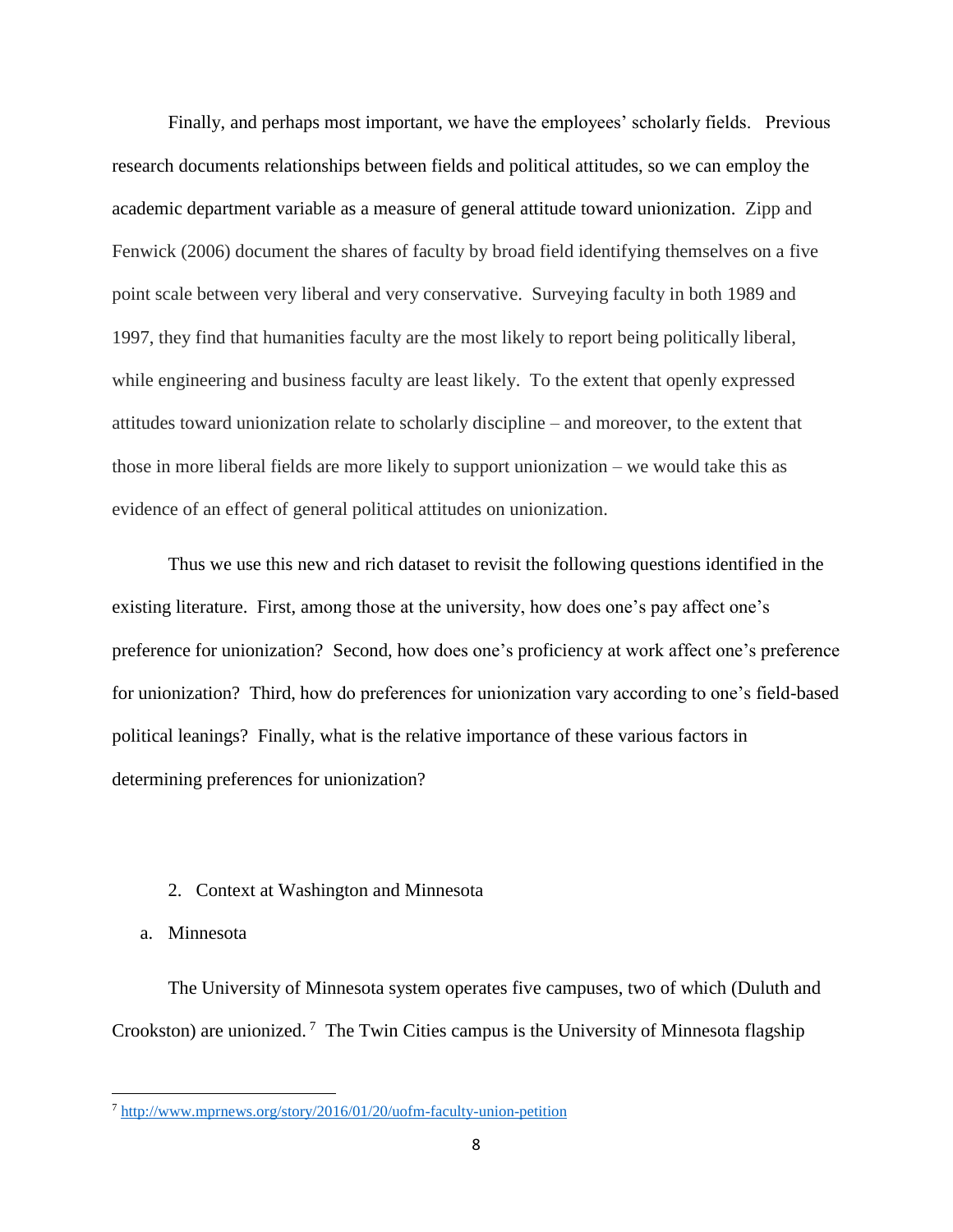campus and the only major research university in the state. In 2014, the Center for Measuring University Performance ranked the University of Minnesota  $16<sup>th</sup>$  among US research universities and  $6<sup>th</sup>$  among US public universities.  $8$  The 2015 unionization drive is not the first at the University. Union supporters attempted unsuccessfully to organize the Twin Cities campus in the late 1990s, when the University's regents entertained eliminating tenure.<sup>9</sup>

The Service Employees International Union (SEIU) began organizing at the University of Minnesota in 2014.<sup>10</sup> Minnesota law requires that the bargaining cannot include just the adjunct faculty but rather must include the tenured and tenure track faculty as well. The latter faculty "already receive the kind of pay and benefits that adjuncts are demanding," making it potentially more difficult for the union to prevail in an election.<sup>11</sup>

Union organizers argue that "a union would give them more input on the direction of the university" and would "give raises to contingent faculty." One lecturer who "teaches three classes a semester" argued that she does "pretty much everything that a tenure line faculty does" but is "paid less and there's not the ability for recognition and pay increases."<sup>12</sup> University representatives have stated a preference to "work directly with our faculty, rather than through a third-party union."<sup>13</sup>

Not all departments at Minnesota are included in the bargaining unit. In particular, the faculties of the Law School and the Academic Health Center (including the schools of medicine,

<sup>8</sup> http://mup.asu.edu/MUP-TARU-Natl-1-25.html

<sup>9</sup> http://www.tcdailyplanet.net/seius-faculty-union-effort-may-face-hurdles-university-minnesota/

<sup>10</sup> http://www.startribune.com/union-tries-to-woo-faculty-at-university-of-minnesota/279220392/

<sup>11</sup> http://www.startribune.com/union-tries-to-woo-faculty-at-university-of-minnesota/279220392/

<sup>12</sup> http://www.mprnews.org/story/2016/01/20/uofm-faculty-union-petition

<sup>&</sup>lt;sup>13</sup> Email from Patti Dion, Senior Director, Employee Relations at the University of Minnesota, to U of M faculty,. February 12, 2016.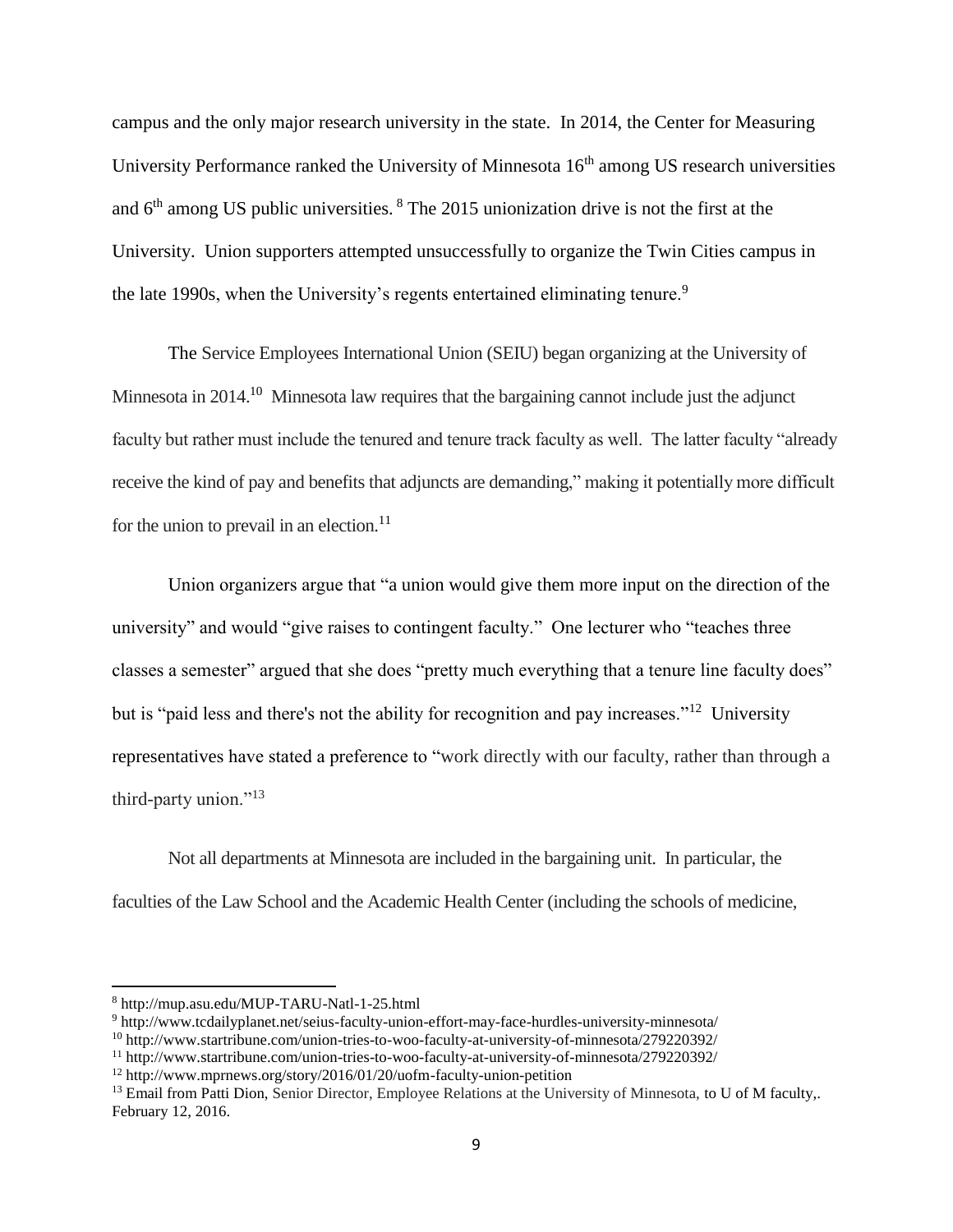dentistry, nursing, pharmacy, public health, and veterinary medicine) are not currently eligible to vote on unionization.

On January 20, 2016 SEIU "filed cards" with the Minnesota Bureau of Mediation Services (BMS) "to seek an election for the Twin Cities faculty to decide if SEIU will be their exclusive bargaining representative."<sup>14</sup> That is, the SEIU submitted signed cards from a group of faculty whom SEIU hopes will constitute 30 percent of the voters that the BMS deems eligible. At this writing, the union and the university await BMS decisions on which job titles are eligible to vote as well as whether the union has submitted enough signed cards.

The union and the University disagree on whether non-tenure track faculty are allowed to vote. Minnesota law indicates that the "bargaining unit definition includes the rank of professor, associate professor, assistant professor, research associate or instructor, and research fellow." Although the union uses the language 'contingent faculty,' according to the University, this "is not an employee group or job classification at the University, and it is not a term used in state statute." After a February 16, 2016 BMS hearing, the University reported that the union "does not agree with the voter eligibility list" provided by the University. Instead, the "union contends that in addition to the positions stated in the statute, this election should also include a number of additional positions, including primarily teaching specialists, senior teaching specialists, lecturer, and senior lecturer."<sup>15</sup>

Pro-union employees have prepared a website making their case for a union. As of February 13, 2016, 234 faculty had signed their names to an open letter supporting for the

<sup>&</sup>lt;sup>14</sup> Email from Patti Dion, Senior Director, Employee Relations at the University of Minnesota, to U of M faculty, January 25, 2016.

<sup>&</sup>lt;sup>15</sup> Email from Patti Dion, Senior Director, Employee Relations at the University of Minnesota, to U of M faculty, February 18, 2016.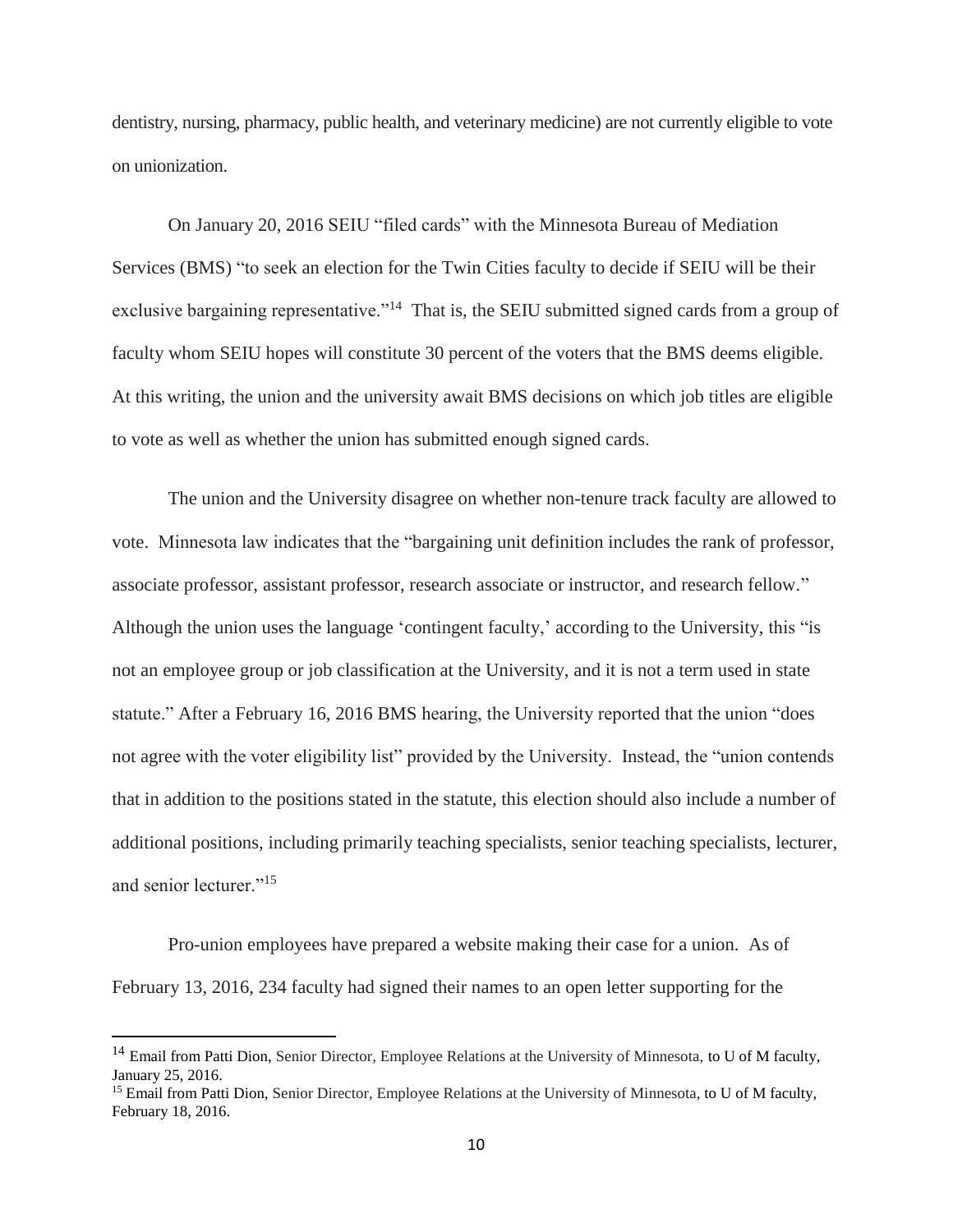unionization effort.<sup>16</sup> Of the 234, 172 held titles containing the word "professor." The others were instructors, lecturers, and teaching specialists who are seemingly outside the group that the University claims is eligible to vote.

### b. Washington

The University of Washington at Seattle is a major research university, ranked  $11<sup>th</sup>$  in the US among research universities. The University of Washington operates three campuses, at Bothell and Tacoma, in addition to the flagship Seattle campus.

The SEIU began organizing the UW faculty in  $2015$ .<sup>17</sup> Like Minnesota, Washington requires a single union for all faculty at the UW system. "State law requires that all faculty be represented by a single union. If the effort is successful, about 5,500 to 6,000 faculty members — from part-time lecturers to tenured professors — at all three campuses (Seattle, Bothell, Tacoma) would belong to one union."<sup>18</sup>

At Washington, groups of faculty favoring, and others opposing, unionization have established respective websites outlining their positions. As of February 13, 2016, the pro-union faculty open letter included 327 signatures.<sup>19</sup> Of these, 191 held titles containing the word "professor." The faculty opposing unionization have a website, and their open letter includes 837 signatures at this writing.<sup>20</sup> Hence, we have public statements of support for unionization for roughly five percent of UW faculty as well as public pronouncements of opposition from

 $\overline{a}$ 

<sup>16</sup> See [http://mnacademics.org/dearcolleagues.](http://mnacademics.org/dearcolleagues) 

<sup>17</sup> <http://www.seattletimes.com/seattle-news/education/debate-over-unionizing-uw-faculty-hot-and-heavy/>

<sup>18</sup> <http://www.seattletimes.com/seattle-news/education/debate-over-unionizing-uw-faculty-hot-and-heavy/>

<sup>&</sup>lt;sup>19</sup> See [http://www.uwfacultyforward.org/sign\\_public\\_letter\\_from\\_uw\\_faculty.](http://www.uwfacultyforward.org/sign_public_letter_from_uw_faculty)

<sup>20</sup> See<http://www.uwexcellence.org/statement-of-opposition.html> .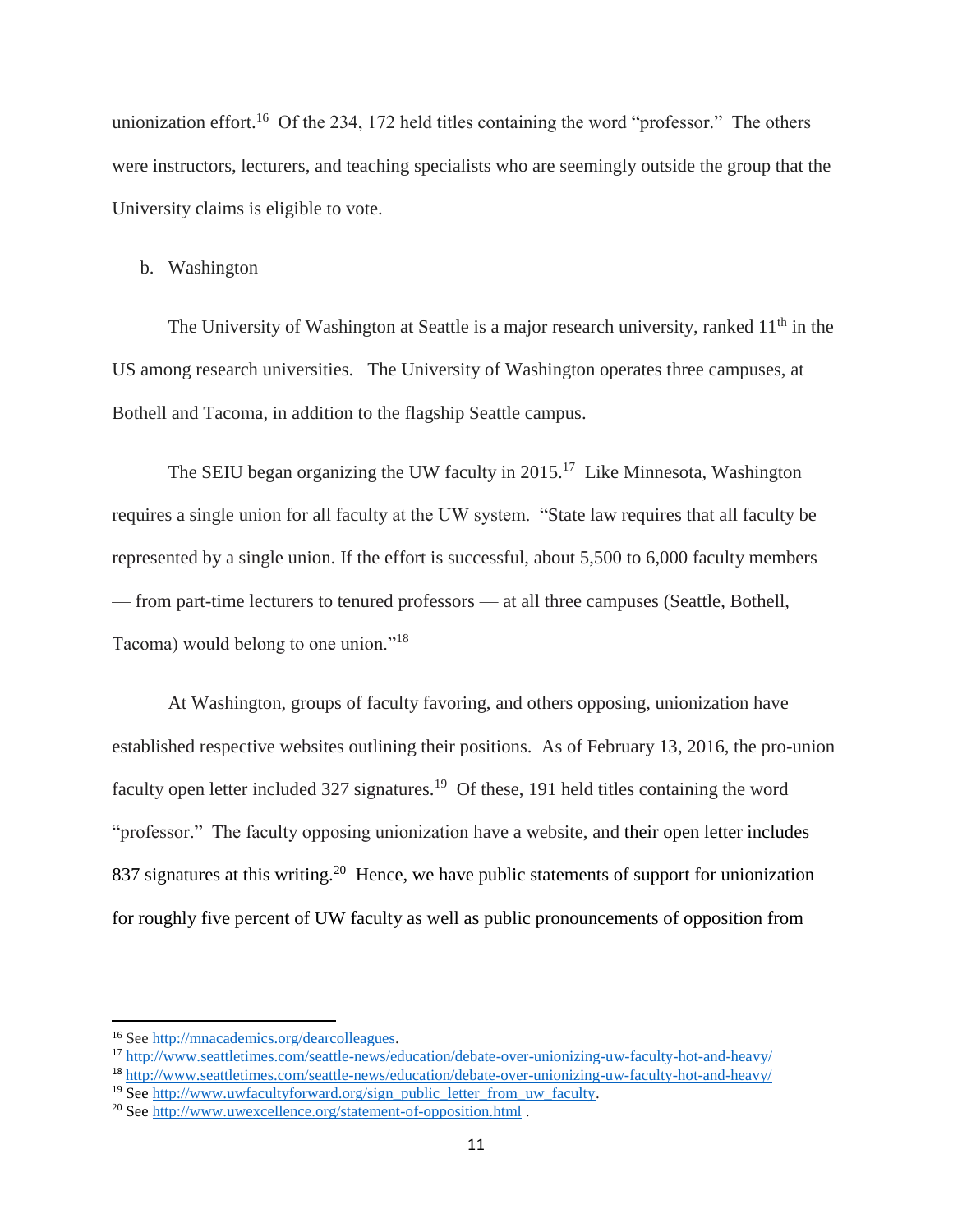over ten percent. At Minnesota we have public statements of support from more than five percent of eligible faculty.

#### II. Data

We have datasets covering the faculties of the Universities of Minnesota and Washington as of January 2016. Subject to caveats described below, for each faculty member we observe salary, whether the faculty is openly opposed to unionization at Washington<sup>21</sup>, whether the faculty member is openly supportive of unionization<sup>22</sup>, job title (professor, associate professor, lecturer, etc), department (English, economics, etc.). For subsets of faculty we observe a teaching rating (from ratemyprofessor.com), Google Scholar citations, and the faculty member's number of publications at ISI, and political contributions from the Federal Elections Commission website. That we observe some variables only for subsets creates an issue of missing values. The University of Minnesota dataset is very similar, except that we only observe a list of faculty openly supporting unionization. This section discusses details of dataset construction.

1. Minnesota

Assembling a master list of faculty eligible to vote, along with their titles and academic department affiliations, is a non-trivial task. According to summary data provided by the administration's website, the University of Minnesota had 3,804 Twin Cities faculty in 2015, including Medical School, Duluth Medical School, and Duluth Pharmacy.<sup>23</sup> Moreover, the

 $\overline{a}$ 

<sup>&</sup>lt;sup>21</sup> Name listed at<http://www.uwexcellence.org/statement-of-opposition.html>.

<sup>&</sup>lt;sup>22</sup> Name listed at [http://www.uwfacultyforward.org/sign\\_public\\_letter\\_from\\_uw\\_faculty](http://www.uwfacultyforward.org/sign_public_letter_from_uw_faculty) .

 $23$  See

[http://www.oir.umn.edu/hr/employee\\_count/report?filter%5B%5D=1&filtered\\_values%5B1%5D=2015&pivot%5B](http://www.oir.umn.edu/hr/employee_count/report?filter%5B%5D=1&filtered_values%5B1%5D=2015&pivot%5B%5D=2&rows%5B%5D=16&rows%5B%5D=3&show_dimensions=0) [%5D=2&rows%5B%5D=16&rows%5B%5D=3&show\\_dimensions=0](http://www.oir.umn.edu/hr/employee_count/report?filter%5B%5D=1&filtered_values%5B1%5D=2015&pivot%5B%5D=2&rows%5B%5D=16&rows%5B%5D=3&show_dimensions=0)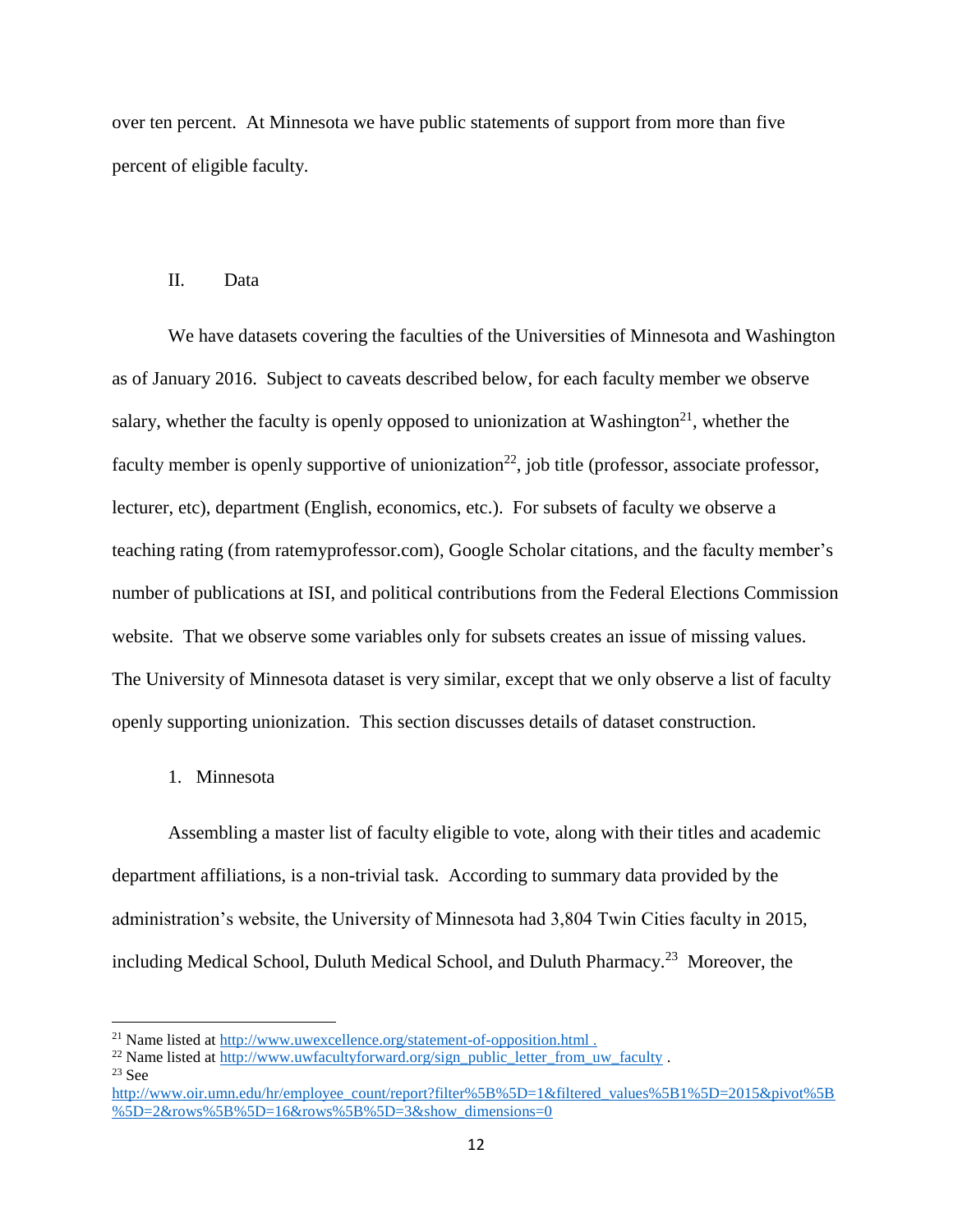University of Minnesota follows the IPEDS definition of faculty, including persons who "hold academic rank titles of professor, associate professor, assistant professor, instructor, lecturer or the equivalent of any of those academic ranks."<sup>24</sup>

To create an individual-level dataset, we begin with the salary data, which contain pay and job titles but not academic departments. These data are drawn from a public disclosure of salary data posted at a local newspaper site (the Pioneer Press).<sup>25</sup> We obtain all 2014 salaries (the most recent year for which data are available) for the University of Minnesota Twin Cities campus. Of these, we retain a superset of employees whose titles contain the words, "professor," "lecturer," instructor," "research," or "teaching." This includes 5,055 individuals with positive salaries. I aggregate the titles into six categories: professor, associate professor, assistant professor, lecturer, instructor, and other.

To get department affiliations we do two things. First, we obtain data on department affiliation from the University of Minnesota online department directory.  $^{26}$  The department directories listings as of February 2016 include 4,491 distinct names under the headings of "faculty/staff." While this number of individuals exceeds the number of faculty, two comments are in order. First, some of the listed faculty/staff are not actually current faculty. For example, the directories include emeritus faculty. Second, some of the faculty in the salary data are missing from the departmental directories. Accordingly, we searched the individual online directory for these faculty by first and last name to obtain department affiliations. In the end, we

<sup>24</sup> https://nces.ed.gov/ipeds/glossary/index.asp?searchtype=term&keyword=faculty&Search=Search

<sup>25</sup> See<http://extra.twincities.com/car/salaries/> .

<sup>26</sup> <http://www1.umn.edu/systemwide/directories/>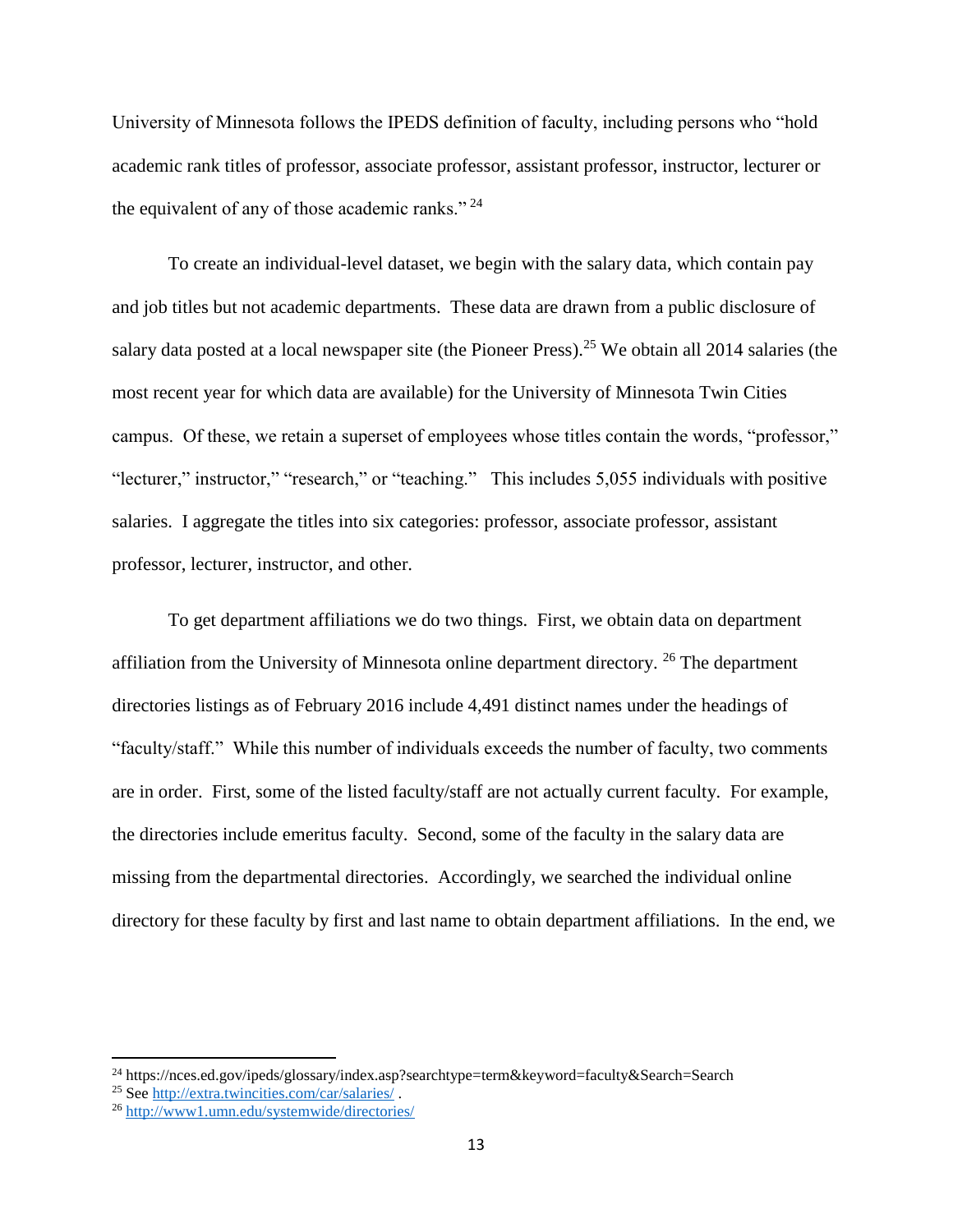obtain department affiliations for 3,664 faculty appearing in the salary data, of whom 3,348 have non-zero salaries.

Because the unionization drive at Minnesota excludes the Academic Health Center and the Law School, we exclude individuals in those units. This brings the relevant number of directory listings down to 1,835 in the sample with positive salaries and department affiliations. Of these 1,835, we match open union support data for 155 openly pro-union faculty using a matching key consisting of the last name and the first three letters of the first. We obtain Google citation data for 431, ISI publication data for  $1,085^{27}$ , ratemyprofessor data for 856, and FEC election contribution data for 150.

A query to the ISI dataset for the publications of faculty of a particular university returns a publications from the faculty only while they are employed at that university. Hence, the number of publications is incomplete for faculty members who move mid-career. To deal with this, I separately obtain the annual number of publications, 2006-2015, I then calculate the average number of annual publications, beginning with the first year since 2006 in which the faculty member has publications. This annual average is my measure of ISI publications.

Table 1a shows sample statistics for the University of Minnesota faculty in the sample, both overall and broken down by those expressing pro-union sentiments and those who do not sign an open letter. Supporters have lower salaries, are less productive at research, and are more likely to be female. Their average teaching ratings are about the same as those not expressing support for the union.

 $27$  Note that ISI provides only a first initial, so the matching key for ISI data is the last name plus the first letter of the first name.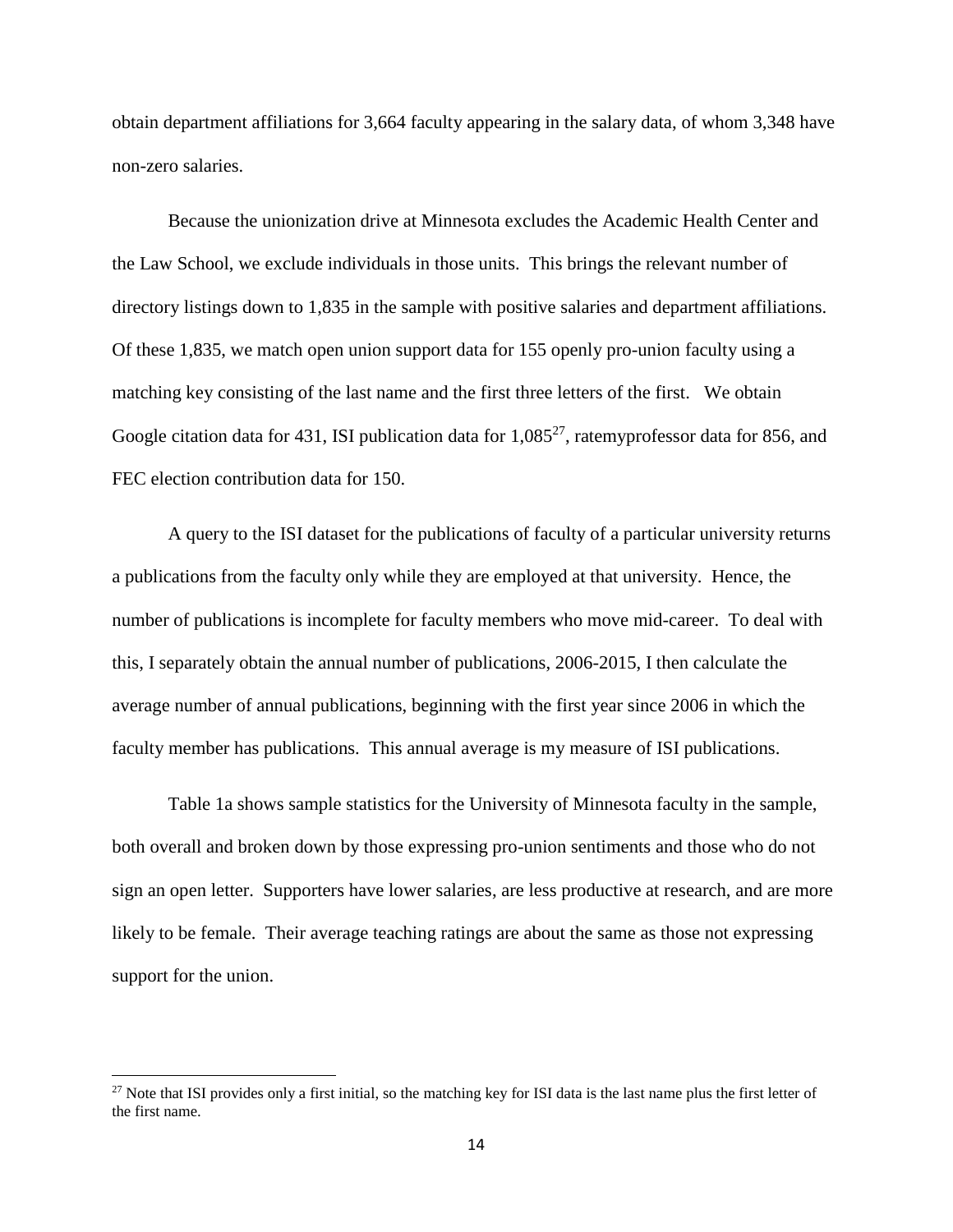#### 2. Washington

The master list of University of Washington employees is from the Washington state salary database.<sup>28</sup> We obtain all of the 91,105 employees of the University of Washington system. Most of these are not faculty. Prior to matching we retain 7,439 employees whose job titles include the words "professor," "instructor," or "lecturer." This overstates the number of instructional faculty reported by the university as 4,351, which appears to be the faculty of only UW-Seattle, whereas the University of Washington salary data cover Tacoma and Bothell campuses as well.<sup>29</sup> While this database includes job title, it does not indicate academic department.

Because of the possible attitudinal link between academic field and union support, it is important to determine each faculty member's department. For this, we used the UW online directory, making one query for each department. These queries return both faculty and staff, a superset including 15,934 entries. Of these, 5,618 have titles containing the words "professor," "lecturer," "head," "chair," "dean," or "instructor" and therefore are faculty. We also eliminate those whose titles include the words "emeritus," "retired," or "visiting." This leaves us with a master sample of faculty members with positive salaries for 2014, as well as departmental affiliations, consisting of 3,525 observations. I classify the individuals in the sample into nine job titles: professor, associate professor, assistant professor, clinical professor, affiliate professor, professor without tenure, associate professor without tenure, acting professor, and lecturer.

The list of faculty publicly opposing unionization includes 837 names. Of these, 483 match with the data including both salary and departments using a matching key made of the

<sup>28</sup> See [http://fiscal.wa.gov/salaries.aspx.](http://fiscal.wa.gov/salaries.aspx)

<sup>29</sup> See<https://admit.washington.edu/QuickFacts#faculty> .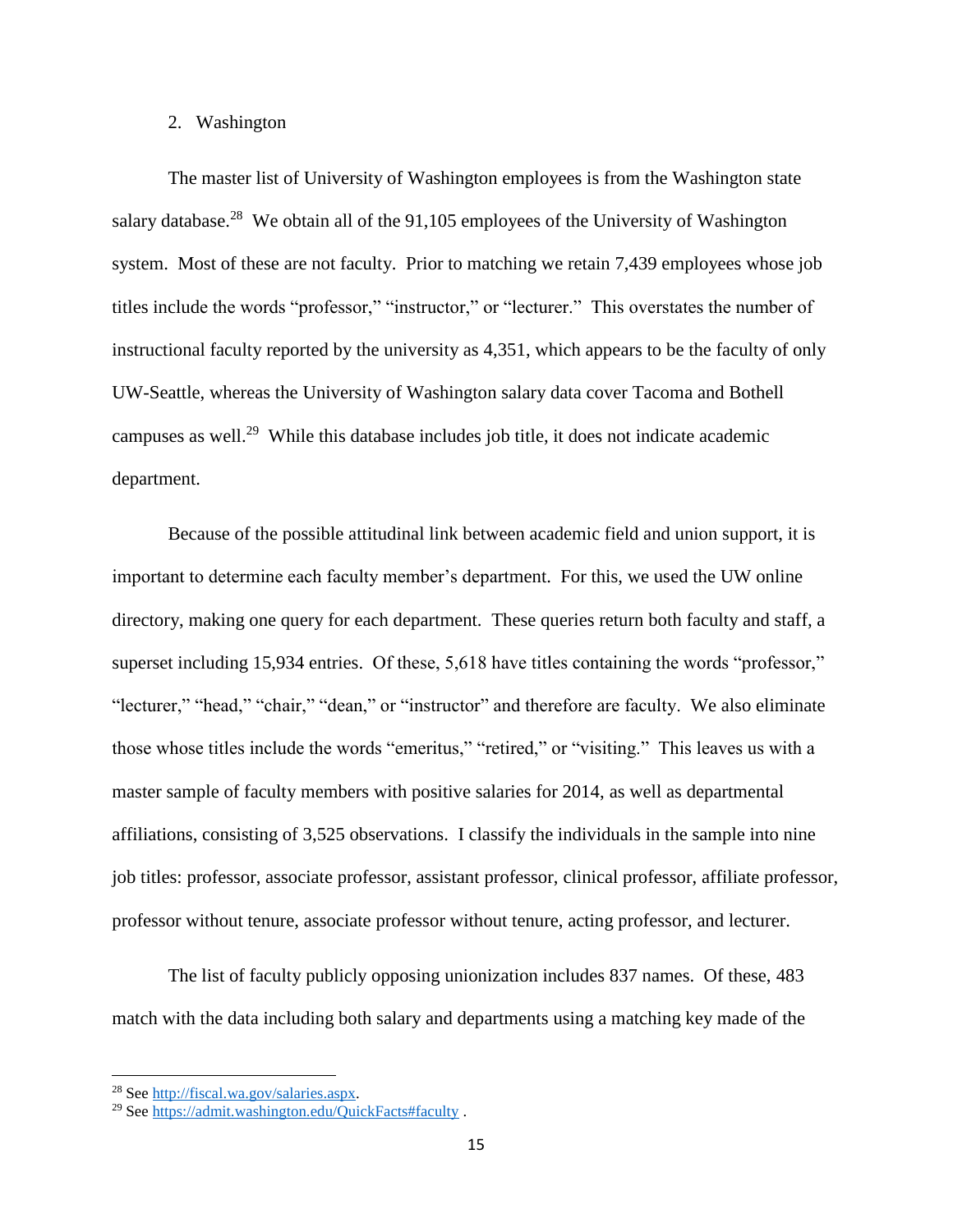upper case last name and the first three letters of the first name. Some of the non-matching faculty are emeritus faculty who no longer appear in the salary database. The list of UW union supporters includes 327 names. Of these, 196 match with data including both salary and department designations.

The FEC data include 4,733 campaign contributions made by University of Washington employees over the period 1997-2015. The FEC classifies contributions as partisan (and if partisan, which party) as well as non-partisan (as with contributions to PACs supporting nonpartisan causes). We aggregate giving for each of 1,317 University of Washington employees up to total contributions to Democratic, Republican, and non-partisan recipients. We have 309 aggregated contributions in the matched data.

The teaching rating data include all faculty at ratemyprofessor.com associated with the University of Washington. This list includes 3,174 names, of which 2,847 have at least one rating. Many of these are graduate student instructors, rather than faculty. Of the listed instructors, 849 match with the UW employee data including departmental designations using a matching key consisting of the last name and the first three letters of the first. Google Scholar has 1,531 scholars who registered with Google indicating that they are associated with the University of Washington. Of these, 496 match with the UW employee/department data using the same matching key described above. Many of the remainder are graduate students and others who should not match with the employee data. I am able to match 2,028 faculty with the ISI annual publication data.

16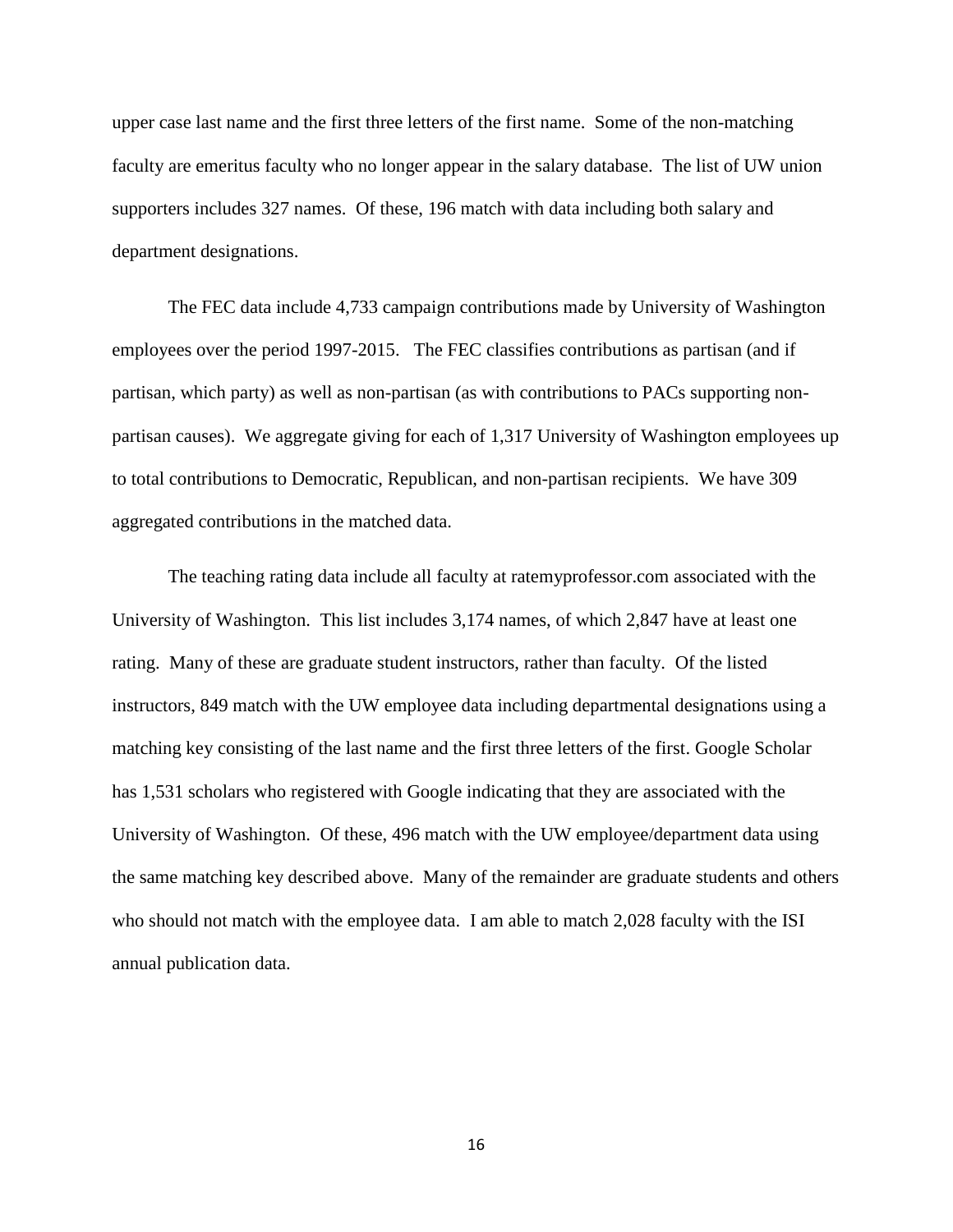Using first names of employees, we can impute gender using data on the distributions of first name frequencies by gender.<sup>30</sup> We deem a name female if the name is more common among females than males.

Table 1b presents average values of the variables in the UW data. The first column describes the entire UW dataset, and the remaining columns divide the data into those who oppose the unionization effort, those expressing no preference, and those supporting unionization. The vast majority of the individuals in the sample are at the Seattle campus. Average salaries are higher among opposers. Opposers are, on average, more research productive and less likely to be female. Teaching ratings are, on average, higher among union supporters. Partisan political contributions are overwhelmingly made to Democrats regardless of union attitudes. Contributions are larger among the higher-salaried opposers than among the others. Table 2 presents correlations among variables.

### III. Results

 $\overline{\phantom{a}}$ 

Our goal below is to document how attitudes toward current unionization efforts – as implied by open expressions of support or opposition – are related to both individual characteristics such as pay and research and teaching productivity, as well as factors potentially related to more general attitudes: political contributions, scholarly field, and gender. It is worth reflecting on the goal of the exercise. One sort of question is whether, say, higher salary causes more or less support for unionization. To get credibly at that sort of causal inference, we would require a source of exogenous variation in pay. A second sort of question, more descriptive than

<sup>&</sup>lt;sup>30</sup> See<http://deron.meranda.us/data/census-dist-female-first.txt> and [http://deron.meranda.us/data/census-dist-male](http://deron.meranda.us/data/census-dist-male-first.txt)[first.txt](http://deron.meranda.us/data/census-dist-male-first.txt).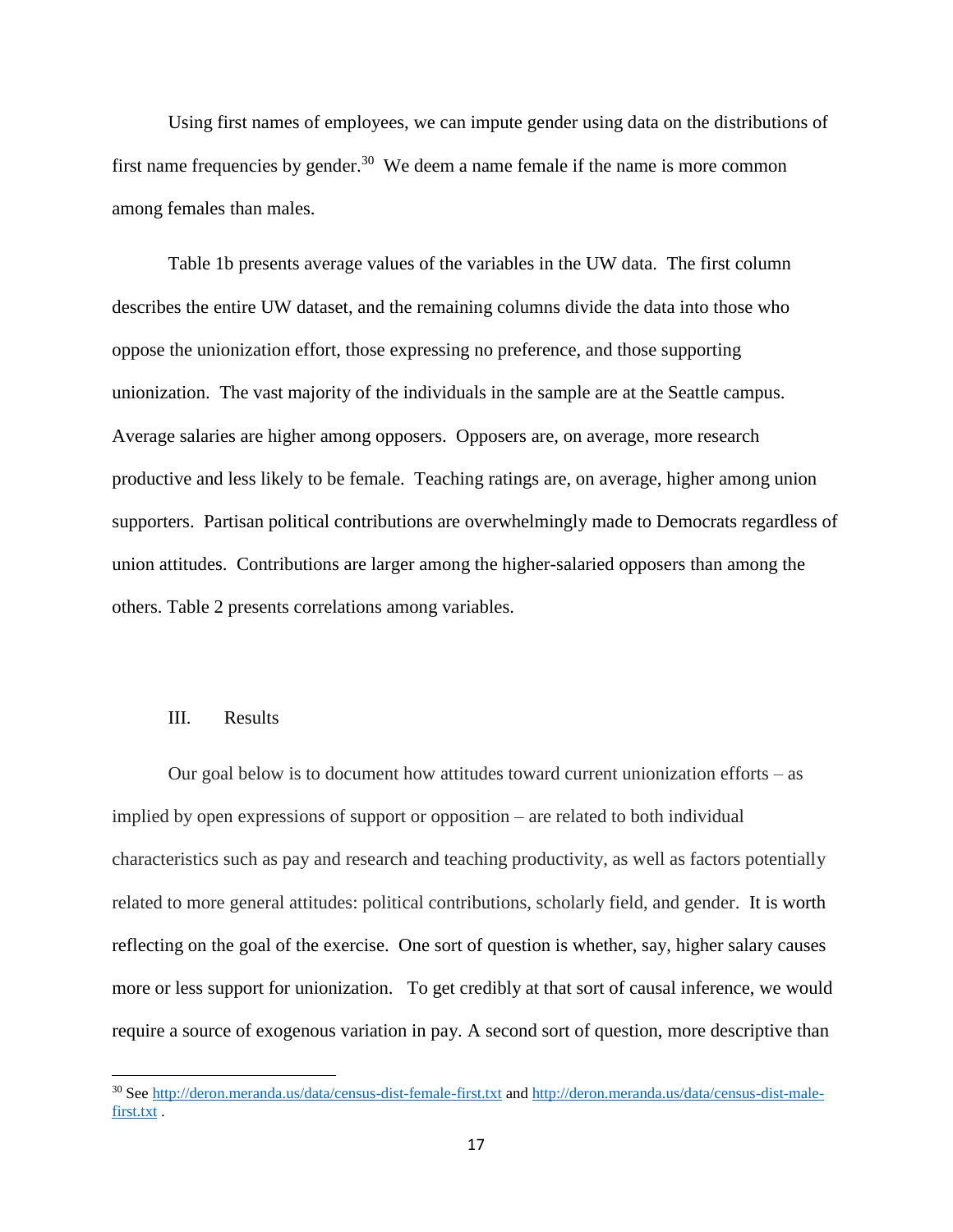causal, is the question, how do preferences for unionization vary among faculty with different characteristics? Are higher or lower-paid faculty more likely to oppose the union? And, related, conditional on other characteristics, are higher- or lower-paid faculty more likely to support? Or conditional on salary, department, and job title, are more research-productive scholars (or more popular teachers) more or less likely to support unionization? The second sort of question is what we address here. We begin with bivariate descriptive approaches and then turn to multivariate analyses.

### 1. Simple Descriptive Analyses

Before turning to multivariate analyses of union opposition, it is useful to present bivariate analyses. We begin with the relationship between salary and union opposition. Figure 1 shows the distribution of salary for each school, along with measures of union preference, using locally weighted regression, with higher weights for nearer observations (the "lowess" command using the mean option in Stata). At each school, open support for the union initially rises in salary, reaching a peak around 10 percent at a salary of about \$70,000, then declines. Open opposition to the union rises steadily in salary at Washington, reaching over 25 percent at salaries above \$200,000.

Figure 2 examines the relationship between Google Scholar citations and union support for the faculty with linked Google Scholar data. For the University of Washington, opposition rises in citations, and support falls. At Minnesota, the relationship is less clear: the support rate is around 5 percent up to 8 log citations, then it declines. It's worth noting, however, that there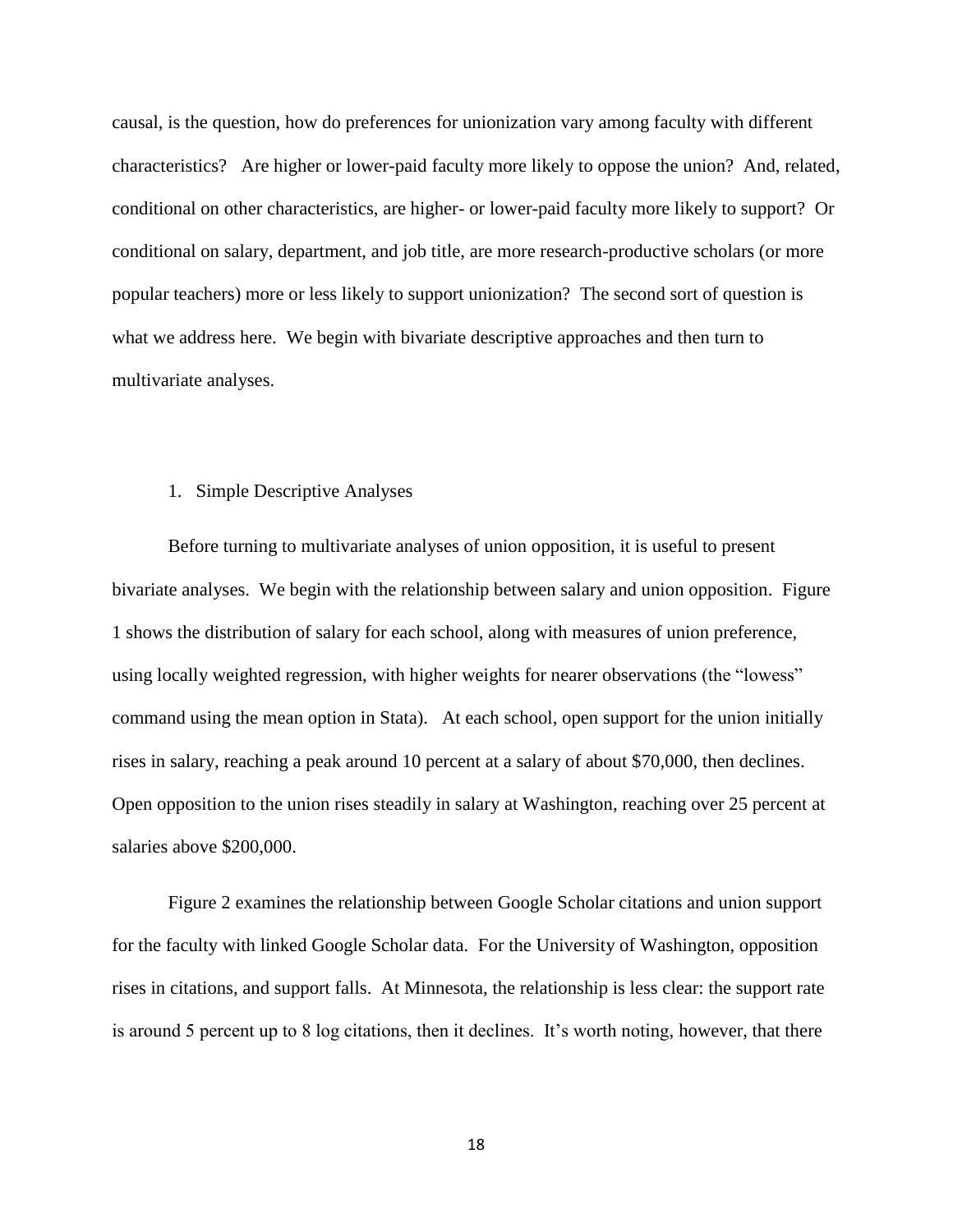are only 24 union supporters among the 431 University of Minnesota sample members with Google Scholar data.

Figure 3 examines the relationship between a different measure of scholarly productivity, the annual number of ISI publications, and union support. Among University of Washington faculty, opposition rises fairly steadily in publications, and support falls. The pattern at Minnesota is very similar. Union support is around 10 percent for faculty with 1 publication  $(e^0)$ and falls toward zero as the publication rate rises.

Figure 4 examines the relationship between teaching ratings and union support for the matched set. At Minnesota, union support rises with teaching ratings up to 4, when union support tops 12 percent. Union support falls to 8 percent for ratings between 4 and 5. The support pattern is very similar at Washington. Opposition to the union among Washington faculty falls monotonically in teaching ratings. Over a fifth of teachers rated below 2.5 oppose unionization, while under 15 percent of teachers rated over 4 oppose unionization.

Figure 5 shows attitudes toward unionization by gender at the two schools. At both schools, female faculty are more likely to support unionization. At Washington, male faculty are more likely to oppose unionization.

Table 3 provides some evidence on how openly voiced views about unionization vary by academic department. The ten departments at Minnesota with the highest shares of faculty openly supporting unionization are primarily in the humanities and social sciences. They are Cultural Studies and Comparative Literature, History, Asian Languages and Literature, Spanish and Portuguese, Theater Arts and Dance, Anthropology, Field Wildlife and Conservation Biology, Social Work, Art, and Music whose support rates range from 44 to 19 percent.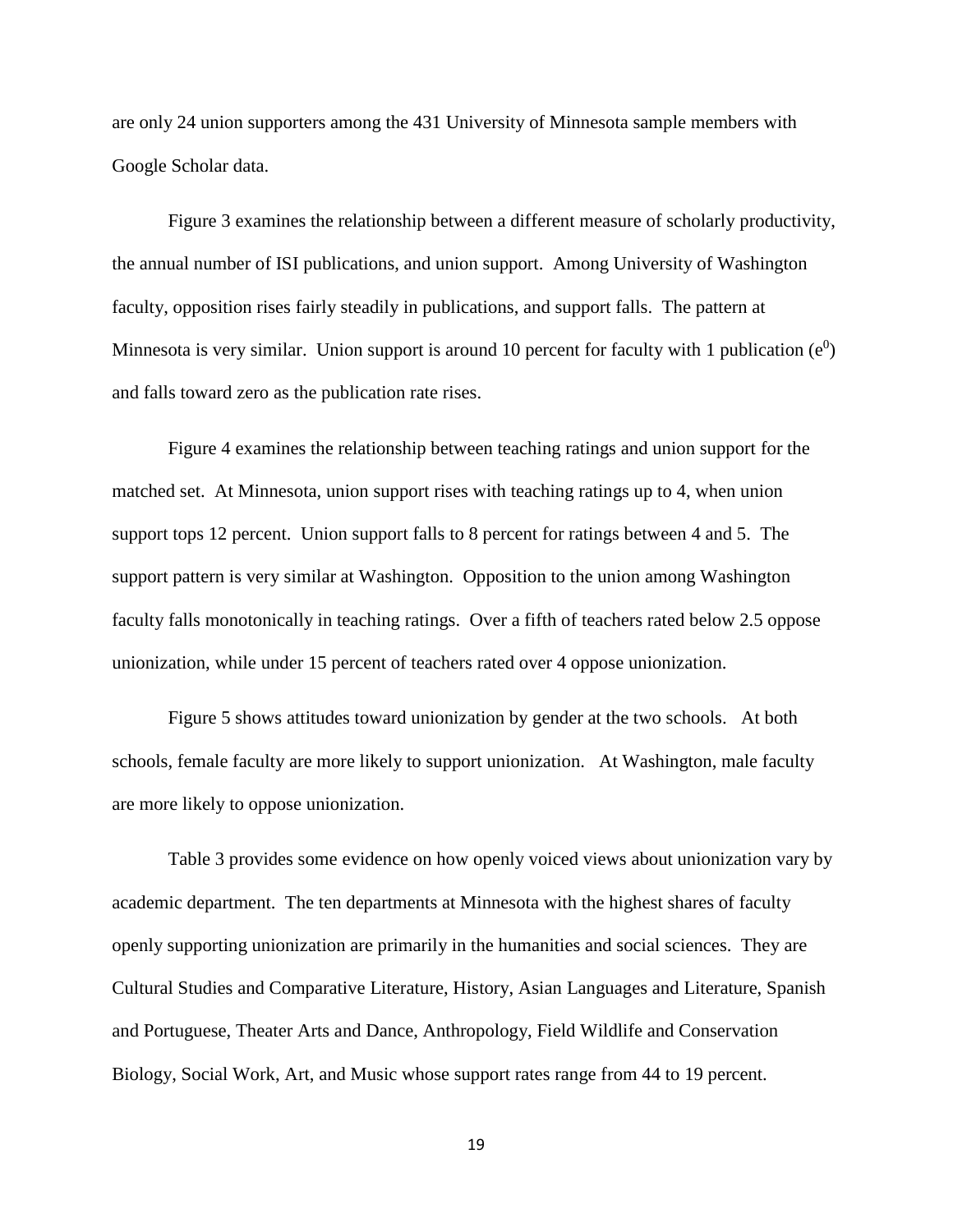As at Minnesota, the Washington departments with highest support for unionization are predominantly in the humanities and social sciences. The top ten are History, English, Communications, Social Work, Sociology, Political Science, Asian Languages and Literature, Mathematics, Mechanical Engineering, and Urban Design and Planning. Support drops quickly across these departments, from 36 and 21 percent, respectively, in History and English, to under 10 percent at Mathematics, Mechanical Engineering, and Urban Design and Planning. The Washington departments with highest shares of faculty openly opposing unionization are Obstetrics and Gynecology, Bioengineering, Computer Science and Engineering, Chemistry, Accounting, Electrical Engineering, Physics, Mechanical Engineering, Economics, and Genome Sciences.

While the bivariate relationships are intriguing, they are also potentially misleading because of correlations among variables. Table 2 reports correlations among variables in the two samples, and many variables – such as publications and citations - are highly correlated. Beyond that, attitudes toward unionization vary by salary and by department. Salary also varies by department, and bivariate analyses cannot by themselves indicate whether the departmental variation in union support simply reflects salary differences. To address this we turn now to multivariate analyses that simultaneously control for different variables.

### 2. Regression models of open support and opposition

a. Washington

For Washington faculty we observe open expressions of union opposition and support from about a quarter of the faculty, which we can use in the following way. Suppose each faculty member has some underlying level of support intensity  $y^*$ . If  $y^* > 0$ , the employee

20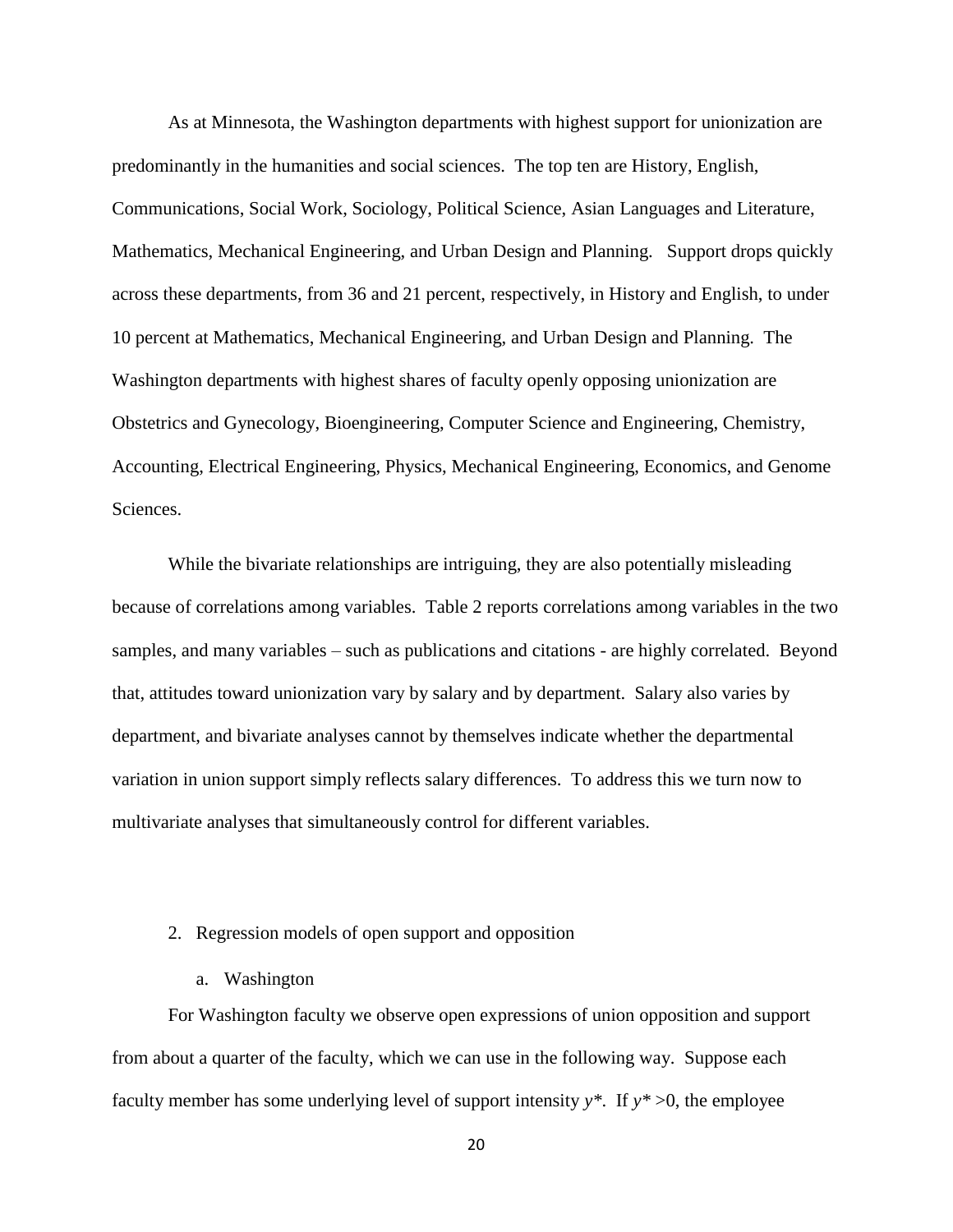supports the union, while if *y\**≤0, the employee opposes unionization. Not all employees express their preferences, because doing so is costly. Expressing open opposition has some unobservable cost *cs*, while expression open opposition has an unobservable cost *co*.

With this setup we observe an expression of support if (and only if)  $y^* > c_s$ , and we observe an expression of opposition if (and only if) *y\**< *co*. If the employee's intensity of support lies in  $[c_0, c_s]$ , then we observe no openly expressed preference. Even though we do not observe *y\**, we can estimate a model of its determinants based on the three observable outcomes: open support, open opposition, and no expression. In particular, we can estimate this using an ordered model such as ordered probit.

That is, we posit the model  $y_i^* = X_i \beta + \varepsilon_i$ , where  $y_i^*$  is individual *i*'s unobserved level of support for unionization,  $X_i$  is individual *i*'s characteristics (salary, etc), and  $\varepsilon_i$  is a normal error.

The likelihood function has three branches:

Pr(*i* expresses support)=Pr(*yi\** > cs) *= Pr*(*Xi*β + εi> cs)=Pr(εi> *c<sup>s</sup>* – *Xi*β)=1-Φ(*c<sup>s</sup>* – *Xi*β) Pr(*i* expresses opposition)=Pr(*yi\** < co) *= Pr*(*Xi*β + ε<sup>i</sup> < co)=Pr(ε<sup>i</sup> < *c<sup>o</sup>* – *Xi*β)= Φ(*c<sup>o</sup>* – *Xi*β) Pr(*i* remains silent)=Pr(c<sup>s</sup> ≥ *yi\** ≥ co) *= Pr*(c<sup>s</sup> ≥ *Xi*β + ε<sup>i</sup> ≥ co)=Pr(*c<sup>s</sup>* – *Xi*β ≥ ε<sup>i</sup> ≥ *c<sup>o</sup>* – *Xi*β)= Φ(*c<sup>s</sup>* – *Xi*β) – Φ(*c<sup>o</sup>* – *Xi*β), where Φ is the standard normal cdf.

The variables included in *X* merit some discussion. We have salary, job titles, and department affiliations for all observations. We have political contributions, publications, citations, and teaching ratings only for a subset. With political contributions, the absence of a match means in principle means that the individual has made no political contributions that require FEC reporting.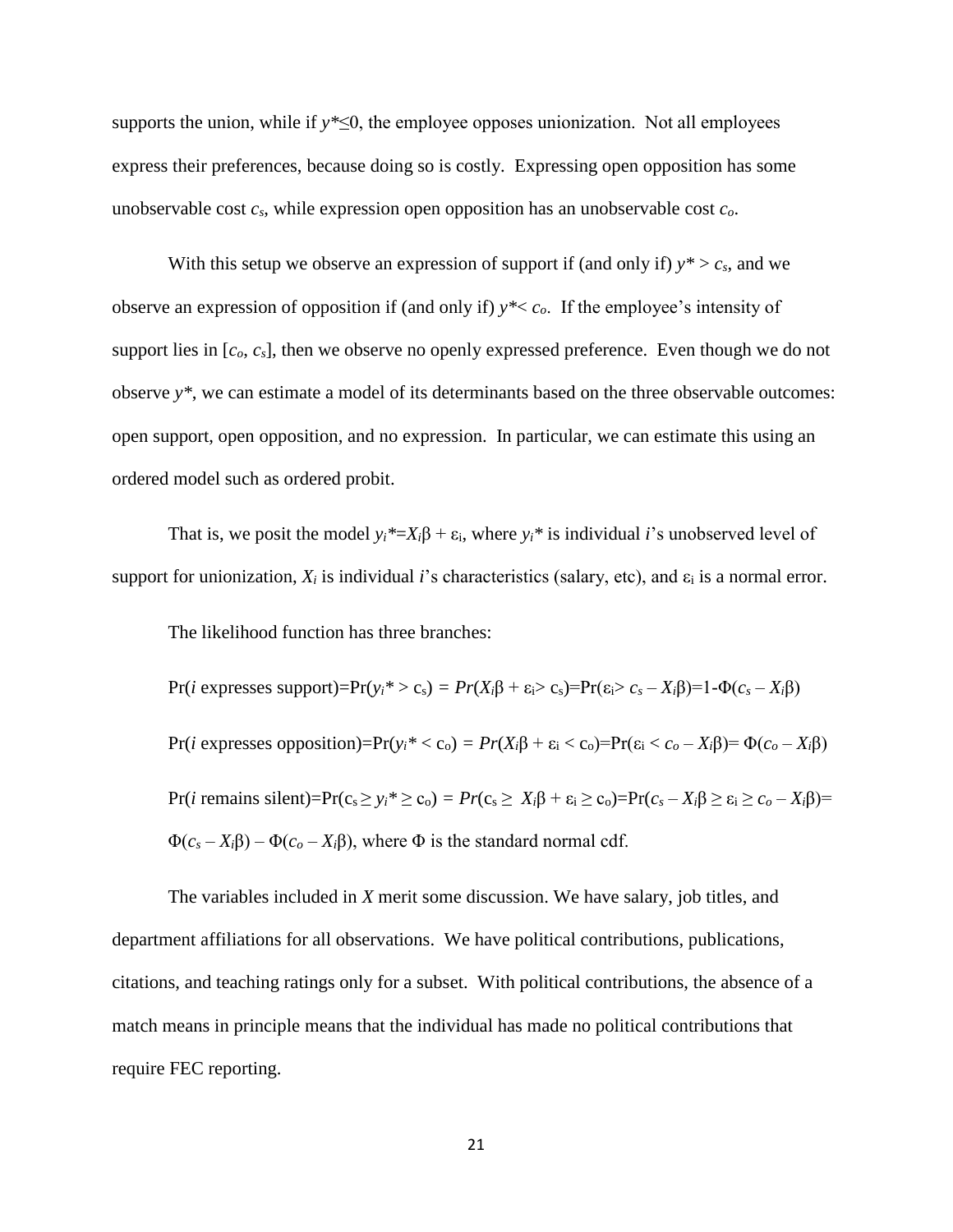The absence of a match with the Google citation, ISI publication, and teaching ratings data has a different meaning. Scholars must register with Google Scholar in order to appear in a particular university's list. Scholars not listed under "University of Washington" have citations on Google Scholar, but their totals are not calculated. Similarly, not all University of Washington teaching faculty have entries at ratemyprofessor.com. Matches with ISI are imperfect because ISI includes only first initials and not entire first names.

The number of observations with no missing values on any variables is small, and including all variables in the models directly is not feasible, so we proceed using three different approaches. First, after including the always-available salary and gender variables, we include the others one at a time. Second, we use indicator variables for the missing observations, along with the underlying variables where the missing values are replaced with zeroes. Third, we employ multiple imputation approaches for the missing values (White, Royston, and Wood, 2011).

Table 4 reports ordered probit models on open union support at the University of Washington using one of the often-missing variables at a time. Each of the models also includes department and title fixed effects, and salary and gender are included in all specifications. The various columns include log Google Scholar citations, the log ISI publication rate, the ratemyprofessor rating, and log political contributions, respectively. Included individually along with salary and gender, the log ISI publication variable and the Google Scholar citation variables are each significant, while the others are not. After accounting for department, title, and gender, faculty with higher salaries – and faculty with greater research productivity – are less supportive of unionization.

22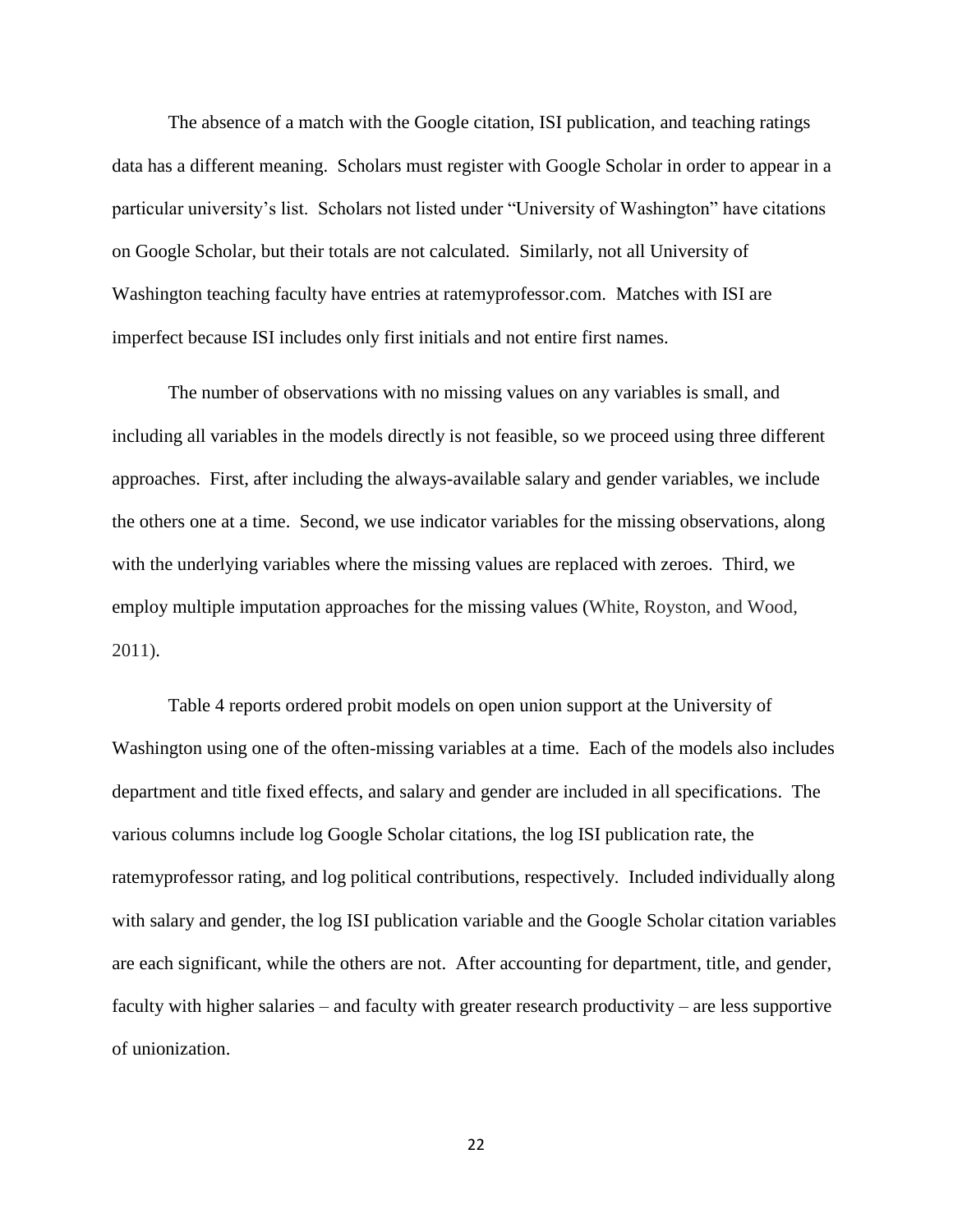Table 5 reports specifications with dummies for the missing values. For each of the four often-missing variables *xk*, Google Scholar citations, ISI publications, ratemyprofessor rating, and campaign contributions, we include two variables in the models. First, we create dummy that takes the value of 1 if the variable is missing  $(\delta_k)$ . Second, we create a variable which takes the value of 0 when it is missing and the value of the continuous variable  $x_k$  when it is not missing. Thus, for example, we include a dummy variable for whether an individual lacks ISI publications along with another variable that is the log of ISI publications for observations where they are available and zero for the other observations. Using this approach, again including department and title fixed effects, we see negative and significant relationships between both research productivity measures (Google citations and ISI publications) and union support. The other variables – gender, teaching rating, and contributions – are statistically insignificant.

To measure the role of political attitudes, we replace the department dummies with the percent of faculty in that field who designate themselves as liberal or somewhat liberal, derived from Zipp and Fenwick (2006). The political attitude variable, included in the second column of Table 4, is highly significant: support for unionization is more likely from faculty in departments whose members are in fields whose participants are on average more politically liberal. For column (2) standard errors are clustered on the Zipp and Fenwick (2006) department groupings.

Before turning to other methods for dealing with missing values, we can entertain a different model. Thus far we have assumed that the willingness to express a view and the attitude toward unionization are governed by the same index. It is possible that willingness to openly express a view has different determinants. One approach would be to have a two part model of, first, open expression, and second, attitudes toward unionization conditional on open expression. I lack a credible source of identification for the open expression model. Still, the

23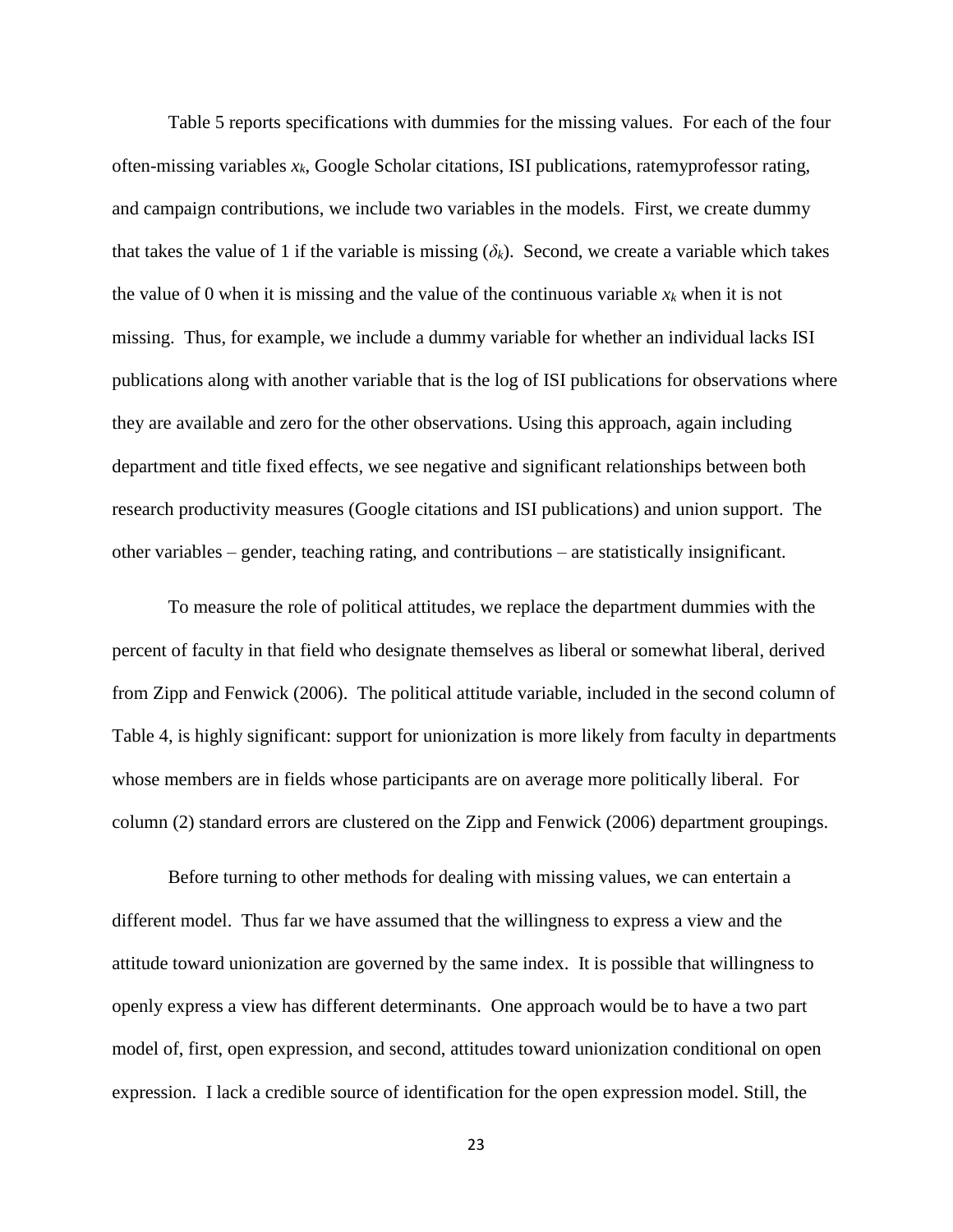concern that open expression and attitudes toward unionization are different dimensions bears exploration. In the model above I assume that those who are silent have  $c_s \geq y_i^* \geq c_o$ . An alternative interpretation of silence is that I have no information about preferences. So a simple robustness check discards the silent individual and simply estimates a probit on union support among only open supporters and open opposers. The last two columns of Table 5 reproduces the exercise of the first two columns including only those expressing an open preference. The pattern of results is similar. Salary and publications are significant (as is log citations in column 4); and the departmental political attitude matters. I conclude that the results are not sensitive to the modelling assumption implicit in the ordered approach.

Table 6 turns to a more sophisticated method for dealing with missing values. We have determined thus far that after accounting for the always-available department and title fixed effects, gender, and salary, only productivity measures matter. Hence, our goal is to impute the missing values of these measures, log Google citations and log ISI publications. The first column reports an ordered probit modelling support for unionization as a function of gender, salary, and department and title fixed effects, as well the log ISI publication measure. Recall that we observe the ISI measure for 2,028 observations among the full sample of 3,526. We impute using predicted mean matching, using the ten nearest neighbors. In addition we perform ten imputations. Column (1) of Table 6 is the imputed value analog of column (2) of Table 4, which reports the same model using only observations where log ISI publications are non-missing. As before, union support declines in salary and research productivity. The coefficients are -0.09 for log salary and -0.07 for log ISI publications, respectively, in the imputed specification, compared with  $-0.12$  and  $-0.13$  using only the observations with non-missing data.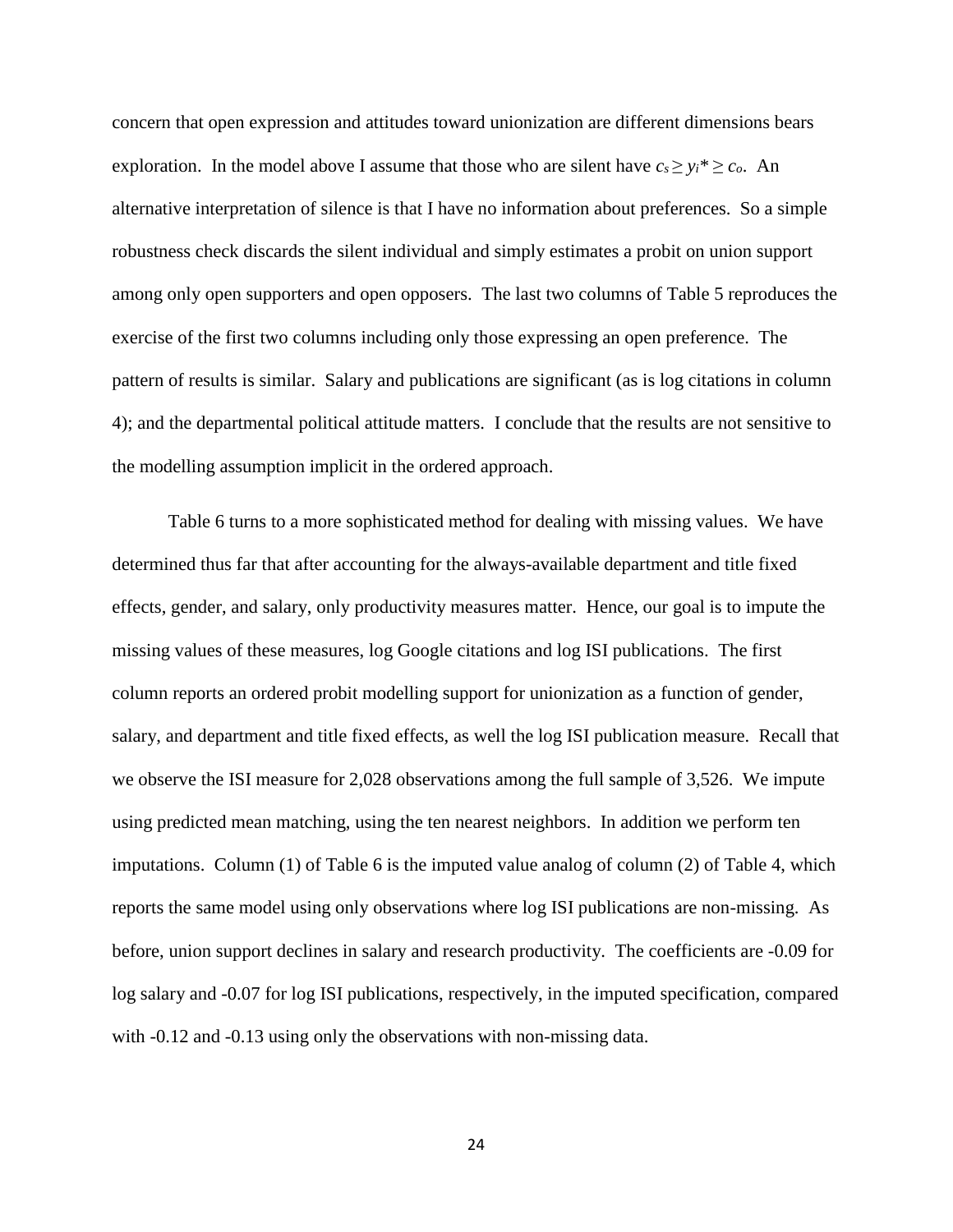Column (2) of Table 6 imputes Google Scholar citations on the entire sample, a rather aggressive approach given that the variable is missing for over 3,000 of the 3,526 observations. The third column imputes Google Scholar citations just for the subset of observations for which we have ISI publications. Columns (4)-(6) repeat the exercise of columns (1)-(3), removing the department fixed effects and adding the department-level political attitude variable. In each case, as above, faculty with higher salaries and greater research productivity are less supportive of unionization. Faculty from departments with higher levels of political liberalism are more supportive of unionization.

Table 7 turns to effect magnitudes. We first report probability derivatives from a parsimonious ordered probit model (including salary, gender, the ISI publication rate, departmental political attitudes, and title fixed effects) for two of the three outcomes: support for unionization and opposition.<sup>31</sup> We then report the 90<sup>th</sup> and 10<sup>th</sup> percentiles of the distributions of the explanatory variables. Finally, we report the product of the probability derivative and the 90-to-10<sup>th</sup> percentile difference in the explanatory variable. This is our estimate of the change in predicted probability of support (or opposition) with a movement from the  $10^{th}$  to the  $90^{th}$ percentile of the explanatory variable.

An increase in salary from the  $10<sup>th</sup>$  to the  $90<sup>th</sup>$  percentile would decrease support by 3 percentage points and increase opposition by 8 percentage points. A movement from the  $10<sup>th</sup>$  to the  $90<sup>th</sup>$  percentile of the ISI annual publication distribution would decrease support by 4 percentage points and increase opposition by 10. A movement from the  $10<sup>th</sup>$  to the  $90<sup>th</sup>$ percentile of the political attitude distribution in the direction of greater liberalism would raise

l

<sup>&</sup>lt;sup>31</sup> Note that the probability derivatives for all three outcomes must sum to one, so the probability derivative not shown, for the quiet outcome, is unity less the sum of the reported derivatives.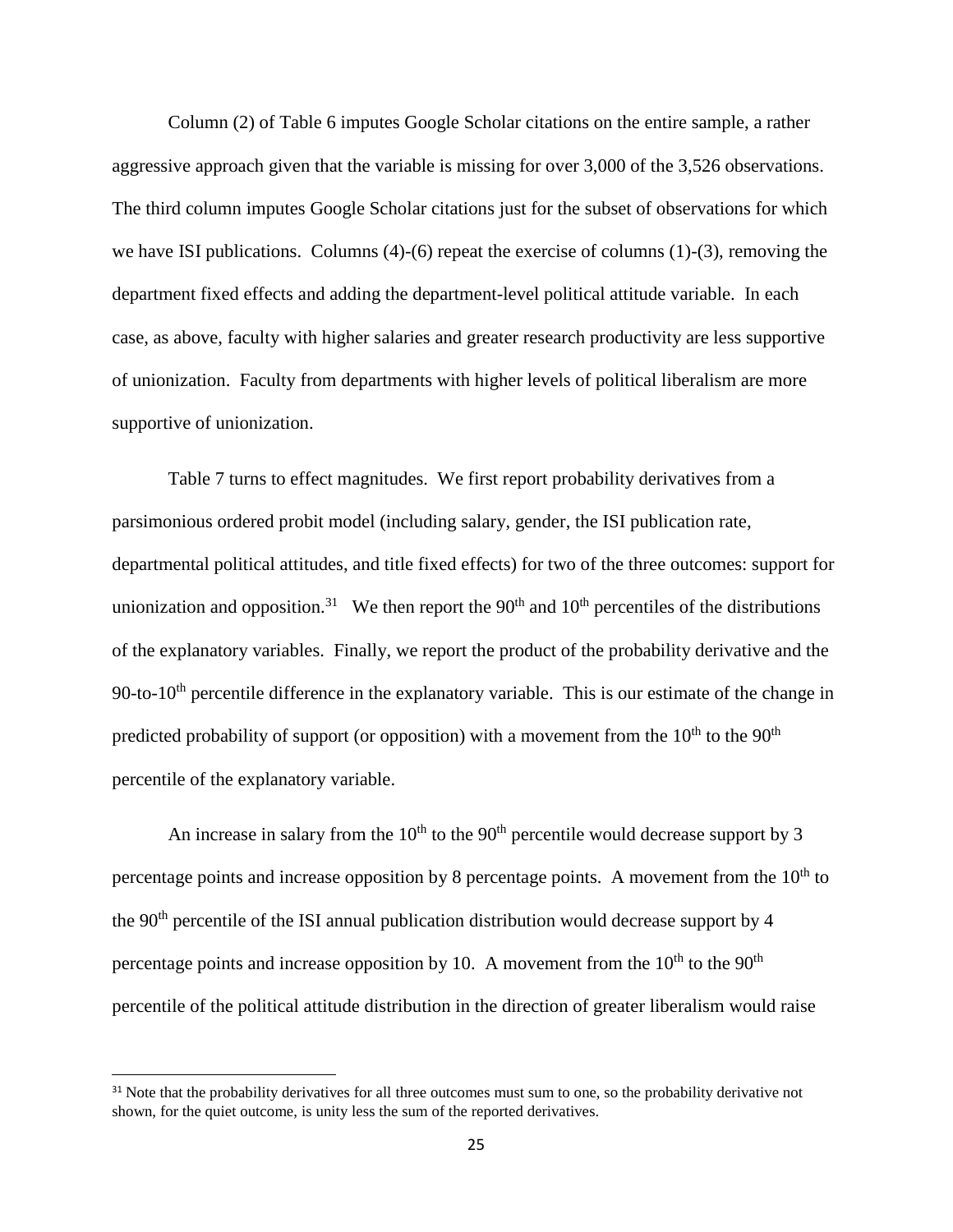support by 9 percentage points and decrease opposition by 23 percentage points. Thus, interdepartmental differences in attitude - after accounting for salary and research success - have a bigger impact than either scholarly impact or salary.

#### b. Minnesota

 $\overline{\phantom{a}}$ 

The Minnesota data contain only open expressions of support for unionization. Hence, we have two groups, those who are silent and those who support. If we view individuals as having an unobserved preference for or against unionization *y\** along with some cost of expressing support *cs*, we can view those expressing support as revealing an intensity of support in excess of *cs*. We can model the determinants of the underlying preference via probits or linear probability models. Table 8 reports these models. Column 1 reports a probit that includes both title and department fixed effects. Column (2) replaces the department fixed effects with the departmental political attitude measure. Probability derivatives are reported in columns (1) and (2). Column (3) and (4) repeat the exercises the first two columns using linear probability models rather than probits.<sup>32</sup>

We see two broad results here. First, salary matters. The probability of expressing open support rises in salary, then falls, reaching a peak probability around \$50,000 in salary. Second, department has a large effect; and this effect is correlated with departments' fields political attitudes. Moving salary from the  $10<sup>th</sup>$  to the 90<sup>th</sup> percentile of the earnings distribution reduces the probability of support by 8 percentage points. Moving the department-based political attitude measure from the  $10<sup>th</sup>$  to the  $90<sup>th</sup>$  percentile (toward liberal) raises the probability of open support

 $32$  The probit model in column (1) includes fewer observations because the observations in which the department fixed effects perfectly predicts union support are dropped.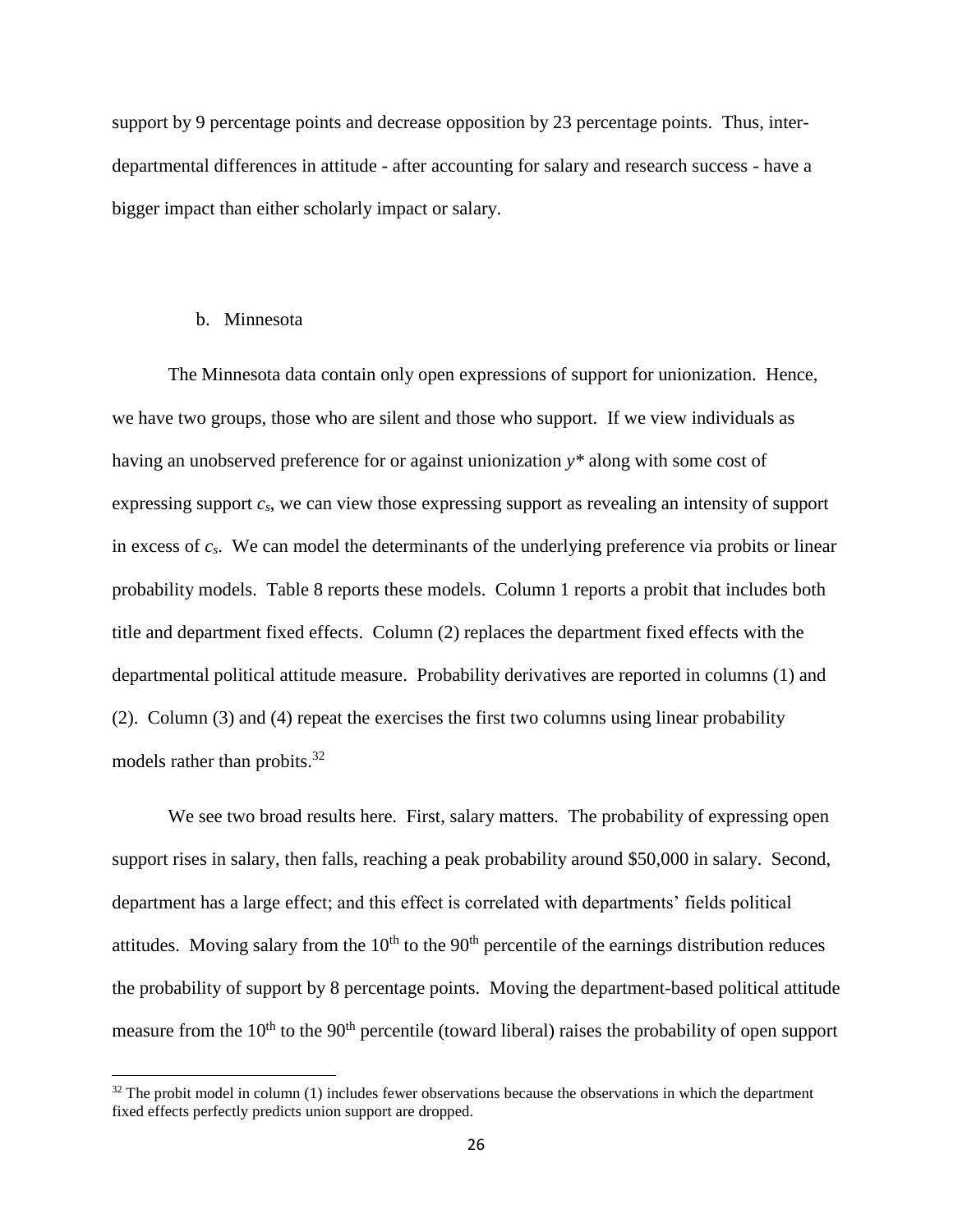by 14 percentage points. Hence, at Minnesota as at Washington, the size of the effect associated with the department's average political attitude is large in relation to the other effects.

Because opposition tends to occur for employees with research output – and we do not observe opposition among MN faculty – we don't see evidence of the relationship between research and union preference at MN.

### **Conclusion**

Using a relatively large new dataset comprised of both open expressions of support and opposition to unionization, along with administrative and quasi-administrative data on pay, productivity, and indirect measures of political attitudes, we provide new evidence on the determinants of preferences for unionization among university faculty. We find a clear negative relationship between salary and support for unionization. We also find that faculty who produce more – and more highly cited – research are less likely to support unionization. After accounting for salary, department, and title, gender and contributions do not matter. Finally, we see large impacts of academic department on union support; and these differences are correlated with field political attitudes. After accounting for their pay and research productivity, faculty in fields whose members tend to be more politically liberal are far more likely to support unionization.

Our findings have relevance to the literature as well as some practical contemporary issues. First, while the literature finds mixed effects of salary we find clear negative effects of salary on preference to unionization, both directly and after accounting for a host of other factors. Second, while individual factors related to pay and research are important, we also find a large role for attitudinal factors, as reflected in the role of the scholarly field. Third, our results

27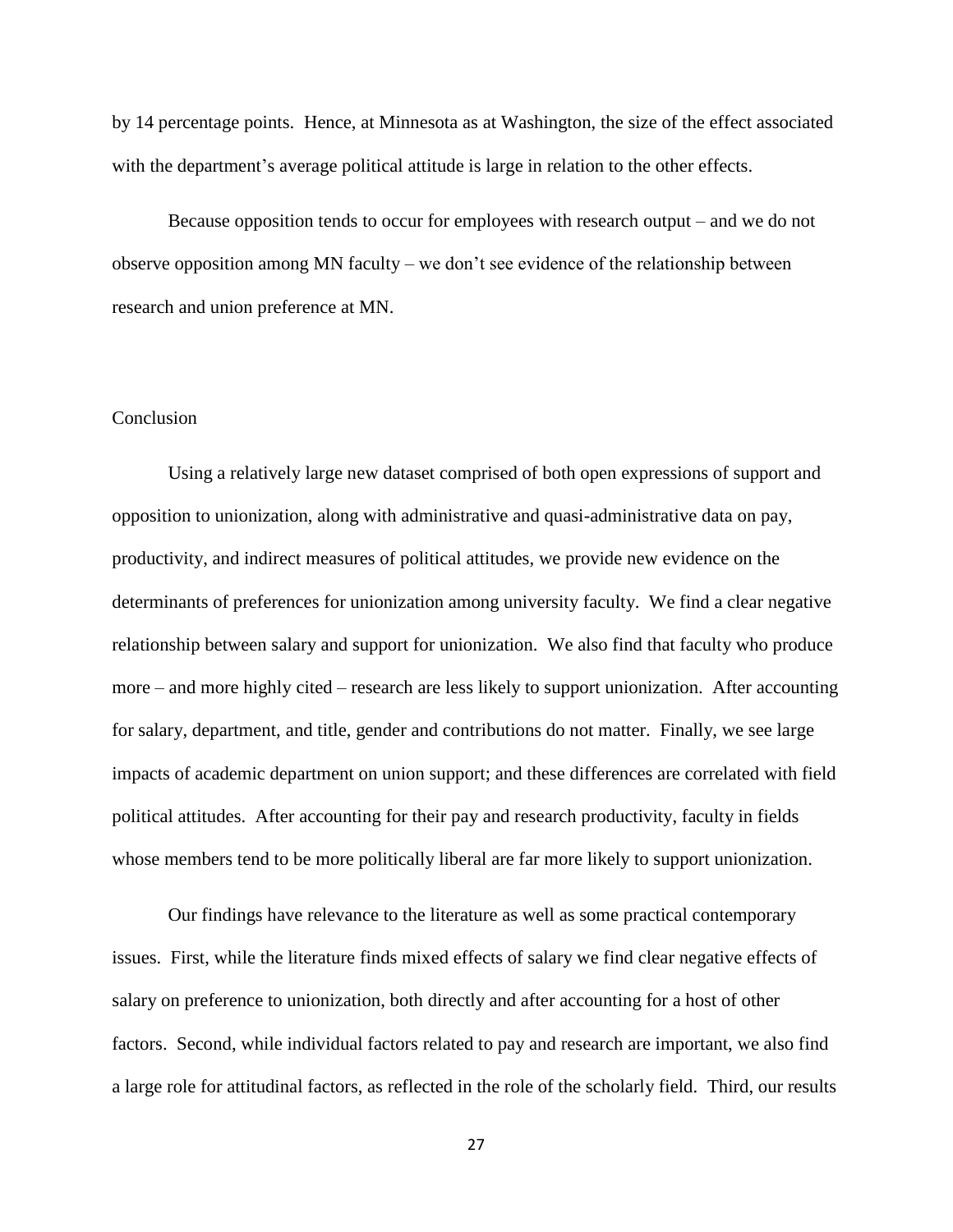have clear implications for the relationship between the composition of the electorate and its tendency to support unionization. At a research university, including non-tenure track faculty, who have lower salaries and less research output than tenure track faculty, will deliver an electorate more favorably disposed toward unionization.

Finally, our results have implications for possible impacts of unionization on universities' pursuit of their research mission. More productive researchers are less supportive of unionizing their universities. To put this another way, the workplace attribute of having a union is one that our results indicate is less appealing to more research-productive scholars. This raises the possibility that universities that unionize will face difficulty attracting and retaining the most productive scholars.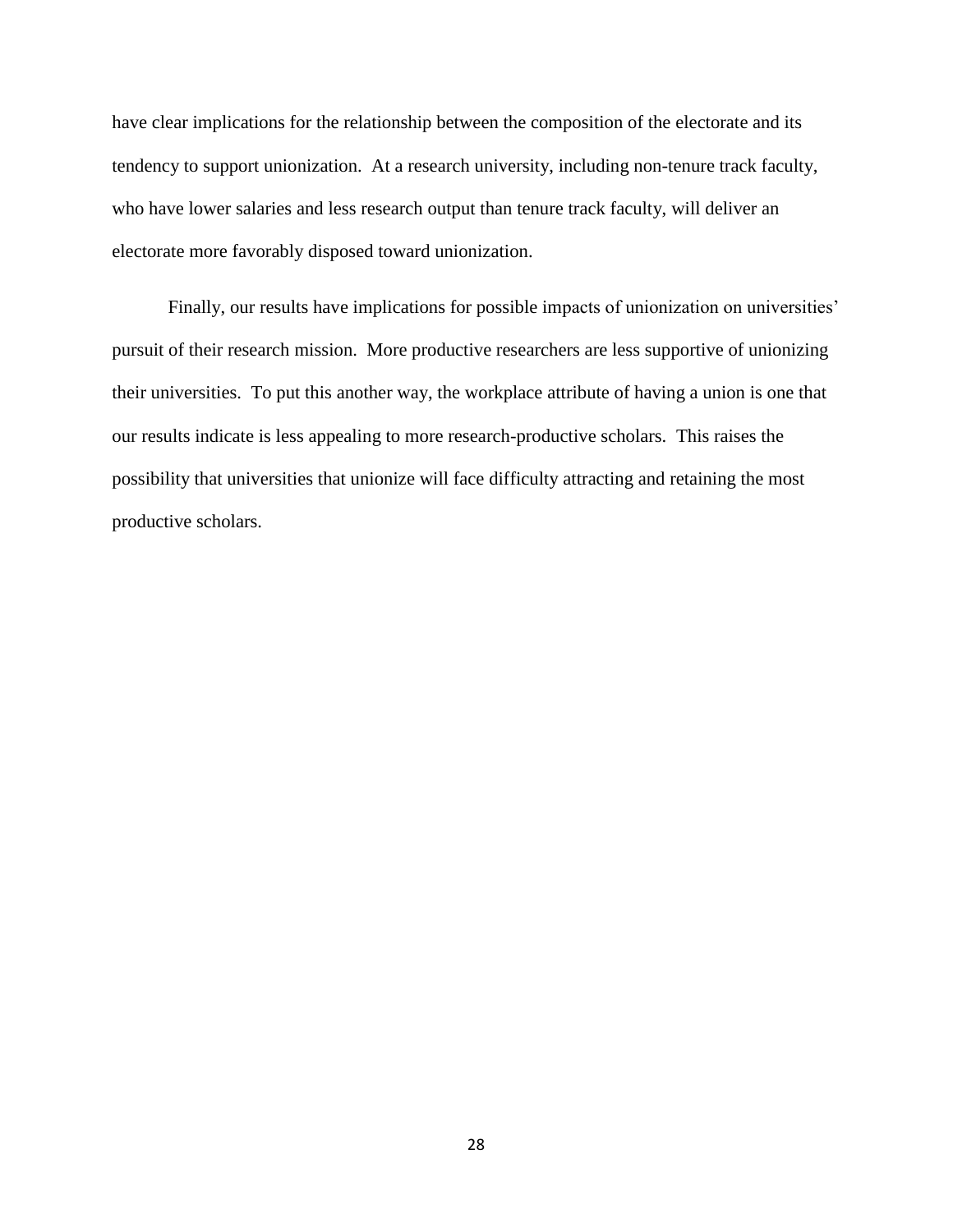### References

Blanchflower, David and Alex Bryson. What Effect Do Unions Have on Wages Now and Would 'What Do Unions Do?' Be Surprised? NBER Working paper 9973, September 2003 <http://www.nber.org/papers/w9973.pdf>

Card, David, Thomas Lemieux and W. Craig Riddell. "Unions and Wage Inequality." Journal of Labor Research 25 (Fall 2004).

Charlwood, Andy. [Why do Non–union Employees Want](https://scholar.google.co.uk/citations?view_op=view_citation&hl=en&user=u_mBhbwAAAAJ&citation_for_view=u_mBhbwAAAAJ:u5HHmVD_uO8C) to Unionize? Evidence from Britain. British Journal of Industrial Relations 40 (3), 463-491. 2002.

Demsetz, Rebecca S. "Voting Behavior in Union Representation Elections: The Influence of Skill Homogeneity and Skill Group Size Author(s): Source: Industrial and Labor Relations Review, Vol. 47, No. 1 (Oct., 1993), pp. 99-113.

Farber, Henry S. "Union Organization Decisions in a Deteriorating Environment: The Composition of Representation Elections and the Decline in Turnout." NBER Working Paper 19908, Feb. 2014. http://www.nber.org/papers/w19908

Farber Henry S. and Saks Daniel H. . 1980. "Why Workers Want Unions: The Role of Relative Wages and Job Characteristics." Journal of Political Economy, Vol. 88, No. 2

Richard B. Freeman. Contraction and Expansion: The Divergence of Private Sector and Public Sector Unionism in the United States. The Journal of Economic Perspectives, Vol. 2, No. 2 (Spring, 1988), pp. 63-88

Goeddeke, Francis Xavier and John D. Kammeyer-Mueller. "Perceived support in a dual organizational environment: Union participation in a university setting." Journal of Organizational Behavior. 31 (1): 65-83. 2010.

Hedrick, David W., Steven E. Henson, John M. Krieg, and Charles S. Wassell, Jr., "Is there really a faculty union salary premium?" Industrial & Labor Relations Review; Apr2011, Vol. 64 Issue 3, p558.

Hosios, Arthur J., and Aloysius Siow. 2004. "Unions Without Rents: The Curious Economics of Faculty Unions." Canadian Journal of Economics, Vol. 37, No. 1, pp. 28-52.

Kochan, Thomas A. "How American workers view labor unions." *Monthly Lab. Rev.* 102 (1979): 23.

[McClendon,](http://lsj.sagepub.com/search?author1=John+A.+McClendon&sortspec=date&submit=Submit) John A., Hoyt N. [Wheeler,](http://lsj.sagepub.com/search?author1=Hoyt+N.+Wheeler&sortspec=date&submit=Submit) and Roger D. [Weikle.](http://lsj.sagepub.com/search?author1=Roger+D.+Weikle&sortspec=date&submit=Submit) "The Individual Decision to Unionize." Labor Studies Journal September 1998. vol. 23 no. 3 34-54 doi: 10.1177/0160449X9802300302

Park, Heejoon, Patrick McHugh, and Matthew M. Bodah. "Revisiting General and Specific Union Beliefs: The Union-Voting Intentions of Professionals." Industrial Relations: A Journal of Economy and Society, 45 (2): 270-289, 2006. doi: 10.1111/j.1468-232X.2006.00426.x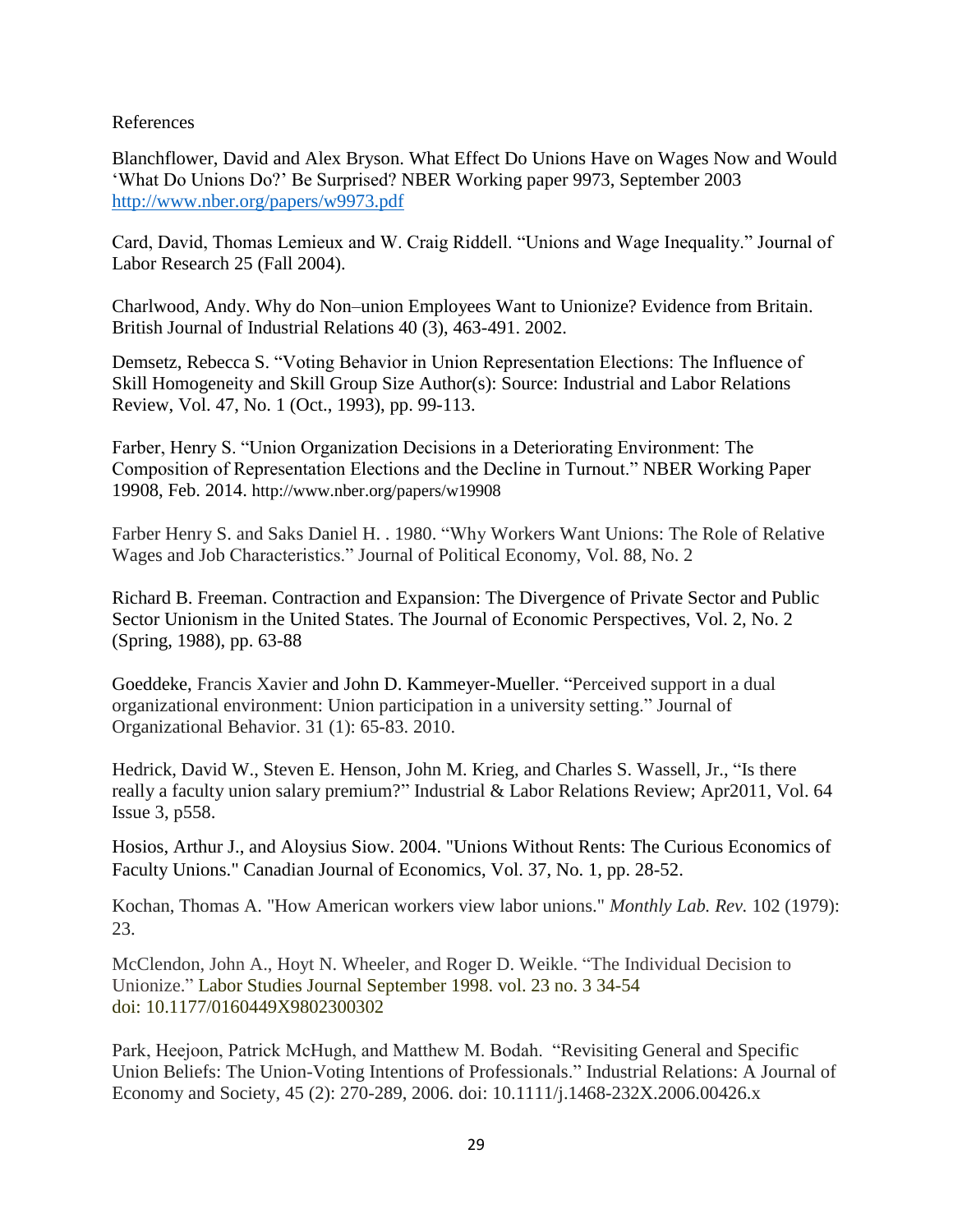Pencavel, John. (1971). 'The demand for union services: an exercise'. *Industrial and Labor Relations Review*, 24: 180–90.

Porter, Stephen R. "The Causal Effect of Faculty Unions on Institutional Decision-Making." Industrial & Labor Relations Review October 2013 66: 1192-1211, doi:10.1177/001979391306600508

Premack, Steven L.; Hunter, John E. Individual unionization decisions. Psychological Bulletin, Vol 103(2), Mar 1988, 223-234[.http://dx.doi.org/10.1037/0033-2909.103.2.223](http://psycnet.apa.org/doi/10.1037/0033-2909.103.2.223)

Wheeler Hoyt N. and John A. McClendon. 1991. "The Individual Decision to Unionize." In Strauss George, Gallagher Daniel G., and Fiorito Jack , eds., *The State of the Unions*. Madison, Wis.: Industrial Relations Research Association, pp. 47–83.

White, Ian R., Patrick Royston, and Angela M. Wood. "Multiple imputation using chained equations: issues and guidance for practice." *Statistics in medicine* 30.4 (2011): 377-399.

Zipp, John F. and Rudy Fenwick. "Is the Academy a Liberal Hegemony? The Political Orientations and Educational Values of Professors. Public Opinion Quarterly (2006) 70 (3): 304- 326. doi: 10.1093/poq/nfj009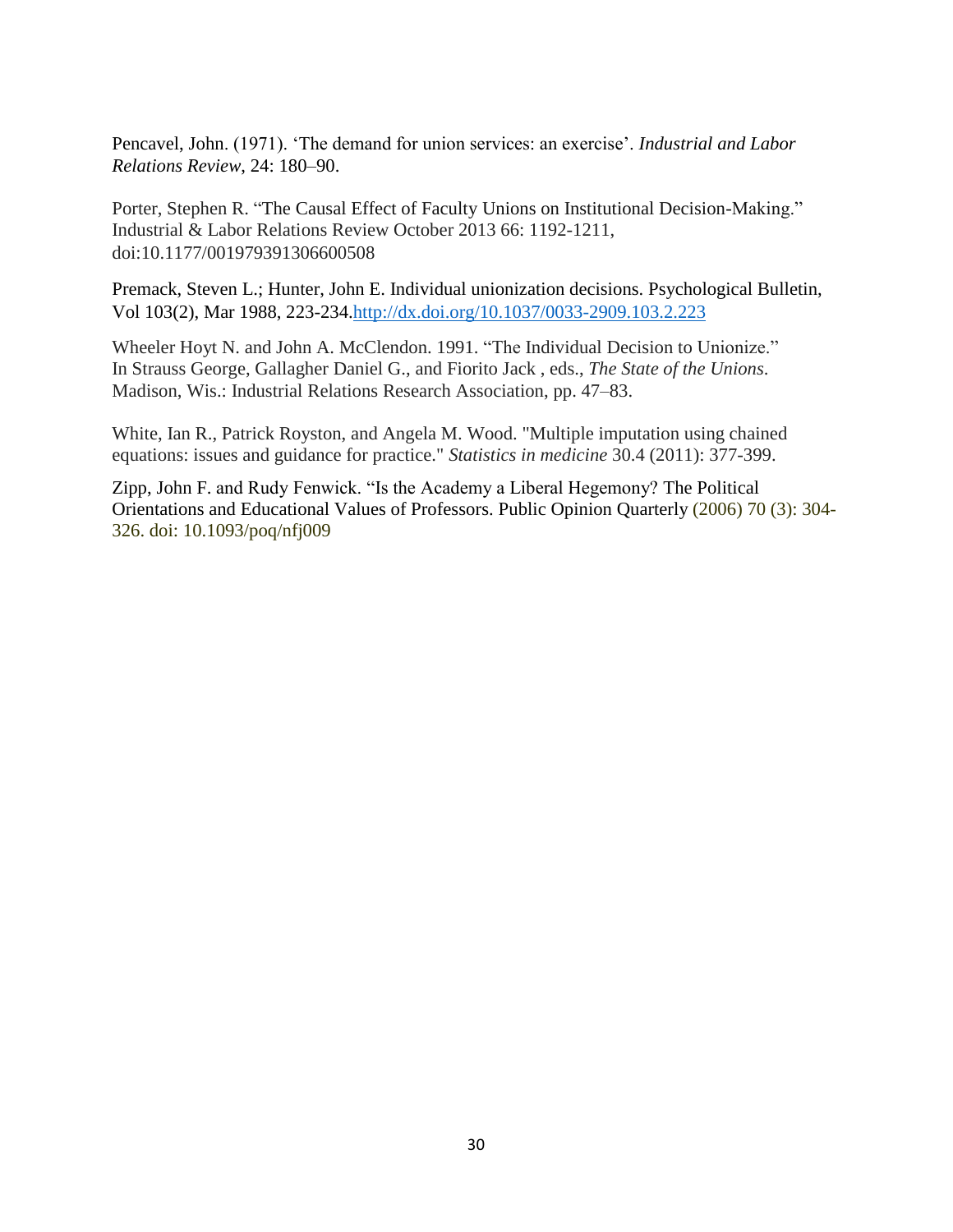### Table 1: Summary Statistics

| a. |  | University of Minnesota |
|----|--|-------------------------|
|----|--|-------------------------|

|                         | all   |         |       | silent  | supportive |         |
|-------------------------|-------|---------|-------|---------|------------|---------|
|                         | N     | mean    | N     | mean    | N          | mean    |
| Salary                  | 1,835 | 102,909 | 1,680 | 104,051 | 155        | 90,535  |
| female                  | 1,835 | 0.32    | 1,680 | 0.32    | 155        | 0.39    |
| Google citations        | 431   | 4809.84 | 407   | 4943.36 | 24         | 2545.58 |
| ratemyprofessor rating  | 856   | 3.55    | 767   | 3.55    | 89         | 3.58    |
| <b>ISI</b> publications | 1,085 | 3.96    | 1,007 | 4.09    | 78         | 2.26    |
| contributions to Dems   | 119   | 2,202   | 106   | 2,146   | 13         | 2,654   |
| contributions to Reps   | 6     | 1,433   | 6     | 1,433   | $\theta$   |         |
| non-partisan contribs   | 25    | 631     | 20    | 659     | 5          | 520     |

### b. University of Washington

|                            | all   |         | opposed |         | silent |        | supportive |        |
|----------------------------|-------|---------|---------|---------|--------|--------|------------|--------|
|                            | N     | mean    | N       | mean    | N      | mean   | N          | mean   |
| salary                     | 3,526 | 101,261 | 483     | 143,522 | 2,847  | 95,467 | 196        | 81,266 |
| female                     | 3,526 | 0.33    | 483     | 0.27    | 2,847  | 0.33   | 196        | 0.43   |
| Google Scholar Citations   | 496   | 5,267   | 160     | 7,328   | 312    | 4,518  | 24         | 1330   |
| Ratemyprofessor rating     | 850   | 3.71    | 163     | 3.67    | 604    | 3.70   | 83         | 3.88   |
| ISI publications           | 2,028 | 3.79    | 364     | 4.59    | 1,575  | 3.72   | 89         | 1.79   |
| contributions to Dems      | 212   | 3,116   | 45      | 4,627   | 157    | 2,765  | 10         | 1825   |
| contributions to Reps      | 10    | 1,885   | 4       | 1,238   | 6      | 2,317  | $\theta$   |        |
| non-partisan contributions | 87    | 2,122   | 20      | 3,630   | 64     | 1,687  | 3          | 1333   |
| Bothell                    | 3,526 | 0.08    |         |         |        |        |            |        |
| Seattle                    | 3,526 | 0.86    |         |         |        |        |            |        |
| Tacoma                     | 3,526 | 0.07    |         |         |        |        |            |        |

## c. University of Washington Union Support by Campus

| campus         | <b>Oppose</b><br>union | <b>Support</b><br>union |
|----------------|------------------------|-------------------------|
| <b>Bothell</b> | 2.59%                  | 12.22%                  |
| Seattle        | 15.55%                 | 3.81%                   |
| Tacoma         | 2.94%                  | 20.17%                  |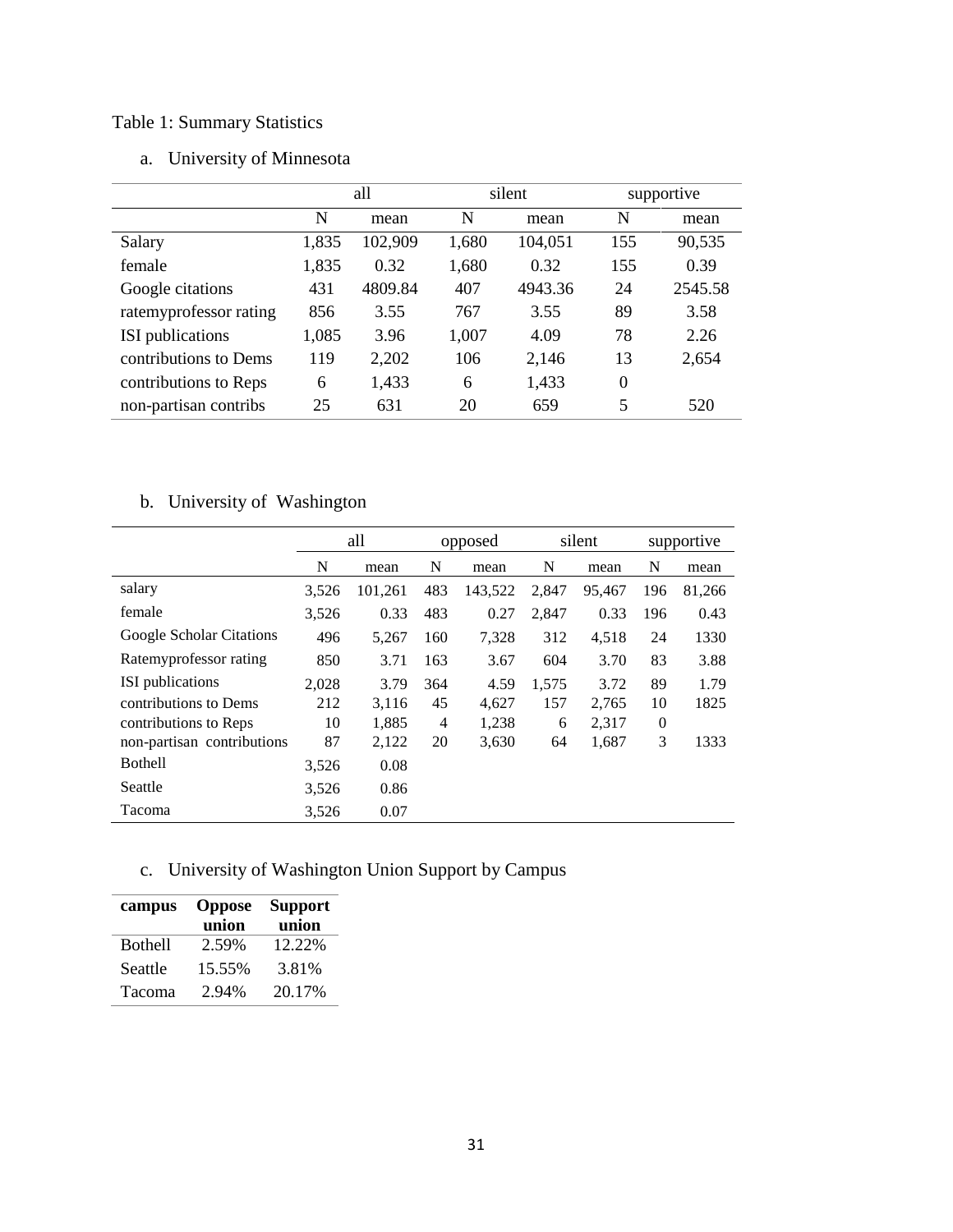### Table 2: Correlations among Variables

## Washington

|                 | oppose     | support    | female     | log<br>salary | log<br>Google | contributions | teaching<br>rating |
|-----------------|------------|------------|------------|---------------|---------------|---------------|--------------------|
| support         | $-0.0967*$ |            |            |               |               |               |                    |
| female          | $-0.0507*$ | $0.0527*$  |            |               |               |               |                    |
| log salary      | $0.2115*$  | 0.0127     | $-0.0441*$ |               |               |               |                    |
| log Google      | $0.2252*$  | $-0.2754*$ | $-0.1161*$ | $0.3533*$     |               |               |                    |
| contributions   | 0.097      | $-0.0242$  | $-0.0416$  | 0.0283        | $-0.1244$     |               |                    |
| teaching rating | $-0.0246$  | 0.0595     | $-0.0237$  | $-0.0294$     | $-0.0151$     | $-0.1183$     |                    |
| log ISI pubs    | $0.1468*$  | $-0.1088*$ | $-0.1155*$ | $0.2675*$     | $0.3835*$     | 0.0057        | $-0.0843$          |

### Minnesota

|                 | support    | female     | log<br>salary | log<br>Google | contributions | teaching<br>rating |
|-----------------|------------|------------|---------------|---------------|---------------|--------------------|
| female          | 0.0412     |            |               |               |               |                    |
| log salary      | $-0.0405$  | $-0.1530*$ |               |               |               |                    |
| log Google      | $-0.0295$  | $-0.1208*$ | $0.5158*$     |               |               |                    |
| contributions   | 0.0133     | $-0.0119$  | $0.0766*$     | 0.0668        |               |                    |
| teaching rating | 0.0108     | $-0.0249$  | $-0.1460*$    | $-0.1443*$    | 0.0061        |                    |
| log ISI pubs    | $-0.1275*$ | $-0.1192*$ | $0.1931*$     | $0.3274*$     | $-0.0007$     | $-0.0107$          |

Note: \* indicates significance at the 5% level in a two-sided test.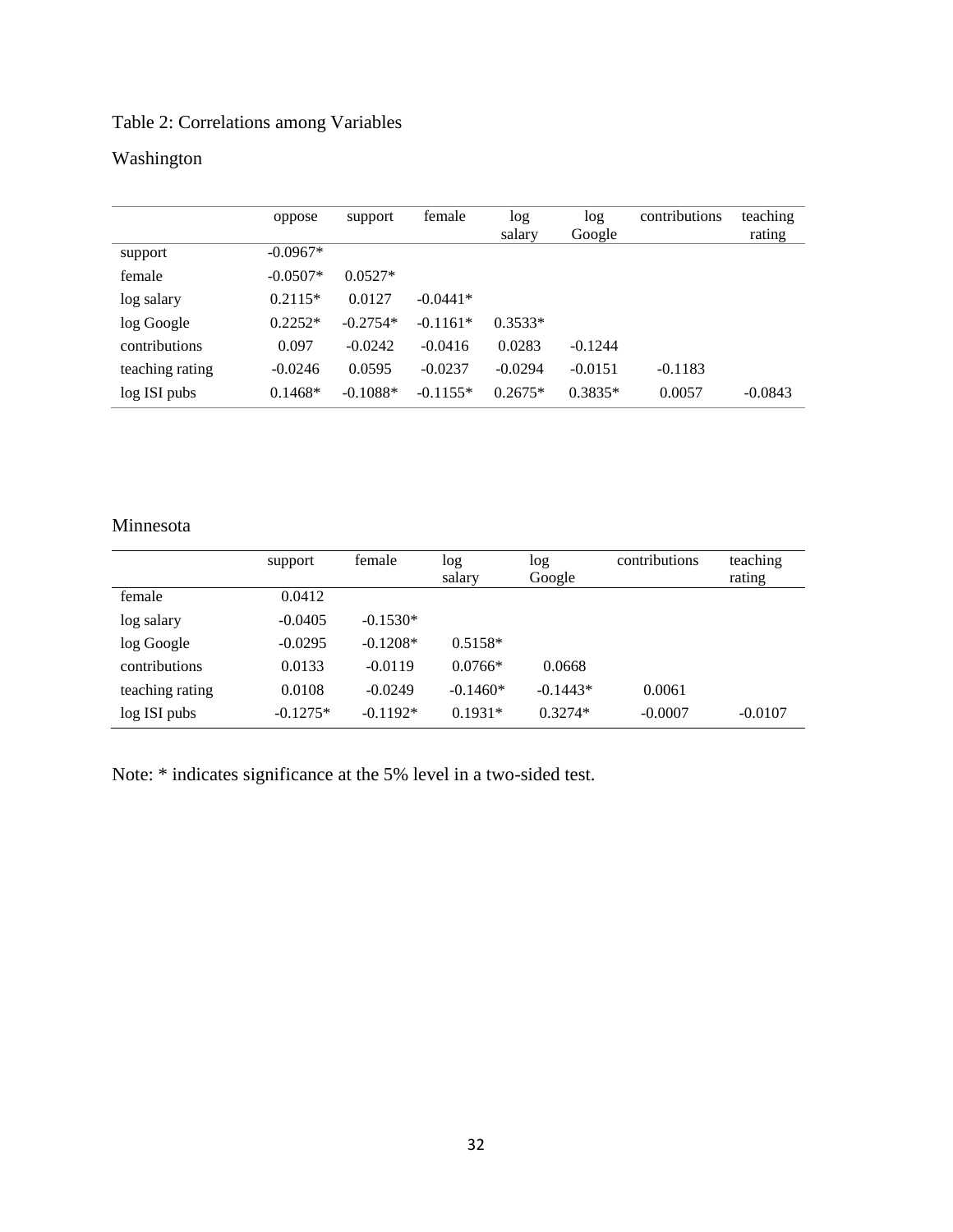## Table 3: Unionization Views by Department

### A. Minnesota

| Minnesota departments most supportive. | support |
|----------------------------------------|---------|
| CULTURAL STDY AND COMP LIT             | 44.44%  |
| <b>HISTORY</b>                         | 35.00%  |
| ASIAN LANGUAGES AND LIT                | 27.78%  |
| <b>SPANISH AND PORTUGUESE</b>          | 26.09%  |
| THEATRE ARTS AND DANCE                 | 24.00%  |
| ANTHROPOLOGY                           | 23.53%  |
| FISH WILDLIFE AND CONS BIO             | 23.53%  |
| SOCIAL WORK, SCHOOL OF                 | 23.08%  |
| ART                                    | 19.05%  |
| <b>MUSIC</b>                           | 18.60%  |

## B. Washington

| Departments with highest pro-union<br>share     | support | Departments with highest anti-union share         | opposed |
|-------------------------------------------------|---------|---------------------------------------------------|---------|
| <b>HISTORY</b>                                  | 35.71%  | <b>OBSTETRICS AND GYNECOLOGY</b>                  | 67.50%  |
| <b>ENGLISH</b>                                  | 21.43%  | <b>BIOENGINEERING</b>                             | 62.50%  |
| <b>COMMUNICATIONS</b>                           | 17.24%  | <b>COMPUTER SCIENCE AND</b><br><b>ENGINEERING</b> | 58.97%  |
| <b>SOCIAL WORK</b>                              | 16.92%  | <b>CHEMISTRY</b>                                  | 50.00%  |
| <b>SOCIOLOGY</b>                                | 14.29%  | <b>ACCOUNTING</b>                                 | 40.00%  |
| POLITICAL SCIENCE                               | 14.29%  | ELECTRICAL ENGINEERING                            | 39.53%  |
| <b>ASIAN LANGUAGES AND</b><br><b>LITERATURE</b> | 11.11%  | <b>PHYSICS</b>                                    | 29.82%  |
| <b>MATHEMATICS</b>                              | 9.84%   | MECHANICAL ENGINEERING                            | 28.13%  |
| MECHANICAL ENGINEERING                          | 6.25%   | <b>ECONOMICS</b>                                  | 28.00%  |
| URBAN DESIGN AND PLANNING                       | 5.00%   | <b>GENOME SCIENCES</b>                            | 26.67%  |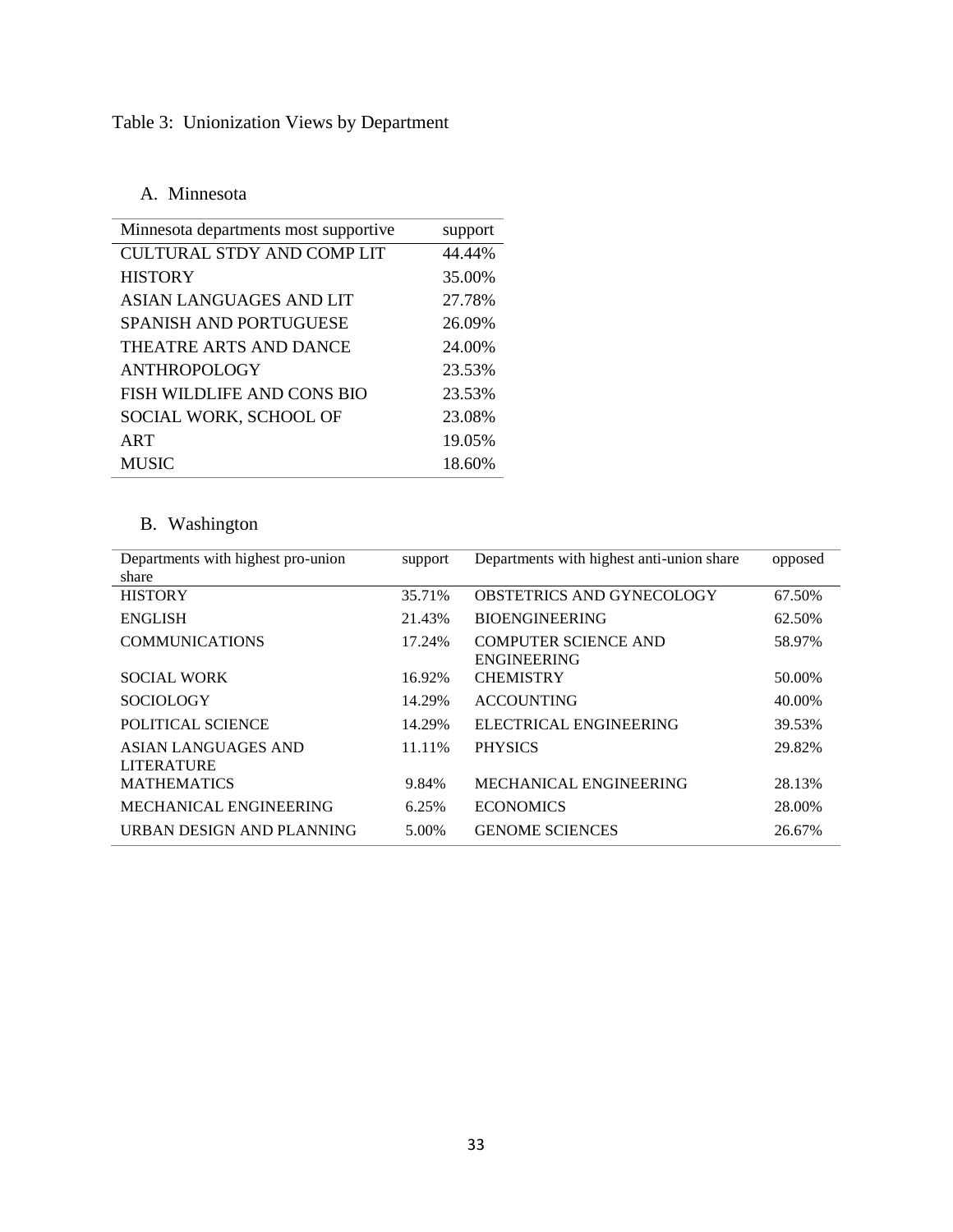|                          | citations     | publications  | teaching rating | contributions |  |  |  |
|--------------------------|---------------|---------------|-----------------|---------------|--|--|--|
| log salary               | $-0.5147$     | $-0.1265$     | $-0.1922$       | $-0.1276$     |  |  |  |
|                          | $(0.1603)$ ** | $(0.0430)$ ** | $(0.0880)*$     | (0.2153)      |  |  |  |
| female                   | 0.1969        | $-0.0565$     | 0.1631          | $-0.0672$     |  |  |  |
|                          | (0.1656)      | (0.0746)      | (0.1060)        | (0.2937)      |  |  |  |
| log Google Scholar       | $-0.2349$     |               |                 |               |  |  |  |
| <b>Citations</b>         |               |               |                 |               |  |  |  |
|                          | $(0.0713)$ ** |               |                 |               |  |  |  |
| log ISI publications     |               | $-0.1200$     |                 |               |  |  |  |
|                          |               | $(0.0347)$ ** |                 |               |  |  |  |
| RYP rating               |               |               | 0.0061          |               |  |  |  |
|                          |               |               | (0.0542)        |               |  |  |  |
| log contributions        |               |               |                 | $-0.0461$     |  |  |  |
|                          |               |               |                 | (0.1042)      |  |  |  |
| $\overline{N}$           | 496           | 2,028         | 850             | 248           |  |  |  |
| * $p<0.05$ ; ** $p<0.01$ |               |               |                 |               |  |  |  |

# Table 4: Ordered Probit on Union Support at /UW: Salary, Gender, and Each other Variable

Note: Dependent variable is ordered with support the highest value, followed by silence, then opposition. All models includes department and title dummies.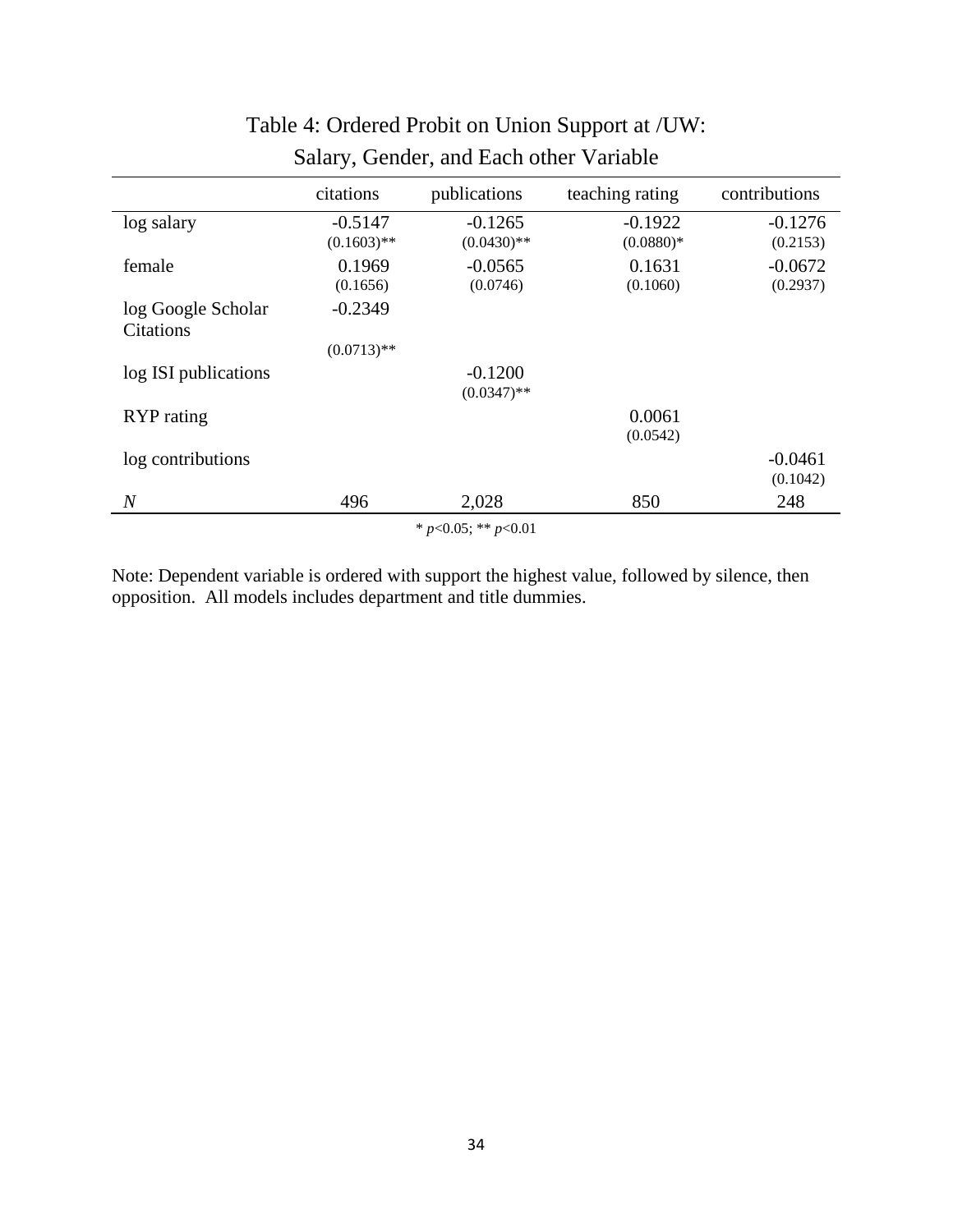|                          | all           | all                     | exclude silent | exclude silent          |
|--------------------------|---------------|-------------------------|----------------|-------------------------|
| log salary               | $-0.0763$     | $-0.0635$               | $-0.8261$      | $-0.3905$               |
|                          | $(0.0282)$ ** | $(0.0205)$ **           | $(0.3351)*$    | $(0.1736)*$             |
| Google cites<br>missing  | $-1.2847$     | $-1.1904$               | $-3.0311$      | $-2.3594$               |
|                          | $(0.3417)$ ** | (0.6429)                | $(1.5002)*$    | (1.2336)                |
| Log G cites              | $-0.2210$     | $-0.2216$               | $-0.4609$      | $-0.3861$               |
|                          | $(0.0439)$ ** | $(0.0817)$ **           | $(0.2035)*$    | $(0.1827)*$             |
| ISI pubs missing         | $-0.0086$     | 0.0080                  | 0.2995         | $-0.0231$               |
|                          | (0.0612)      | (0.0438)                | (0.2906)       | (0.1370)                |
| log ISI pubs             | $-0.0909$     | $-0.1278$               | $-0.1815$      | $-0.3320$               |
|                          | $(0.0336)$ ** | $(0.0295)$ **           | (0.1556)       | $(0.1044)$ **           |
| female                   | 0.0578        | 0.0474                  | 0.3632         | 0.2904                  |
|                          | (0.0564)      | (0.1132)                | (0.2656)       | (0.1928)                |
| RYP missing              | 0.1362        | 0.3792                  | $-0.5940$      | 0.8587                  |
|                          | (0.2143)      | $(0.1747)*$             | (0.6724)       | (0.7286)                |
| <b>RYP</b> rating        | 0.0080        | 0.0396                  | $-0.1563$      | 0.1217                  |
|                          | (0.0543)      | (0.0467)                | (0.1737)       | (0.1569)                |
| Contribs 0 or<br>missing | 0.0920        | 0.0885                  | 0.9820         | $-0.0184$               |
|                          | (0.0995)      | (0.1252)                | (0.6181)       | (0.3829)                |
| Log contributions        | $-0.0374$     | $-0.1397$               | $-0.5363$      | $-0.3943$               |
|                          | (0.0699)      | (0.0770)                | (0.4269)       | (0.2860)                |
| political attitude       |               | 0.0330<br>$(0.0049)$ ** |                | 0.0685<br>$(0.0080)$ ** |
| $\cal N$                 | 3,527         | 3,060                   | 679            | 589                     |

# Table 5: UW Union Support and Political Attitudes Dummies for Missing Values

\* *p*<0.05; \*\* *p*<0.01

Note: Dependent variable is ordered with support the highest value, followed by silence, then opposition. Columns (1) and (3) includes department dummies. Column (2) replaces department with the Zipp and Fenwick (2006) share of faculty in the field identifying as "liberal" or "somewhat liberal." Columns (3) and (4) exclude silent. All columns include title dummies. Standard errors clustered on the Zipp and Fenwick department classifications in columns (2) and (4)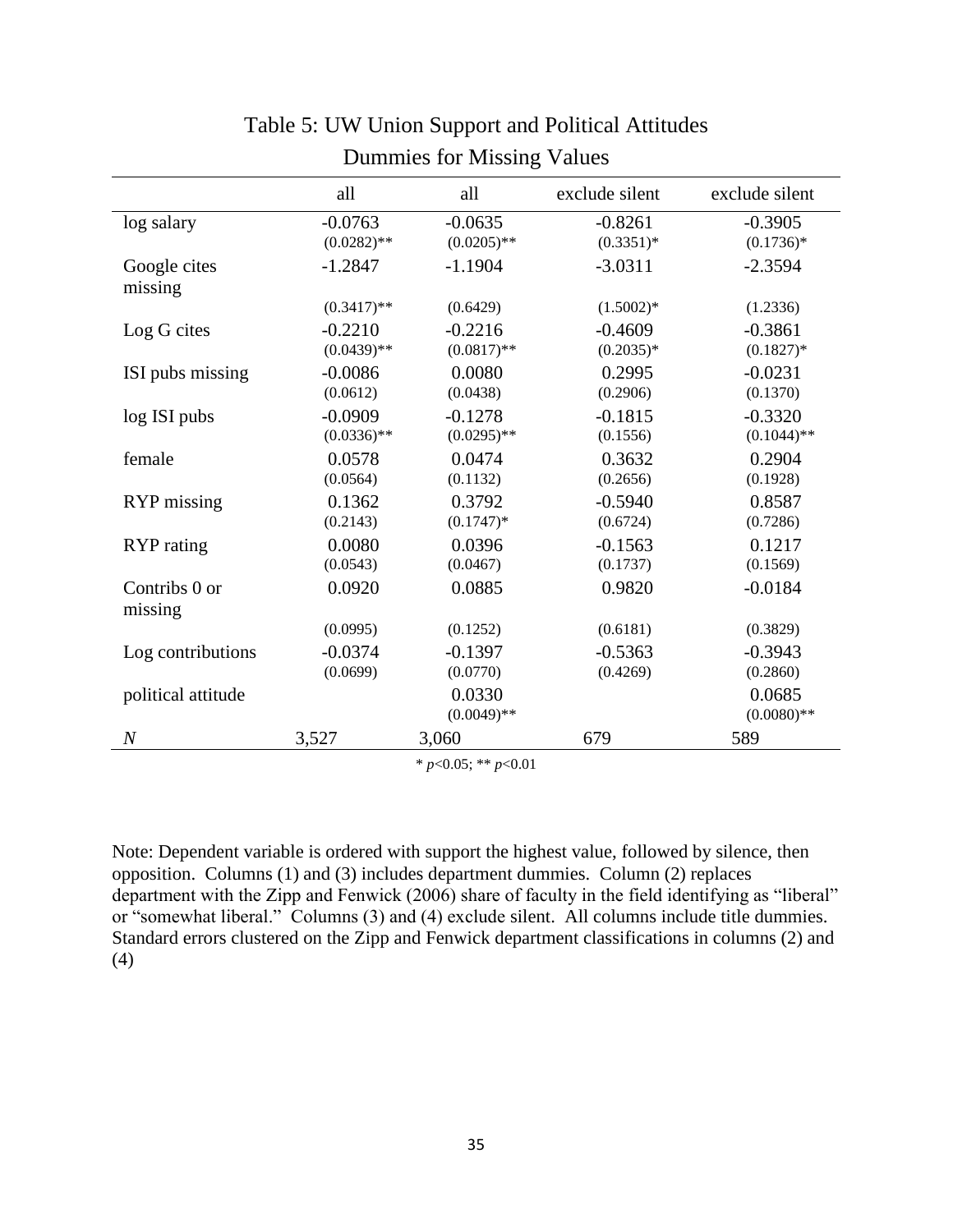|                         | impute ISI var<br>on whole<br>sample | impute Google<br>cites on whole<br>sample | impute Google<br>cites on ISI<br>subsample | impute ISI var<br>on whole<br>sample | impute Google<br>cites on whole<br>sample | impute Google<br>cites on ISI<br>subsample |
|-------------------------|--------------------------------------|-------------------------------------------|--------------------------------------------|--------------------------------------|-------------------------------------------|--------------------------------------------|
| log salary              | $-0.0876$<br>$(0.0278)$ **           | $-0.0880$<br>$(0.0283)$ **                | $-0.1212$<br>$(0.0446)$ **                 | $-0.0808$<br>$(0.0270)$ **           | $-0.0880$<br>$(0.0273)$ **                | $-0.1087$<br>$(0.0401)$ **                 |
| log ISI pubs            | $-0.0771$<br>$(0.0338)*$             |                                           |                                            | $-0.0928$<br>$(0.0276)$ **           |                                           |                                            |
| female                  | 0.0759<br>(0.0558)                   | 0.0823<br>(0.0560)                        | $-0.0257$<br>(0.0739)                      | 0.0801<br>(0.0536)                   | 0.0911<br>(0.0548)                        | 0.0111<br>(0.0678)                         |
| log Google<br>citations |                                      | $-0.0453$                                 | $-0.1210$                                  |                                      | $-0.0916$                                 | $-0.1261$                                  |
|                         |                                      | (0.0295)                                  | $(0.0417)$ **                              |                                      | $(0.0282)$ **                             | $(0.0341)$ **                              |
| political<br>attitude   |                                      |                                           |                                            | 0.0321                               | 0.0303                                    | 0.0300                                     |
|                         |                                      |                                           |                                            | $(0.0025)$ **                        | $(0.0027)$ **                             | $(0.0035)$ **                              |
| $\overline{N}$          | 3,526                                | 3,526                                     | 2,123                                      | 3,059                                | 3,059                                     | 1,872                                      |

### Table 6: Ordered Probit on Union Support UW Union Support

Missing Values Imputed via PMM

\* *p*<0.05; \*\* *p*<0.01

Note: Dependent variable is ordered with support the highest value, followed by silence, then opposition. All specifications include department and title FE. Imputation done via predictive mean matching using the 10 nearest neighbors, with 10 imputations. The first and fourth columns impute the log ISI publication variable for the entire sample. The second and fifth columns impute the Google citation variable for the whole sample. The third and sixth columns use the ISI publication variable to help impute the Google citation variable for the ISI subsample.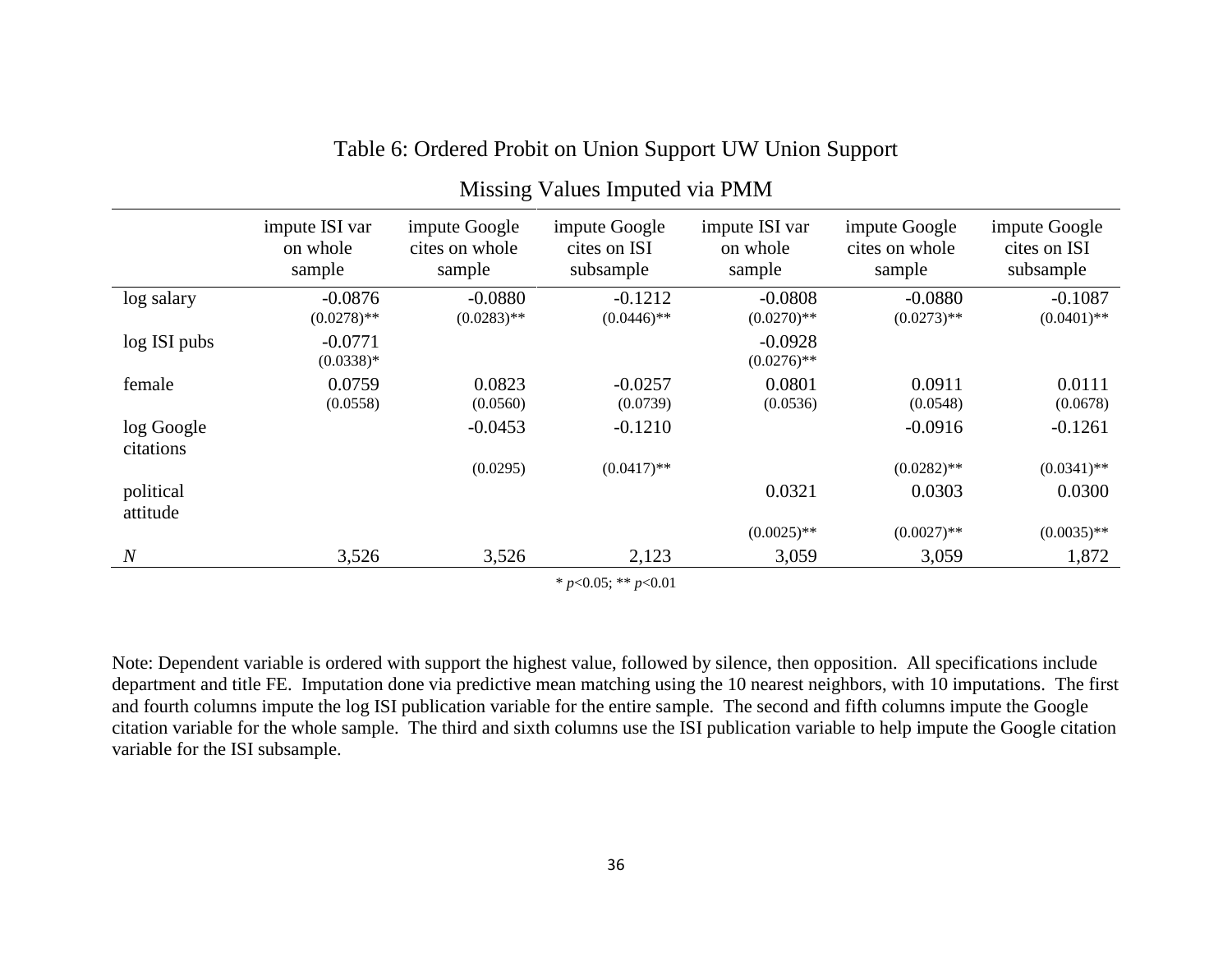|                     | support  |       | oppose   |       |     | $\Delta$ prob: 90-10 pctile |         |         |
|---------------------|----------|-------|----------|-------|-----|-----------------------------|---------|---------|
|                     | dProb/dx | se    | dProb/dx | se    | 10% | 90%                         | support | oppose  |
| log salary          | $-0.009$ | 0.004 | 0.026    | 0.010 | 9   | 12.2                        | $-0.03$ | 0.08    |
| female              | $-0.001$ | 0.006 | 0.004    | 0.017 |     |                             | 0.00    | 0.00    |
| log ISI pubs        | $-0.012$ | 0.003 | 0.034    | 0.008 |     | 4.1                         | $-0.04$ | 0.10    |
| political attitudes | 0.003    | 0.000 | $-0.007$ | 0.001 | 8.7 | 40.9                        | 0.09    | $-0.23$ |

Table 7: UW Effect Magnitudes (Parsimonious Model)

Note: the first four columns show the probability derivatives and their standard errors for the probabilities of support and opposition (based on an ordered probit linking union support to log salary, gender, political attitudes, and log ISI publications). Columns 5 and 6 show the 90<sup>th</sup> and 10<sup>th</sup> percentiles of the variable distributions. The last two columns show the change in the probabilities of support and opposition with a movement from the  $10<sup>th</sup>$  to the  $90<sup>th</sup>$  percentile in the row variable.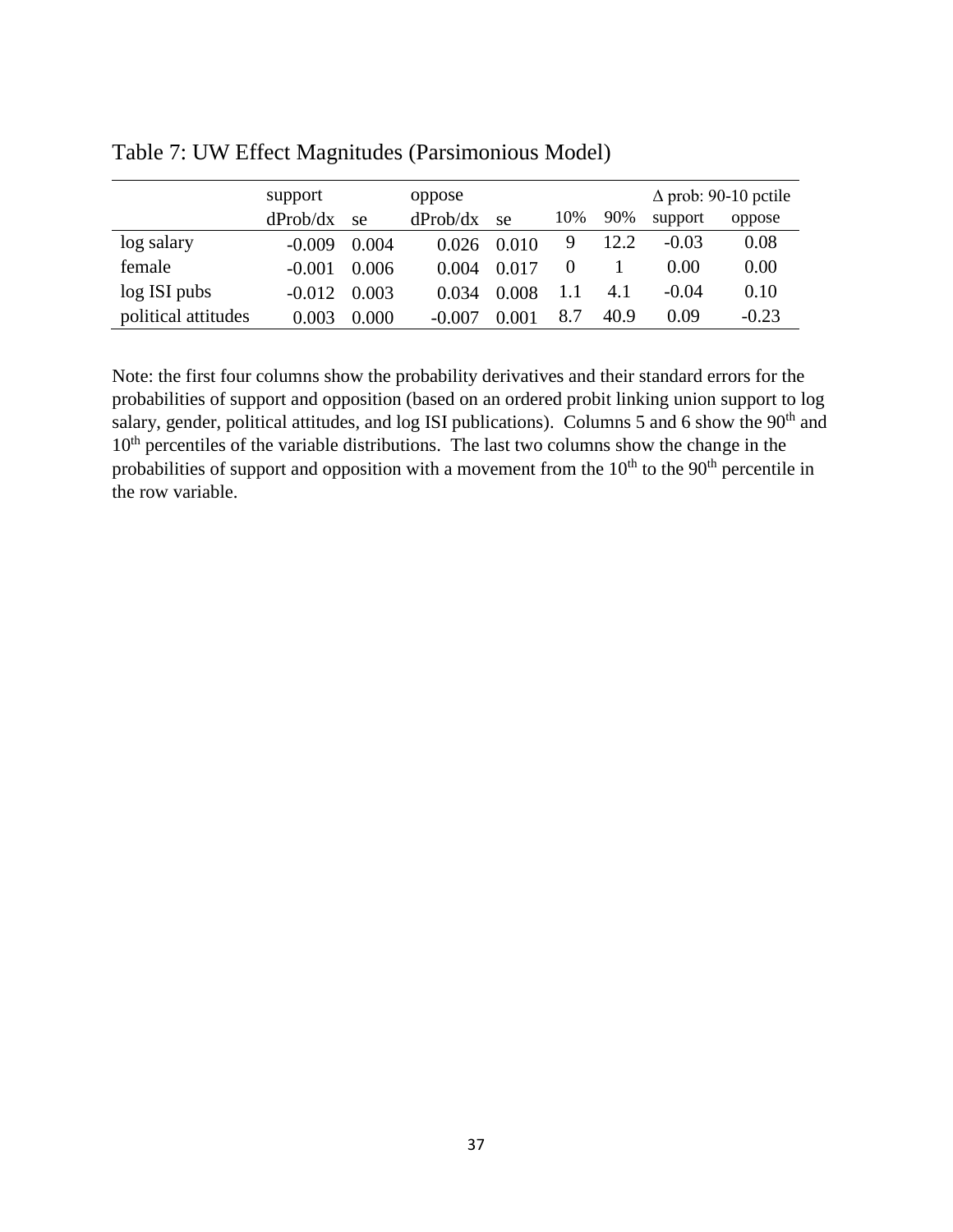|                              | probit    | probit                  | <b>LPM</b>    | <b>LPM</b>              |
|------------------------------|-----------|-------------------------|---------------|-------------------------|
| log salary                   | 1.0975    | 1.1992                  | 0.6016        | 0.5828                  |
|                              | (1.4603)  | $(0.3053)$ **           | $(0.2775)*$   | $(0.1883)$ **           |
| $(\log$ salary $)^{\wedge}2$ | $-0.0506$ | $-0.0552$               | $-0.0290$     | $-0.0274$               |
|                              | (0.0662)  | $(0.0130)$ **           | $(0.0128)*$   | $(0.0092)*$             |
| female                       | 0.0013    | 0.0043                  | 0.0019        | 0.0041                  |
|                              | (0.0128)  | (0.0220)                | (0.0153)      | (0.0301)                |
| missing ISI pubs             | $-0.0024$ | 0.0009                  | $-0.0024$     | 0.0041                  |
|                              | (0.0139)  | (0.0060)                | (0.0165)      | (0.0080)                |
| log ISI publications         | $-0.0090$ | $-0.0112$               | $-0.0084$     | $-0.0140$               |
|                              | (0.0116)  | (0.0063)                | (0.0089)      | (0.0066)                |
| not in Google Scholar        | 0.0371    | 0.0362                  | 0.0522        | 0.0393                  |
|                              | (0.0623)  | (0.0262)                | (0.0643)      | (0.0434)                |
| log citations                | 0.0045    | 0.0045                  | 0.0056        | 0.0040                  |
|                              | (0.0102)  | (0.0040)                | (0.0085)      | (0.0049)                |
| Contribution=0               | 0.0646    | 0.0594                  | 0.1462        | 0.1440                  |
|                              | (0.0726)  | $(0.0236)*$             | (0.1427)      | (0.0999)                |
| log contributions            | 0.0221    | 0.0193                  | 0.0272        | 0.0263                  |
|                              | (0.0259)  | $(0.0094)*$             | (0.0209)      | (0.0152)                |
| missing rating               | $-0.0141$ | 0.0031                  | $-0.0127$     | $-0.0061$               |
|                              | (0.0377)  | (0.0435)                | (0.0408)      | (0.0512)                |
| <b>RMP</b> rating            | $-0.0007$ | 0.0009                  | 0.0004        | 0.0008                  |
|                              | (0.0095)  | (0.0091)                | (0.0107)      | (0.0107)                |
| political attitude           |           | 0.0044<br>$(0.0004)$ ** |               | 0.0052<br>$(0.0007)$ ** |
| $\boldsymbol{N}$<br>$R^2$    | 1,441     | 1,709                   | 1,709<br>0.07 | 1,709<br>0.07           |

# Table 8: U of M Individual Characteristics and Open Union Support (probit; probability derivatives reported)

\* *p*<0.05; \*\* *p*<0.01

Note: The dependent variable is 1 for open support for unionization while 0 reflects no expressed opinion. Columns (1) and (2) present probability derivatives from probit models. Columns (3) and (4) present linear probability models. Standard errors in columns (2) and (4) are clustered on Zipp and Fenwick department groups. All models include both title and department fixed effects.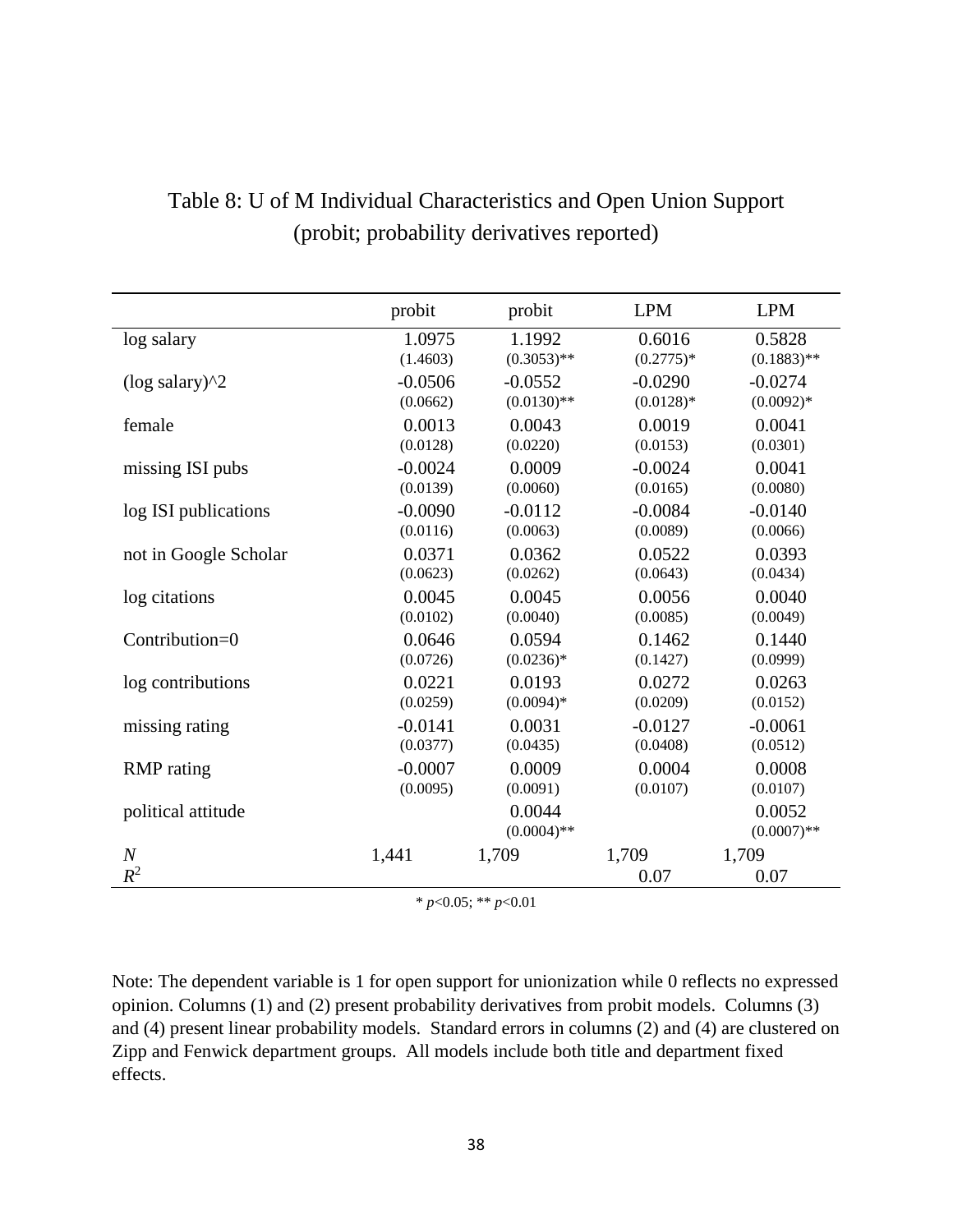

Figure 1: Salary and Views on Unionization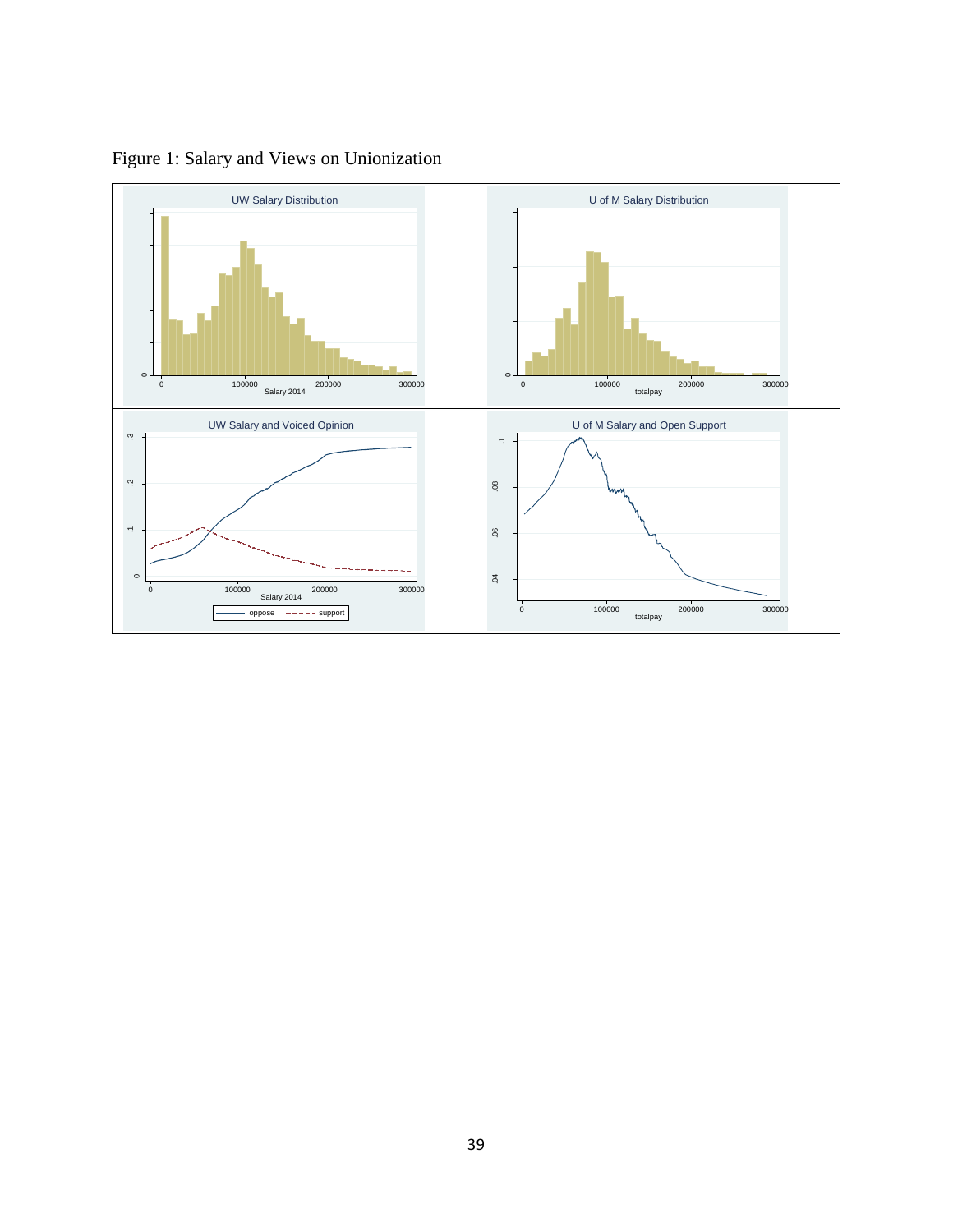

Figure 2: Google Scholar Citations and Views on Unionization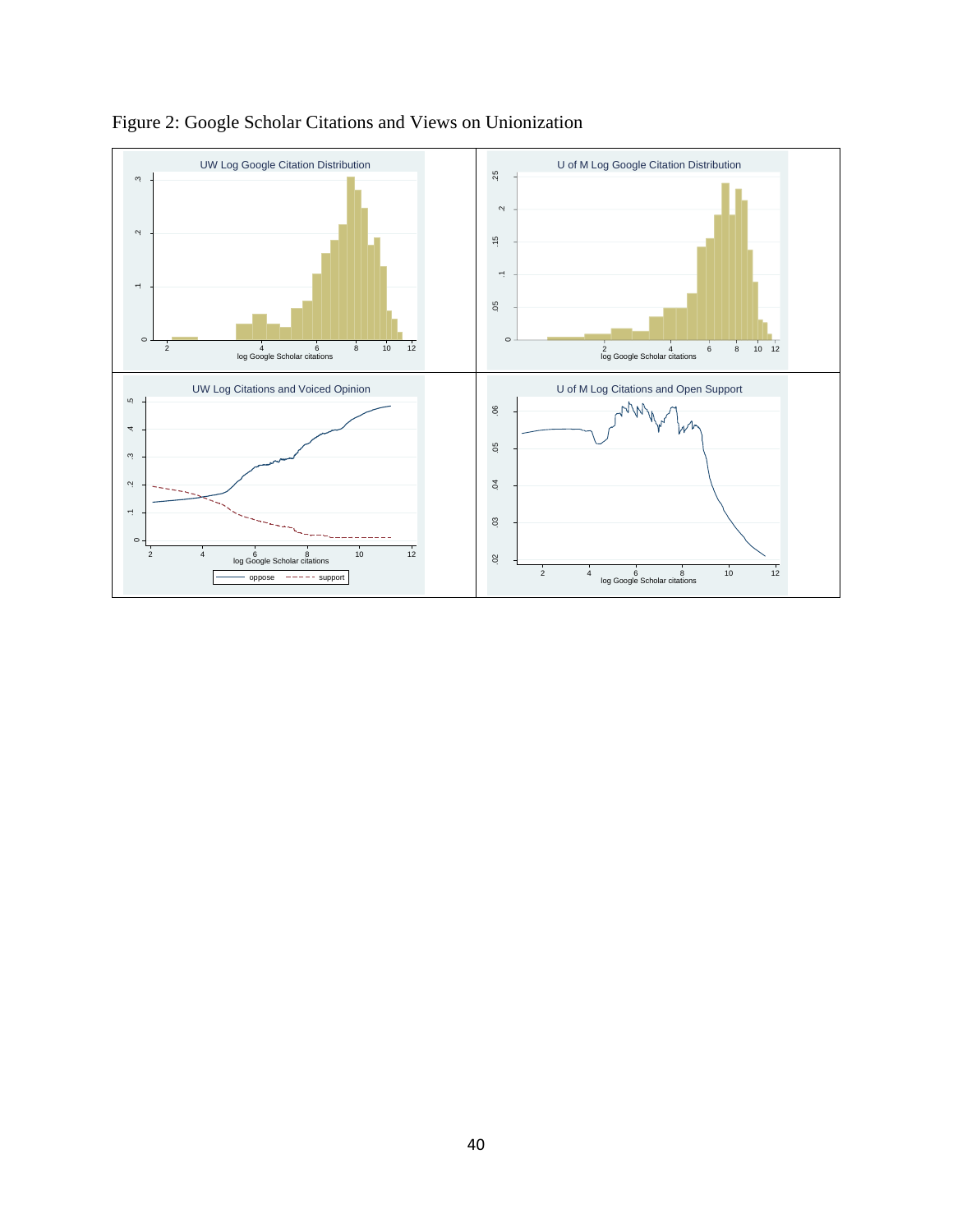

Figure 3: ISI Publications and Views on Unionization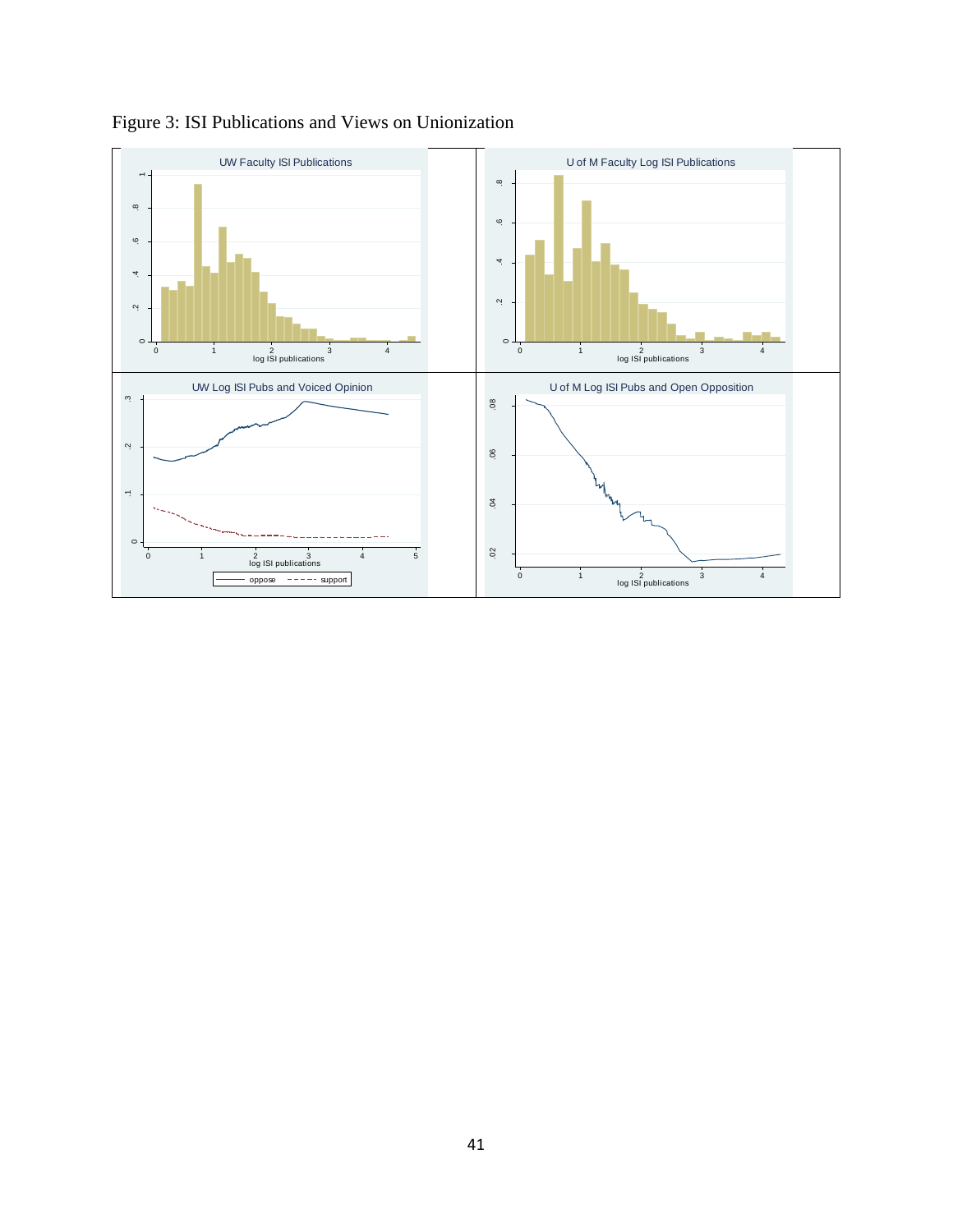

Figure 4: Teaching Ratings and Views of Unionization

Note: teaching ratings from ratemyprofessor.com.